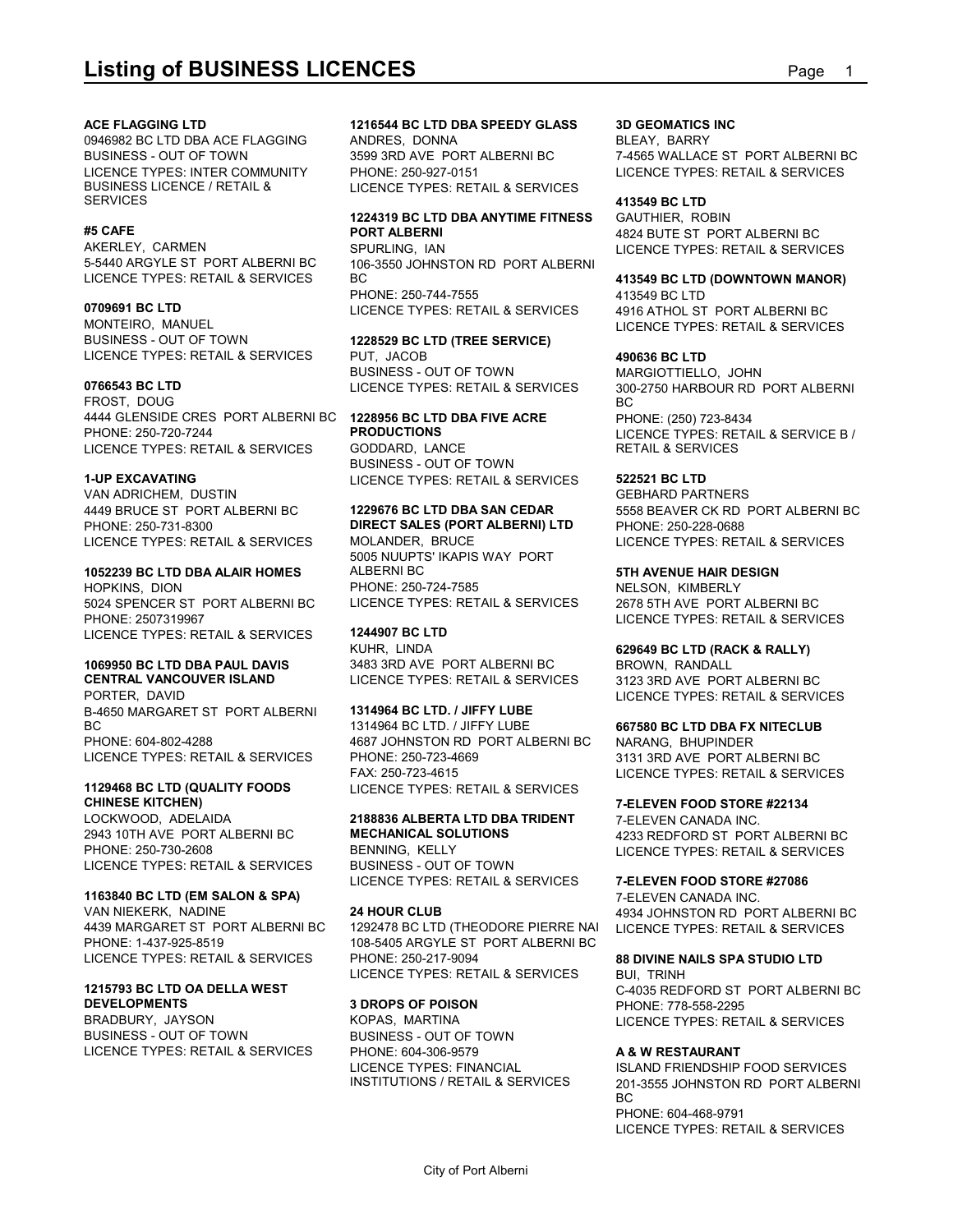#### **A CUT ABOVE INSTALLATIONS**

CROTEAU, GLEN **A.H. INSPECTION** 3971 ARGYLE ST PORT ALBERNI BC LICENCE TYPES: RETAIL & SERVICES

DUVALL, EDITH 4336 BALLSON RD PORT ALBERNI BC PHONE: (250)723-9633 A.V. GRANITE DESIGN WORKS LTD. LICENCE TYPES: RETAIL & SERVICES

PEARCE, JORDAN WALE, AMBER BUSINESS LICENCE / RETAIL & 2876 12TH AVE PORT ALBERNI BC PHONE: 778-922-1244 LICENCE TYPES: RETAIL & SERVICES

4521 MARGARET ST PORT ALBERNI BC PHONE: (250)723-5595 LICENCE TYPES: RETAIL & SERVICES ABC CHRISTIAN CHILD CARE CENTRE

### **A PLUS GARBURATOR SERVICES**

5270 TEBO AVE PORT ALBERNI BC PHONE: 250-731-8821 **ABINGDON MOORE REALTY LTD.** LICENCE TYPES: RETAIL & SERVICES

#### **A PLUS PAWN BROKERS**

3787 3RD AVE PORT ALBERNI BC

4804 BUTE ST PORT ALBERNI BC PHONE: 250-731-5756 ACTION AUTO ASSISTANCE LICENCE TYPES: RETAIL & SERVICES

H/S RAI 3805 REDFORD ST PORT ALBERNI BC LICENCE TYPES: RETAIL & SERVICES

#### **A-1 CONVENIENCE STORE**

RAI, SURINDER K & HARJODHAN S LICENCE TYPES: RETAIL & SERVICES 3908 REDFORD ST PORT ALBERNI BC PHONE: (250)723-2856 **ADELHARDT CONCRETE PLUS CONST** LICENCE TYPES: RETAIL & SERVICES MADSEN, JOHN **ETD** 

D-5262 ARGYLE ST PORT ALBERNI BC V9Y 5MO **ADVANTAGE MOBILE RV REPAIR** PHONE: 778-977-0002

GODIN, KIT GODIN, JUDE BUSINESS - OUT OF TOWN LICENCE TYPES: RETAIL & SERVICES

3687 6TH AVE PORT ALBERNI BC LICENCE TYPES: RETAIL & SERVICES

**A E L JANITORIAL SERVICE** 2804 14TH AVE PORT ALBERNI BC

### **A.V. GRANITE DESIGN WORKS LTD.**

**A LITTLE BIT OF EVERYTHING** LICENCE TYPES: INTER COMMUNITY BUSINESS - OUT OF TOWN BUSINESS LICENCE / RETAIL & **AINES & TYLER ELECTRIC CO LTD**

#### **A5 FINANCIAL INC.**

**A P BRAKE & MUFFLER** 4855 JOHNSTON RD PORT ALBERNI BC A P BRAKE & MUFFLER LICENCE TYPES: RETAIL & SERVICES VISSIA, AARON H

#### **ABC CHRISTIAN CHILD CARE CENTRE**

WHITLEY, JAMES LICENCE TYPES: RETAIL & SERVICES ABC CHRISTIAN CHILD CARE CENTRE LICENCE TYPES: RETAIL & SERVICES 3946 WALLACE ST PORT ALBERNI BC PHONE: (250)723-6021

DOUGLAS, AMANDA LICENCE TYPES: RETAIL & SERVICES 4746 JOHNSTON RD PORT ALBERNI BC

**A&B TIMBER LTD** BUSINESS - OUT OF TOWN HLATKY, KERRY **Example 20 Finally CONCE** TYPES: RETAIL & SERVICES SUTHERLAND, ART LICENCE TYPES: RETAIL & SERVICES LICENCE TYPES: RETAIL & SERVICES **AKP CENTRAL JANITORIAL SERVICES**

**A-1 ALBERNI INN** LICENCE TYPES: RETAIL & SERVICE B BRENNAN, GEORGE LICENCE TYPES: INTER COMMUNITY 4479 GLENWOOD DR PORT ALBERNI BC

#### **ACTIVATE ATHLETIC STUDIO**

DUNCAN, CRAIG 4570 10TH AVE PORT ALBERNI BC PHONE: 250-720-7171 PHONE: (250) 720-6044

A-2 PHONE: 250-723-2353 MADSEN, JOHN BUSINESS - OUT OF TOWN

LICENCE TYPES: RETAIL & SERVICES 4236 RAVENHILL AVE PORT ALBERNI BC **A-WEST SERVICES LTD** FINES, KELLY ST. ONGE, YVAN WELSH, HEATHER PHONE: 250-723-8697 LICENCE TYPES: RETAIL & SERVICES LICENCE TYPES: RETAIL & SERVICES

#### **AGGRESSIVE TRUCK REPAIR LTD**

**A-Z FOREST PRODUCTS** PHONE: 250-735-5125 HETHERINGTON, PETER 4820 WALLACE ST PORT ALBERNI BC

#### **A.H. INSPECTION AIMI HOLDING INC**

FLARO, TODD W SEE, ALBERT JR PHONE: 250-735-0784 PHONE: 250-730-2196 LICENCE TYPES: RETAIL & SERVICES LICENCE TYPES: RETAIL & SERVICES BUSINESS - OUT OF TOWN

#### **AIMY HOSKIN PHOTOGRAPHY**

PHONE: 250-720-7853 LICENCE TYPES: RETAIL & SERVICES HOSKIN, AIMY BUSINESS - OUT OF TOWN

SERVICES AINES & TYLER ELECTRIC CO LTD 4727 TEBO AVE PORT ALBERNI BC LICENCE TYPES: RETAIL & SERVICES

#### **AIRBORNE CONSTRUCTION LTD.**

RUTTAN, ROBERT BUSINESS - OUT OF TOWN PHONE: 778-231-8751

### **AJA WELLNESS**

BERG, KALEY 4965 GORDON AVE PORT ALBERNI BC PHONE: 780-271-2951

#### CLARKE, JASON & SORLAND, BARRY LICENCE TYPES: RETAIL & SERVICES LICENCE TYPES: PAWNBROKERS **ACCENT REFRIGERATION SYSTEMS LTD** <sub>PHONE:</sub> 250-720-7814 PHONE: 250-720-1930 **AKIRA PERSONAL COMPUTER TRAINING** SOMAIA, SHAILA 2-4641 MARGARET ST PORT ALBERNI BC PHONE: 250-720-7814

**ACTION AUTO ASSISTANCE** 3510 GALIANO DR PORT ALBERNI BC AKP CENTRAL JANITORIAL SERVICES BUSINESS LICENCE / RETAIL & SERVICES

### **AL BROWN ROOFING**

BROWN, ALLAN BUSINESS - OUT OF TOWN LICENCE TYPES: RETAIL & SERVICES

#### **ALBERNI AUTOMATIC TRANSMISSION LTD**

RAI, MAJOR LICENCE TYPES: RETAIL & SERVICES PHONE: 250-723-2353 4494 MARGARET ST PORT ALBERNI BC ALBERNI AUTOMATIC TRANSMISSION LT LICENCE TYPES: RETAIL & SERVICES

### **ALBERNI BREWING COMPANY**

4630 ADELAIDE ST PORT ALBERNI BC PHONE: 250-918-8185

### **ALBERNI CANNABIS STORE**

HABERLAND, ALEXEA LICENCE TYPES: RETAIL & SERVICES RELATIVE GRAVITY LIMITED 3805 REDFORD ST PORT ALBERNI BC PHONE: 778-977-0002 LICENCE TYPES: RETAIL CANNABIS STORE **STORE**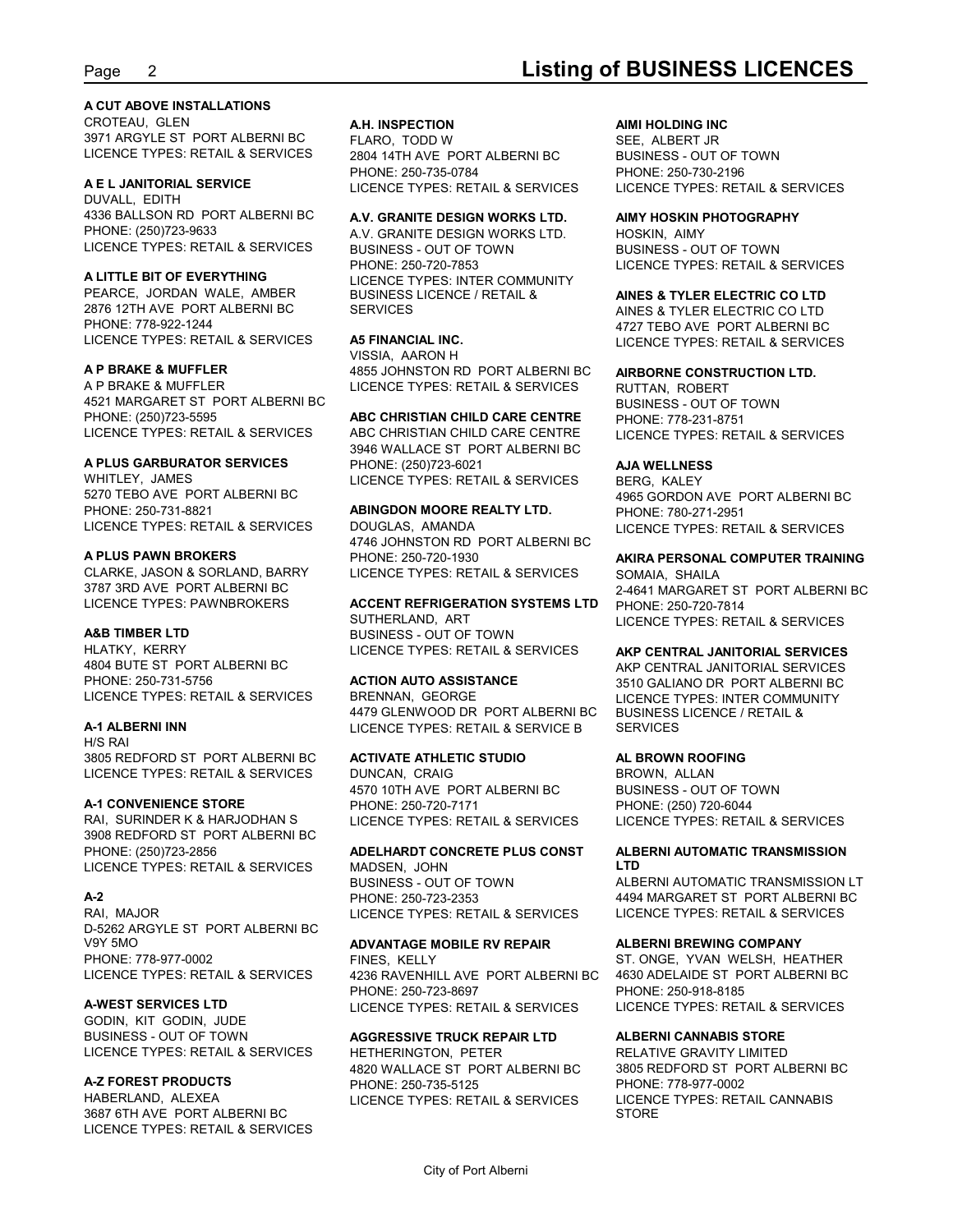#### **ALBERNI COLOUR CORNER LTD**

**Listing of BUSINESS LICENCES**<br>ALBERNI COLOUR CORNER LTD<br>BELLWOOD, VALERIE ALBERNI BC ALBERNI FITNESS CENTER ALBERNI STORAGE<br>PHONE: (250) 752-5318<br>LICENCE TYPES: RETAIL & SERVICES PIONE: (250) 734.09 OF ALBERNI BC 4730 CLE BELLWOOD, VALERIE **ALBERNI FITNESS CENTER** 1-4310 10TH AVE PORT ALBERNI BC LICENCE TYPES: RETAIL & SERVICES

## **ALBERNI COMMUNICATIONS &**

ALBERNI COMMUNICATIONS & ELECTRO ALBERNI FOUNDRY LTD 4570 10TH AVE PORT ALBERNI BC

BYRNE, KEVIN E MORETTO, LORENA 4440 MONTROSE ST PORT ALBERNI BC PHONE: 250-723-1044 LICENCE TYPES: RETAIL & SERVICES LICENCE TYPES: RETAIL & SERVICES

#### **ALBERNI DENTURE CLINIC LTD**

4040 REDFORD ST PORT ALBERNI BC

ALBERNI DISTRICT CO-OP ASSOCIATION PHONE: 250-723-2831 LICENCE TYPES: RETAIL & SERVICES LICENCE TYPES: RETAIL & SERVICES

## **ALBERNI DISTRICT CO-OPERATIVE**

ALBERNI DISTRICT CO-OPERATIVE ASSO LICENCE TYPES: RETAIL & SERVICE B / 4453 VICTORIA QU 5086 JOHNSTON RD PORT ALBERNI BC LICENCE TYPES: LIQUOR OUTLETS

#### **ALBERNI DISTRICT FALL FAIR**

ALBERNI DISTRICT FALL FAIR 2675 3RD AVE PORT ALBERNI BC 4600 ANDERSON AVE PORT ALBERNI BC LICENCE TYPES: SPECIAL EVENTS

## **ALBERNI DISTRICT UNITED CABS**

3556 4TH AVE PORT ALBERNI BC LICENCE TYPES: RETAIL & SERVICE B / RETAIL & SERVICES

### **ALBERNI ECO DRY CLEANERS**

3741 10TH AVE PORT ALBERNI BC V9Y 4W5 PHONE: (250)723-8684 **ALBERNI MOBILE MECHANIC** LICENCE TYPES: RETAIL & SERVICES

SMITH, STACEY<br>CORPORATION TO THE RESERVICE OF TYPES: RETAIL & SERVICES 3025 3RD AVE PORT ALBERNI BC A-3553 3RD AVE PORT ALBERNI BC PHONE: 250-720-5117 **ALBERNI PAVING & CONTRACTING LTD** LICENCE TYPES: RETAIL & SERVICES

### **ALBERNI FIRST AID**

LUKAS, WENDY L<br>LICENCE TYPES: RETAIL & SERVICES 3052 2ND AVE PORT ALBERNI BC PHONE: (250)723-1414 LICENCE TYPES: RETAIL & SERVICES

PHONE: (250) 752-5318 4795 GERTRUDE ST PORT ALBERNI BC BARLOW, KEN 1119272 BC LTD PHONE: (250)724-0349

### **ALBERNI FOUNDRY LTD**

LICENCE TYPES: RETAIL & SERVICES BUSINESS - OUT OF TOWN

#### **ALBERNI CUSTOM EDGES ALBERNI GLASS & MIRROR**

BUSINESS - OUT OF TOWN

#### **ALBERNI HEALTH MARKET**

KIROUAC, JASON 4744 JOHNSTON RD PORT ALBERNI BC KISS, JAMES **ALBERNI TRU HEALTH & WELLNESS**

### **ALBERNI DISTRICT CO-OP ASSOCIATION ALBERNI INDUSTRIAL MARINE SUPPLY**

3820 10TH AVE PORT ALBERNI BC 3149 KINGSWAY AVE PORT ALBERNI BC ALBERNI INDUSTRIAL MARINE SUPPLY LICENCE TYPES: RETAIL & SERVICES 4766 JOHNSTON RD PORT ALBERNI BC

#### **ALBERNI ISLAND SHUTTLE**

**ASSOCIATION** BUSINESS - OUT OF TOWN GAIGA, MARINA **ALBERNI UPHOLSTERY LTD**

#### **ALBERNI LANDSCAPING**

BERNSTEIN, MANFRED **ALBERNI VALLEY BULLDOGS**

### **ALBERNI LOW ENERGY HOUSING SOCIETY ALBERNI VALLEY NEWS**

**ASSOCIATION** ALBERNI LOW ENERGY HOUSING SOCIE ALBERNI DISTRICT UNITED CABS ASSOC 4488 SOUTHGATE RD PORT ALBERNI BC PHONE: 2507249627 LICENCE TYPES: RETAIL & SERVICE B / LICENCE TYPES: RETAIL & SERVICES

428994 BC LTD 4711 ELIZABETH ST PORT ALBERNI BC LICENCE TYPES: RETAIL & SERVICES

**ALBERNI ELECTRIC LTD**<br>PHONE: 250-913-9620 HIEBERT, KYLE **ALBERNI VALLEY STEAMWORKS** 2725 14TH AVE PORT ALBERNI BC PHONE: 250-913-9620 ZANETTE, CAROL-ANNE

ALBERNI PAVING & CONTRACTING LTD 10-4090 HOLLYWOOD ST PORT ALBERNI BC MCGOVERN, LISA LICENCE TYPES: RETAIL & SERVICES 4211 KENDALL AVE PORT ALBERNI BC

#### **ALBERNI ROOFING**

JONES-DILL, NATHAN 5921 BROWN RD PORT ALBERNI BC LICENCE TYPES: RETAIL & SERVICES

#### **ALBERNI STORAGE**

4795 GERTRUDE ST PORT ALBERNI BC 4730 CHERRY CK RD PORT ALBERNI BC LICENCE TYPES: RETAIL & SERVICES LICENCE TYPES: RETAIL & SERVICES PHONE: 250-616-6845

#### **ALBERNI FOUNDRY LTD ALBERNI TOWERS HOLDINGS LTD**

ALBERNI FOUNDRY LTD ALBERNI TOWERS HOLDINGS LTD LICENCE TYPES: RETAIL & SERVICES LICENCE TYPES: RETAIL & SERVICES 4204 MORTON ST PORT ALBERNI BC

#### **ALBERNI TOWING LTD**

ALBERNI TOWING LTD BUSINESS - OUT OF TOWN PHONE: (250) 724-4679 LICENCE TYPES: RETAIL & SERVICES

LICENCE TYPES: RETAIL & SERVICES LICENCE TYPES: RETAIL & SERVICES PHONE: 250-731-6188 4711 ELIZABETH ST PORT ALBERNI BC MAKENNY, WHITNEY PHONE: 250-819-0975 LICENCE TYPES: RETAIL & SERVICES

#### **ALBERNI TWIN TRAVEL AND CRUISES**

TWIN TRAVEL LTD LICENCE TYPES: RETAIL & SERVICES

RETAIL & SERVICES PHONE: 250-720-5605 NEVILLE, CHRIS 4453 VICTORIA QUAY PORT ALBERNI BC LICENCE TYPES: RETAIL & SERVICES

LICENCE TYPES: RETAIL & SERVICES 3737 ROGER ST PORT ALBERNI BC ALBERNI VALLEY BULLDOGS LICENCE TYPES: RETAIL & SERVICES

BLACK PRESS GROUP LTD 4918 NAPIER ST PORT ALBERNI BC RETAIL & SERVICES

#### **ALBERNI MASSAGE THERAPY ALBERNI VALLEY REFRIGERATION LTD**

SHANNON, ANDRIA ALBERNI VALLEY REFRIGERATION LTD BUSINESS - OUT OF TOWN PHONE: (250)724-2644 LICENCE TYPES: RETAIL & SERVICES

**ALBERNI PAVING & CONTRACTING LTD** LICENCE TYPES: RETAIL & SERVICES **COFFEE CO. LTD.** 3025 3RD AVE PORT ALBERNI BC PHONE: 250-730-1789

#### **ALBERNI VALLEY THERAPEUTICS**

LICENCE TYPES: RETAIL & SERVICES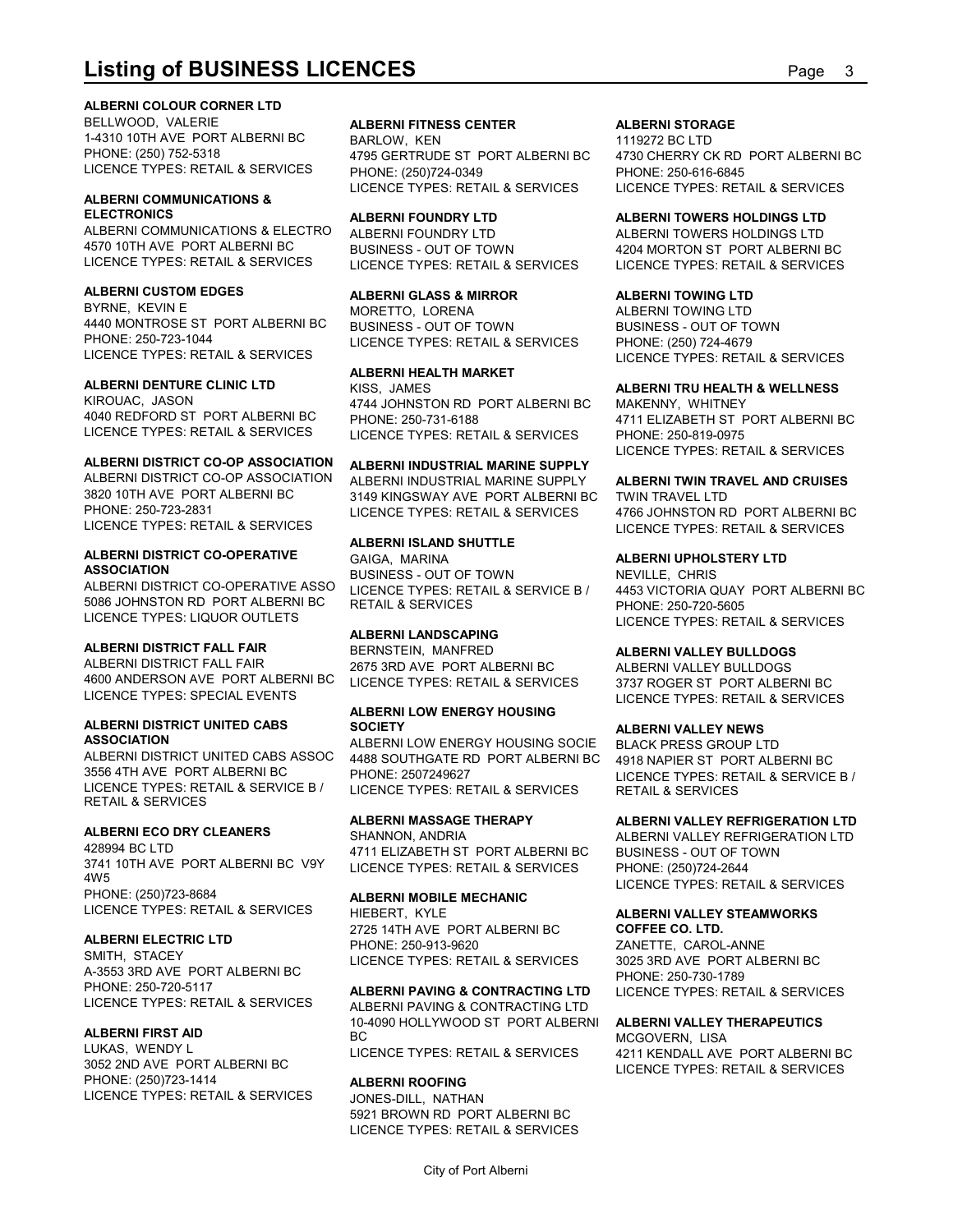#### **ALBERNI VALLEY VACUUMS**

KRIZSAN, LES **ALPORT INSURANCE AGENCIES INC** 4941 JOHNSTON RD PORT ALBERNI BC LICENCE TYPES: RETAIL & SERVICES

#### **ALEXANDER GEORGE SMITH**

SMITH, ALEXANDER G **AMANDA MCRAE RMT** 4671 GLENSIDE CRES PORT ALBERNI BC PHONE: 250-723-8557 2482 8TH AVE PORT ALBERNI BC LICENCE TYPES: RETAIL & SERVICES LICENCE TYPES: RETAIL & SERVICES

#### **ALFRED CLEANING COMPANY**

PHONE: 250-714-6273 PHONE: 250-723-4675

#### **ALI PENKO PHOTOGRAPHY**

PENKO, ALLISON BUSINESS - OUT OF TOWN AL-SADOON, SAAD

## **ALL BRONZED UP SPRAY TANNING**

3768 HASLAM RD PORT ALBERNI BC PHONE: 250-720-7251 LICENCE TYPES: RETAIL & SERVICES

#### **ALL MEX'D UP**

6-5440 ARGYLE ST PORT ALBERNI BC LICENCE TYPES: RETAIL & SERVICES

#### **ALL TOW BOAT MOVING SERVICE**

BUSINESS - OUT OF TOWN HAAVIK, STEVEN PHONE: 250 724 5034 LICENCE TYPES: RETAIL & SERVICES

#### **ALLEYWAY AUTOMOTIVE**

5755 BROWN RD PORT ALBERNI BC LICENCE TYPES: RETAIL & SERVICES

#### **ALLY PEST CONTROL**

DOBSON, TERRY W **ARGYLE PHARMACY** 4663 DURANT ST PORT ALBERNI BC PHONE: 778-421-2554 38 2054 3RD AVE PORT ALBERNI BC LICENCE TYPES: RETAIL & SERVICES

#### **ALPHA HOME INSPECTIONS LTD**

3579 MCKNIGHT ST PORT ALBERNI BC

#### **ALPINE HEAVYHAUL LTD**

BUSINESS - OUT OF TOWN LICENCE TYPES: RETAIL & SERVICES

PHONE: 250-731-7637 3767 10TH AVE PORT ALBERNI BC V9Y PORT ALBERNI SHIPPING CO LTD 4W5 3590 GALIANO DR PORT ALBERNI BC LICENCE TYPES: RETAIL & SERVICES

MCRAE, AMANDA **ARROWSMITH GLASS**

ALFRED, HEATHER M INEO EMPLOYMENT SERVICES (TERRY D 4859 LESLIE AVE PORT ALBERNI BC 3020 3RD AVE PORT ALBERNI BC **ARROWSMITH MORTGAGE CORP** LICENCE TYPES: RETAIL & SERVICES LICENCE TYPES: RETAIL & SERVICE B / PHONE: 250-723-4675 DHILLON, RABINDER RETAIL & SERVICES PHONE: 250-731-9194

#### **ARABIAN KABAB**

LICENCE TYPES: RETAIL & SERVICES 5114 PLEASANT RD PORT ALBERNI BC AL-SADOON, SAAD **ARROWSMITH PAINTING CO** LICENCE TYPES: RETAIL & SERVICES

#### ZENKO, TRICIA **NA SALA SERVITUS AND RIVERSIDE WELLNESS ARBUTUS AND RIVERSIDE WELLNESS** LICENCE TYPES: RETAIL & SERVICES **CENTER**

4795 GERTRUDE ST PORT ALBERNI BC

PHONE: 250-723-8226 5540 BEAVER CK RD PORT ALBERNI BC LITTLE, CRAIG LICENCE TYPES: RETAIL & SERVICES PHONE: 250-743-3800 **ARROWSMITH TILE & MORE** LICENCE TYPES: RETAIL & SERVICES

HAAVIK, STEVEN LICENCE TYPES: RETAIL & SERVICES 2604 9TH AVE PORT ALBERNI BC LICENCE TYPES: RETAIL & SERVICES

#### HALL, GORDON **ARCHIE ZANOLLI STYLING SHOP**

PHONE: 250-927-7948 6049 JOHNSTON RD PORT ALBERNI BC ZANOLLI, ARCHIE A PHONE: 778-421-4782 5049 JOHNSTON RD PORT ALBERNI BC LICENCE TYPES: RETAIL & SERVICES PHONE: 250-918-8234 LICENCE TYPES: RETAIL & SERVICES

PHONE: 250-730-0876 LICENCE TYPES: RETAIL & SERVICES

## NEYEDLI, TERRANCE **ARLENES PAINTING & WALLPAPERING**

LICENCE TYPES: RETAIL & SERVICES 3993 ANDERSON AVE PORT ALBERNI BC LICENCE TYPES: RETAIL & SERVICES

## 5119 GOLDEN ST PORT ALBERNI BC

PHONE: 250-720-7683 **ATHECON PROJECTS INC** LICENCE TYPES: RETAIL & SERVICES

#### **ALPORT INSURANCE AGENCIES INC ARROWSMITH BOOKKEEPING SERVICES INC.**

MEYER, MERANDA PHONE: 250-720-7892 LICENCE TYPES: RETAIL & SERVICES

**ANIMAL ARK** LICENCE TYPES: RETAIL & SERVICES THORPE, ROBERT M BUSINESS - OUT OF TOWN PHONE: (250)723-0755

#### **ARROWSMITH MORTGAGE CORP**

BUSINESS - OUT OF TOWN LICENCE TYPES: RETAIL & SERVICES

SEAMAN, TREVOR 2726 14TH AVE PORT ALBERNI BC PHONE: 250-735-3965

#### KOSHIEFF, PAT **ARROWSMITH SEAMLESS GUTTERS**

ALL MEX'D UP INC **ARBUTUS RV & MARINE SALES LTD** LICENCE TYPES: RETAIL & SERVICES 3775 WATERHOUSE ST PORT ALBERNI GREEN, ZACK BC and the state of the state of the state of the state of the state of the state of the state of the state of PHONE: 250-720-7445

FARIS, KYLE R **ARCADA CONSTRUCTION** J RUISSEN HOLDINGS LTD 5062 ANGUS ST PORT ALBERNI BC PHONE: 250-724-3587

#### PHONE: 604-726-0502 **ART OF PRESSURE REFLEXOLOGY AND MASSAGE**

**ARCHIE ZANOLLI STYLING SHOP** 4782 REDFORD ST PORT ALBERNI BC ENSIGN, MARION

#### **ART TRIM WOODWORK**

**ARGYLE PHARMACY** BUSINESS - OUT OF TOWN 1198178 BC LTD PHONE: 250-735-1132 3054 3RD AVE PORT ALBERNI BC LICENCE TYPES: RETAIL & SERVICES PLESSOVSKIKH, ANDREY

#### **ASIA GARDEN RESTAURANT**

**ARLENES PAINTING & WALLPAPERING** 4541 MARGARET ST PORT ALBERNI BC LAMONT, ARLENE LICENCE TYPES: RETAIL & SERVICES CHEN, SZU Y

#### **ASLAN VENTURES INC**

ALPINE HEAVYHAUL LTD **ARROW FLOW HVAC BALANCING** TURNER, ROD LICENCE TYPES: RETAIL & SERVICES JENSEN, CHRIS BUSINESS - OUT OF TOWN

BONAR, BRAD BUSINESS - OUT OF TOWN PHONE: 250-732-5599 LICENCE TYPES: RETAIL & SERVICES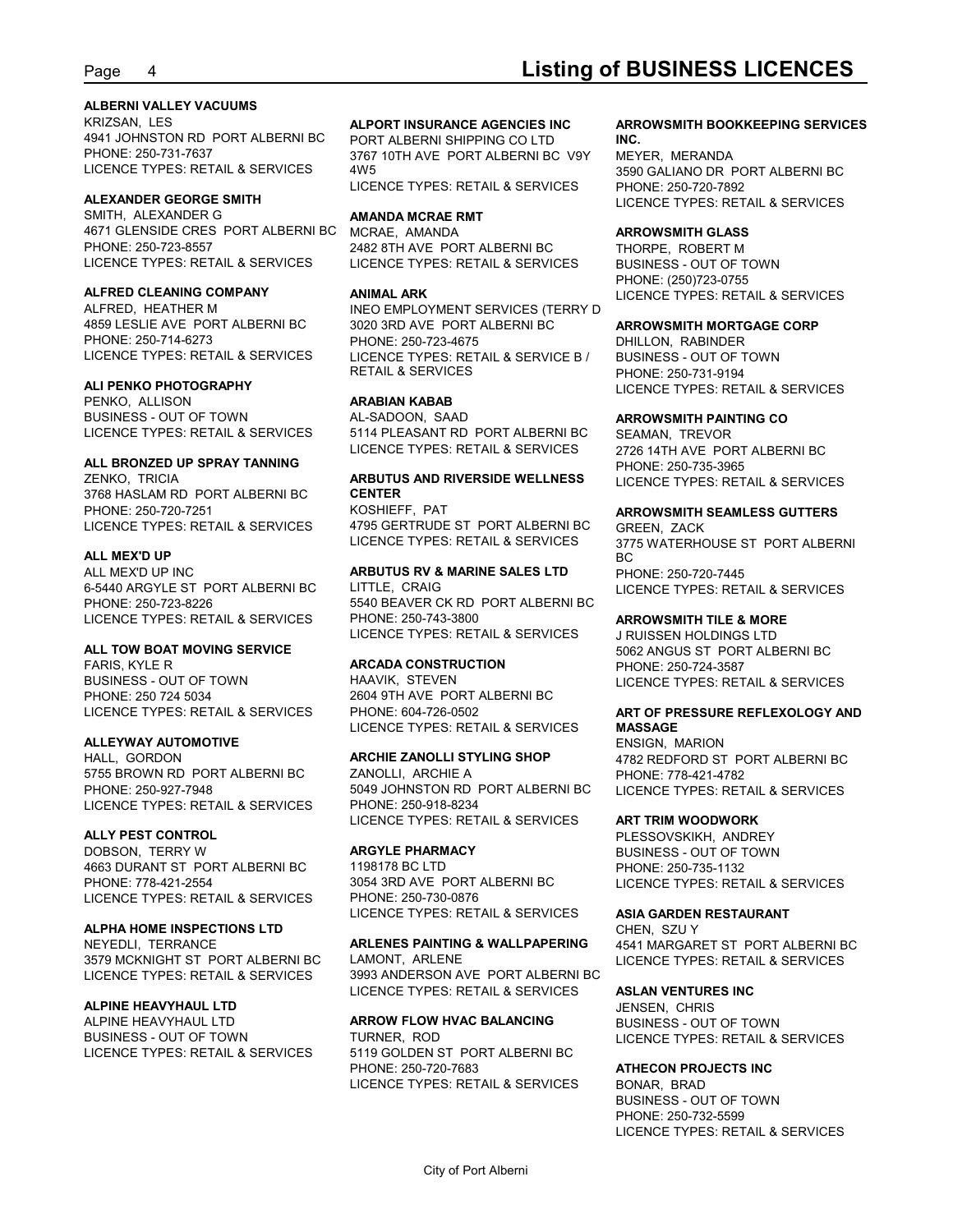#### **AUDASSA BEAUTY**

**Listing of BUSINESS LICENCES**<br>Audassa Beauty<br>BROWN, GRACIE BA CONTRACTING AND RENOVATIONS BE DAZZLED SALON & DAY SPA<br>ASSO SWANSON ST PORT ALBERNI BC LONGEUAY, WARREN BC B-5022 ARGYLE ST PORT ALBERNI BC<br>LICENCE TYPES: RETA BROWN, GRACIE **BA CONTRACTING AND RENOVATIONS** 4859 SWANSON ST PORT ALBERNI BC LICENCE TYPES: RETAIL & SERVICES 3726 MORTON ST PORT ALBERNI BC

HARDY, PAMELA BUSINESS - OUT OF TOWN FAX: 250-724-5226

NAHORNEY, CARRIE 3500 ARGYLE ST PORT ALBERNI BC PHONE: 778-421-3031 LICENCE TYPES: RETAIL & SERVICES

DONOVAN, JAMIE BUSINESS - OUT OF TOWN

MOSLEY, SCOTT E D-3218 3RD AVE PORT ALBERNI BC BANK OF MONTREAL

#### **AV SAPLINGS CHILD CARE LTD.**

LAMB, MARGARET I THOMPSON, JESSI INSTITUTIONS 5100 TEBO AVE PORT ALBERNI BC LICENCE TYPES: RETAIL & SERVICES

PHONE: 250-735-5119<br>LICENCE TYPES: RETAIL & SERVICES BASRA, PIARA S LICENCE TYPES: RETAIL & SERVICES

4528 ADELAIDE ST PORT ALBERNI BC PHONE: 778-421-5508<br>LICENCE TYPES: RETAIL & SERVICES BAUER POWER ELECTRICAL SERVICES LICENCE TYPES: RETAIL & SERVICES

VAN VLIET, BRENT LICENCE TYPES: RETAIL & SERVICES

4521 10TH AVE PORT ALBERNI BC BC<br>PHONE: 250 724 2726 PHONE: 604-252-3133 PHONE: 250 724 2726 LICENCE TYPES: RETAIL & SERVICES LICENC

BERRY, BRADLEY J 4927 REDFORD ST PORT ALBERNI BC PHONE: 250 724 3104 LICENCE TYPES: RETAIL & SERVICES

#### **B PLETTI CONTRACTING INC**

PLETTI, BLAIR D BUSINESS - OUT OF TOWN LICENCE TYPES: RETAIL & SERVICES

**AV GARDEN SUPPLY LTD** LONGEUAY, WARREN

#### **BAILEY ELECTRIC CO LTD**

LICENCE TYPES: RETAIL & SERVICES ALBERNI BC PHONE: (250) 723-0342

### **BAINBRIDGE CONTRACTING LTD**

JONES, RONALD **BEAUFORT BARBERS** BUSINESS - OUT OF TOWN PHONE: 250-720-5737

#### **BAKERS DOZEN CATERING**

LICENCE TYPES: RETAIL & SERVICES MACZULAT, CHRIS MACZULAT, RHOND **BEAUFORT SHEET METAL & HEATING AV MAINTENANCE SERVICES** LICENCE TYPES: RETAIL & SERVICES BUSINESS - OUT OF TOWN LTD

PHONE: 250-730-2054 BANK OF MONTREAL CORPORATE REAL LICENCE TYPES: RETAIL & SERVICES 130-3550 JOHNSTON RD\_PORT ALBERNI **BEAVER CREEK HO** BC BEAVER CREEK HOME CENTER LTD LICENCE TYPES: FINANCIAL 4643 GERTRUDE ST PORT ALBERNI BC

#### **BARE BONES FISH & CHIPS**

**AYLOTT CONSTRUCTION** 4824 JOHNSTON RD PORT ALBERNI BC AYLOTT, SEAN PHONE: 250-240-6365 2550 9TH AVE PORT ALBERNI BC LICENCE TYPES: RETAIL & SERVICES DODDING, LANCE

**AZALEA FLOWERS & GIFTS** BASRA, PIARA S BASRA, REGMINDER K CASSELL, ALVIN L<br>4528 ADELAIDE ST. PORT ALBERNI BC LICENCE TYPES: RETAIL & SERVICES **BASRA, REGMINDER K** 4910 IAN AVE PORT ALBERNI BC WOODWARD, MILLY MCGUIRE, BILL LICENCE TYPES: RETAIL & SERVICES 2661 2ND AVE PORT ALBERNI BC

#### **B VAN VLIET EXCAVATING LTD** 4038 GLENSIDE RD PORT ALBERNI BC BUSINESS - OUT OF TOWN **BAUER POWER ELECTRICAL SERVICES** LICENCE TYPES: RETAIL & SERVICES BAUER, RICHARD PHONE: 250 918-8295 BEESON, GEORGE W LICENCE TYPES: RETAIL & SERVICES 4556 MAITLAND ST PORT ALBERNI BC

**B & A TRANSMISSIONS** LIQUOR DISTRIBUTION BRANCH HOY, BRIAN D 303-3555 JOHNSTON RD PORT ALBERNI **BC CANNABIS STORES** BC 3274 3RD AVE PORT ALBERNI BC PHONE: 604-252-3133 LICENCE TYPES: RETAIL & SERVICES LICENCE TYPES: RETAIL CANNABIS

## **B BERRY ENTERPRISES LTD<br>RERRY RRADLEY LAND BO RESTAURANT BUILDERS INC** TY, ABEGAIL

BUSINESS - OUT OF TOWN PHONE: 778-319-3025 LICENCE TYPES: RETAIL & SERVICES

#### **BE DAZZLED SALON & DAY SPA**

3726 MORTON ST PORT ALBERNI BC B-5022 ARGYLE ST PORT ALBERNI BC PHONE: 250-731-9620 PHONE: 250-735-1275 LICENCE TYPES: RETAIL & SERVICES LICENCE TYPES: RETAIL & SERVICES GEORGE, LISA

#### **BEAN CANNABIS SHOP**

PHONE: 250-735-1025 BAILEY ELECTRIC CO LTD **AV LEARNING LAB** LICENCE TYPES: RETAIL & SERVICES 3932 WHITTLESTONE AVE PORT 3755 10TH AVE PORT ALBERNI BC V9Y RONDEAU, JENNIFER 4W5 PHONE: 250-731-1025 LICENCE TYPES: RETAIL CANNABIS STORE **STORE** 

**AV LITTLE DIGGER & HAULER LTD** LICENCE TYPES: RETAIL & SERVICES PAVAN, TERESA 4129 GLENSIDE RD PORT ALBERNI BC PHONE: 250-720-5822 LICENCE TYPES: RETAIL & SERVICES

### **BEAUFORT SHEET METAL & HEATING**

**BANK OF MONTREAL** LICENCE TYPES: RETAIL & SERVICES **LTD** HASS, CHRIS BUSINESS - OUT OF TOWN

#### **BEAVER CREEK HOME CENTER LTD**

INSTITUTIONS PHONE: (250) 723-5331 LICENCE TYPES: RETAIL & SERVICE B / RETAIL & SERVICES

#### **BECKINGHAM LAW CORPORATION**

**BASRA, PIARA S** LICENCE TYPES: RETAIL & SERVICES BECKINGHAM & CO 5029 ARGYLE ST PORT ALBERNI BC PHONE: (250)723-6538

#### **BED & BREAKFAST**

PHONE: 778-814-7829

#### **BEESON GLASS**

LICENCE TYPES: RETAIL & SERVICES

### **BEIJING GRAND RESTAURANT**

ZHANG, SHAO

#### STORE **BELLE'S HAIRCARE**

**BC RESTAURANT BUILDERS INC** E-5262 ARGYLE ST PORT ALBERNI BC MCKITRICK, KRISTA V9Y 5MO LICENCE TYPES: RETAIL & SERVICES

#### **BEPCA FENCING**

PAYNE, BLAIR 4835 DAVID ST PORT ALBERNI BC PHONE: 250-724-6705 LICENCE TYPES: RETAIL & SERVICES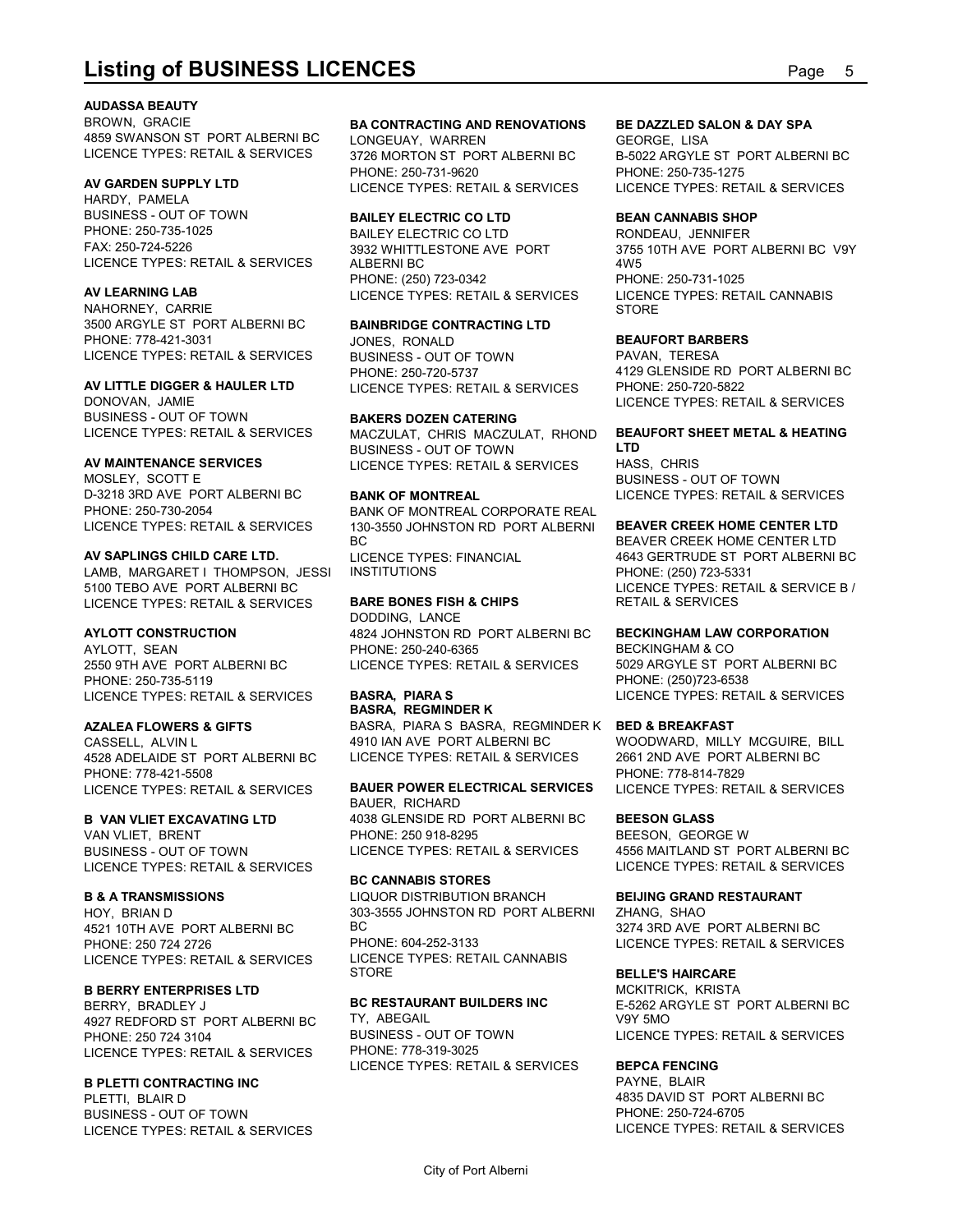#### **BERKIE'S B & B**

ROGERS, YVONNE **BLACK MAGIC DESIGN LTD** 3835 7TH AVE PORT ALBERNI BC PHONE: 250-731-4163 3245 3RD AVE PORT ALBERNI BC LICENCE TYPES: RETAIL & SERVICES

#### **BERKS INTERTRUCK LTD**

BERKS INTERTRUCK LTD 4147 6TH AVE PORT ALBERNI BC LICENCE TYPES: RETAIL & SERVICES BLACKSTONE, DAVE

BERNATH, STEVEN L BERNATH, YVON 2850 5TH AVE PORT ALBERNI BC LICENCE TYPES: RETAIL & SERVICES

**BERNSTEIN, RALPH & ELIZABETH** 4963 IAN AVE PORT ALBERNI BC<br>LICENCE TYPES: RETAIL & SERVICES

## **BEST BUY WESTWIND BEER & WINE** GUTIERREZ, BLANCA BE BC<br>STORE LTD **BEER & WINE** 6100 TERO AVE POPT ALBERNI BC PH

PROCTER, WAYNE PHONE: 250-724-4467 4940 CHERRY CK RD\_PORT ALBERNI BC LICENCE TYPES: RETAIL & SERVICES RETAIL & SERVICES PHONE: 250-755-5955 LICENCE TYPES: LIQUOR OUTLETS

HADLEY, MICHAEL T 2434 14TH AVE PORT ALBERNI BC PHONE: 250-731-6453 LICENCE TYPES: RETAIL & SERVICES

## **CONTRACTING**

GLADSTONE, VINCENT BUSINESS - OUT OF TOWN LICENCE TYPES: RETAIL & SERVICES

SWINKELS, HELMA 4473 GERTRUDE ST PORT ALBERNI BC PHONE: 250-720-4946 B G M R CHOPRA ENTERPRISES LTD

#### **BIG LAKE LOGGING LTD**

VISSIA, LINDA 4650 MARGARET ST PORT ALBERNI BC LICENCE TYPES: RETAIL & SERVICES

BRASSARD, JOANIE BUSINESS - OUT OF TOWN BODA, ELIZABETH A LICENCE TYPES: RETAIL & SERVICES

DENNIS, NATASHA A-4567 GERTRUDE ST PORT ALBERNI BOOKKEEPING PLUS BC DORE, SHANNON LICENCE TYPES: RETAIL & SERVICES

OSCIENNY, DARIN LICENCE TYPES: RETAIL & SERVICE B / RETAIL & SERVICES

#### **BLACKSTONE'S BARBER**

**BERNATH, STEVEN L** PHONE: 250-720-1989 **BERNATH, YVONNE R** LICENCE TYPES: RETAIL & SERVICES 4933 JOHNSTON RD PORT ALBERNI BC LICENCE TYPES: RETAIL & SERVICES

BERNSTEIN, RALPH & ELIZABETH LICENCE TYPES: RETAIL & SERVICES BLAKEY, GORDON BUSINESS - OUT OF TOWN PHONE: 250-723-9717 LICENCE TYPES: RETAIL & SERVICES

GUTIERREZ, BLANCA

#### **BLUE DOOR CAFE**

**BEST COAST ELECTRICAL** 120-5405 ARGYLE ST\_PORT ALBERNI BC 100-3550 JOHNSTON RD\_PORT ALBERNI **CONTRACTING** LICENCE TYPES: RETAIL & SERVICES GRIFFIN, SHEILA

#### **BLUE FISH GALLERY**

HARRISON, LISA 2907 2ND AVE PORT ALBERNI BC PHONE: 250-720-7907

#### **BLUE TIK VENTURES**

**BIBI J'S** LICENCE TYPES: RETAIL & SERVICES LEVESQUE, ROGER RAI, MICHELLE MA 3645 14TH AVE PORT ALBERNI BC PHONE: 250-222-5829

#### **BLUEBIRD MOTEL**

LICENCE TYPES: RETAIL & SERVICES 3755 3RD AVE PORT ALBERNI BC LICENCE TYPES: RETAIL & SERVICES

RUSSELL, BRENDAN M 4830 MARY ST PORT ALBERNI BC PHONE: 778-877-0132

**BILLYBEAUTY MKTG** LICENCE TYPES: RETAIL & SERVICES BODA, ELIZABETH A 4848 SWANSON ST PORT ALBERNI BC

2617 10TH AVE PORT ALBERNI BC PHONE: (250) 724-3136 LICENCE TYPES: RETAIL & SERVICES

#### **BOOMERANGS CAFE**

3245 3RD AVE PORT ALBERNI BC 4833 JOHNSTON RD PORT ALBERNI BC PHONE: 250-730-4207 PHONE: 250-735-9723 BROWN, DARREN LICENCE TYPES: RETAIL & SERVICES

#### **BORBAS, JULIUS A**

BLACKSTONE, DAVE 4161 BRUCE ST PORT ALBERNI BC BORBAS, JULIUS A

#### **BOREAL CONCRETE LTD**

**BLAKEY ELECTRIC** 5586 WOODLAND CRES E PORT SIMMONS, IAN ALBERNI BC PHONE: 587-646-2659

#### **BOSLEY'S PETFOOD PLUS**

LICENCE TYPES: RETAIL & SERVICES **BLANCA'S PROFESSIONAL FOOT CARE** CATHCART, HOLLY **STORE LTD** 5100 TEBO AVE PORT ALBERNI BC **AND WAXING** 203-3555 JOHNSTON RD PORT ALBERNI PHONE: 250-724-4467 LICENCE TYPES: RETAIL & SERVICE B / CATHCART, HOLLY BC and the state of the state of the state of the state of the state of the state of the state of the state of PHONE: 250-735-0138 RETAIL & SERVICES

#### **BOSTON PIZZA**

0898718 BC LTD 100-3550 JOHNSTON RD PORT ALBERNI BC and the state of the state of the state of the state of the state of the state of the state of the state of LICENCE TYPES: LIQUOR OUTLETS

#### **BOUNDLESS BEAUTY**

**BEST IN THE WEST GENERAL** LICENCE TYPES: RETAIL & SERVICES CYR, NATASHA 4821 JOHNSTON RD PORT ALBERNI BC PHONE: 250-731-4699 LICENCE TYPES: RETAIL & SERVICES

#### **BOURMAN CONCRETE INC**

WARMAN, JAMIE BUSINESS - OUT OF TOWN PHONE: 250-918-8900 LICENCE TYPES: RETAIL & SERVICES

#### **BOUTIQUE BELLES AMIES**

**BMR HOMEWORKS** LICENCE TYPES: RETAIL & SERVICES ZEAL HOLDINGS INC 5344 ARGYLE ST PORT ALBERNI BC PHONE: 250-720-5182

#### **BOWERMAN CONSTRUCTION LTD**

**BIJOUX LK/GLK GOLD** LICENCE TYPES: RETAIL & SERVICES **BODA, ELIZABETH A** LICENCE TYPES: RETAIL & SERVICES WOOD, TODD BUSINESS - OUT OF TOWN PHONE: 250-740-7882

#### **BOWMARK CONCRETE LTD**

**BOOKKEEPING PLUS** LICENCE TYPES: RETAIL & SERVICES BOWMARK CONCRETE LTD BUSINESS - OUT OF TOWN

#### **BR CUSTOM CONSTRUCTION**

PARKER, BRAD 2245 MALLORY DR PORT ALBERNI BC PHONE: 250-735-6369 LICENCE TYPES: RETAIL & SERVICES

## Page 6 **Listing of BUSINESS LICENCES**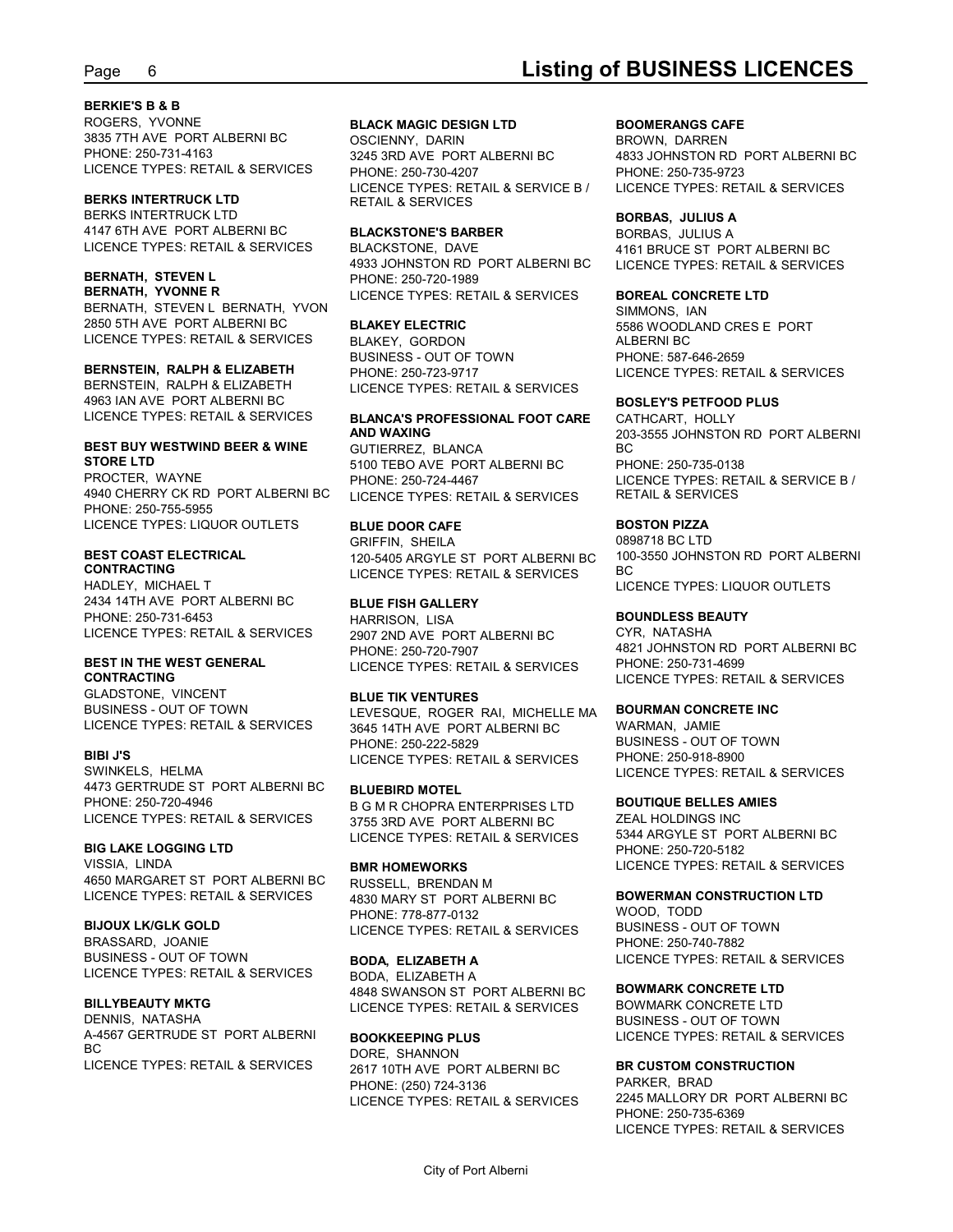#### **BRAKER ELECTRIC LTD**

**Listing of BUSINESS LICENCES** Page 7 BRAKER ELECTRIC LTD **BROKEN RECORD ENTERTAINMENT** BUSINESS - OUT OF TOWN LICENCE TYPES: RETAIL & SERVICES 3723 14TH AVE PORT ALBERNI BC

## **REPAIRS**

AUCOIN, BRANDON **BROWN, O & VAN ZYL, A DR'S** 4750 MARGARET ST PORT ALBERNI BC LICENCE TYPES: RETAIL & SERVICES

#### **BREAD OF LIFE CENTRE INC NO S36591**

BREAD OF LIFE CENTRE INC NO S36591 BRUCE'S PLUMBING AND GAS 3130 3RD AVE PORT ALBERNI BC PHONE: (250)723-4022 4029 KENDALL AVE PORT ALBERNI BC

#### **BREAKERS MARINE LTD**

HAWKINS, GORD BUSINESS - OUT OF TOWN LICENCE TYPES: RETAIL & SERVICES

### **BREMAR ENTERPRISES LTD**

LAFLAMME, BRENT/KOEHLE, MARILYN DEVON TRANSPORT LTD 4375 10TH AVE PORT ALBERNI BC 3500 3RD AVE PORT ALBERNI BC

#### **BRIDGING THE GAP**

REYNOLDS, BRANDY JONES, LORA BUSINESS - OUT OF TOWN

MINIONS, SHARIE MINIONS, COLIN LICENCE TYPES: RETAIL & SERVICES

#### **BRIGHT EYED STUDIOS**

LICENCE TYPES: RETAIL & SERVICES

LABELL, BRITTANIE C 4448 NORTH CRES PORT ALBERNI BC **CAMILLE'S HAIR & BEAUTY STUDIO LTD** B-4730 ARROWSMITH RD PORT ALBERNI BC and the state of the state of the state of the state of the state of the state of the state of the state of PHONE: 780-897-3667 **BUTE STREET VETERINARY CLINIC** LICENCE TYPES: RETAIL & SERVICES

## **BROADSTREET PROPERTIES LTD O/A**

FRASER, DAWN 3593 ANDERSON AVE PORT ALBERNI BC BUY LOW FOODS LP LICENCE TYPES: RETAIL & SERVICES

## **MAINTENANCE**

HEST, BRODY **BWL MARINE SERVICES** BUSINESS - OUT OF TOWN BELLAVANCE, GREG PHONE: 250-731-9409 BUSINESS - OUT OF TOWN LICENCE TYPES: RETAIL & SERVICES

**BRANDON AUCOIN CELL PHONE** LICENCE TYPES: RETAIL & SERVICES

PHONE: (250)724-7044 LICENCE TYPES: RETAIL & SERVICES

LICENCE TYPES: RETAIL & SERVICES LICENCE TYPES: RETAIL & SERVICES **C/C COMPLETE CONTRACTING** 

PHONE: 250-735-5505 LICENCE TYPES: RETAIL & SERVICES **CAGE ENTERPRISES GONE FISHIN' LTD** URSEL, SHANNON LICENCE TYPES: RETAIL & SERVICES 4850 BEAVER CK RD PORT ALBERNI BC

## **BUDGET CAR RENTAL AND MINI**

LICENCE TYPES: RETAIL & SERVICES LICENCE TYPES: RETAIL & SERVICES

PHONE: 778-421-2275 PHONE: 1-250-731-4063 LICENCE TYPES: RETAIL & SERVICES LICENCE TYPES: RETAIL & SERVICES JONES, LORA A-3030 3RD AVE PORT ALBERNI BC 3595 12TH AVE PORT ALBERNI BC

## **BRIE AND BARREL BISTRO BURDE BEANS AND THINGS LTD.** HUNT, DAMON

#### **BURGER KING**

KAYTOR, BOWDRIE 3355 JOHNSTON RD PORT ALBERNI BC 4969 ARGYLE ST PORT ALBERNI BC LICENCE TYPES: RETAIL & SERVICES 1125433 BC LTD **CALUM ADAMS HOLDINGS**

**BRITZ NAIL STUDIO** WADE, RODNEY T LICENCE TYPES: RETAIL & SERVICES

**PORTVIEW LANDING** LICENCE TYPES: RETAIL & SERVICES KOSZEGI, ROBERT C 4907 BUTE ST PORT ALBERNI BC PHONE: (250)723-7420

**BRODY'S HOME AND YARD LICENCE TYPES: RETAIL & SERVICES VAN NIEUWBURG, HENNIE BUY LOW FOODS LP** LICENCE TYPES: RETAIL & SERVICES BUY LOW FOODS LP 4647 JOHNSTON RD PORT ALBERNI BC

PHONE: 250-537-6615 LICENCE TYPES: RETAIL & SERVICES

#### **BY THE QUAY B&B**

SCHEFFERS, MARK WINDLEY, ROSE-MARIE 3723 14TH AVE PORT ALBERNI BC 2959 KINGSWAY AVE PORT ALBERNI BC PHONE: 250-720-9137 LICENCE TYPES: RETAIL & SERVICES

#### **C O C CONTRACTING**

PHONE: 250-731-4343 4556 GERTRUDE ST PORT ALBERNI BC BROWN, O & VAN ZYL, A DR'S 4675 PEMBERTON RD PORT ALBERNI BC PENDERGAST, MICHEAL D LICENCE TYPES: RETAIL & SERVICES

#### **C.R. GUTTERS**

**BRUCE'S PLUMBING AND GAS** 4552 MONTROSE ST PORT ALBERNI BC KRUPEK, BRUCE LICENCE TYPES: RETAIL & SERVICES COCKS, CHARLES

#### **C/C COMPLETE CONTRACTING**

**BUCKSNORTS** 3590 LOEWEN RD PORT ALBERNI BC COASTAL PORTING ENTERPRISES LTD

### **CAGE ENTERPRISES GONE FISHIN' LTD**

**STORAGE** PHONE: (250)723-1173 DEVON TRANSPORT LTD LICENCE TYPES: RETAIL & SERVICE B / CAGE ENTERPRISES GONE FISHIN' LTD 4985 JOHNSTON RD PORT ALBERNI BC RETAIL & SERVICES

#### **CAINAN CANNABIS CORP**

**BUFFED AND BARE** CAINAN CANNABIS CORPORATION PHONE: 604-612-0850 LICENCE TYPES: RETAIL CANNABIS STORE **STORE** 

#### **CALDWELL ELECTRICAL & GENERAL CONTRACTING**

5059 ARGYLE ST PORT ALBERNI BC 4102 BURDE ST PORT ALBERNI BC PHONE: 250-730-0680 LICENCE TYPES: RETAIL & SERVICES CALDWELL, TYLER BUSINESS - OUT OF TOWN LICENCE TYPES: RETAIL & SERVICES

**BUS STOP MEDIA** LICENCE TYPES: RETAIL & SERVICES ADAMS, CALUM 3035 1ST AVE PORT ALBERNI BC PHONE: 250-896-3316

#### **CAMILLE'S HAIR & BEAUTY STUDIO LTD**

CAMILLE'S HAIR & BEAUTY STUDIO LTD 5065 ANGUS ST PORT ALBERNI BC LICENCE TYPES: RETAIL & SERVICES

### **CAMLOCK LOCKSMITHS THE**

**LOCKSMITH MONSTER** CAMLOCK HOLDINGS LTD 4999 ARGYLE ST PORT ALBERNI BC

#### **CANADIAN EH! TAKE OUT**

BELLAVANCE, GREG LICENCE TYPES: RETAIL & SERVICES VAN NIEUWBURG, HENNIE 5104 RIVER RD PORT ALBERNI BC PHONE: hfvn@live.com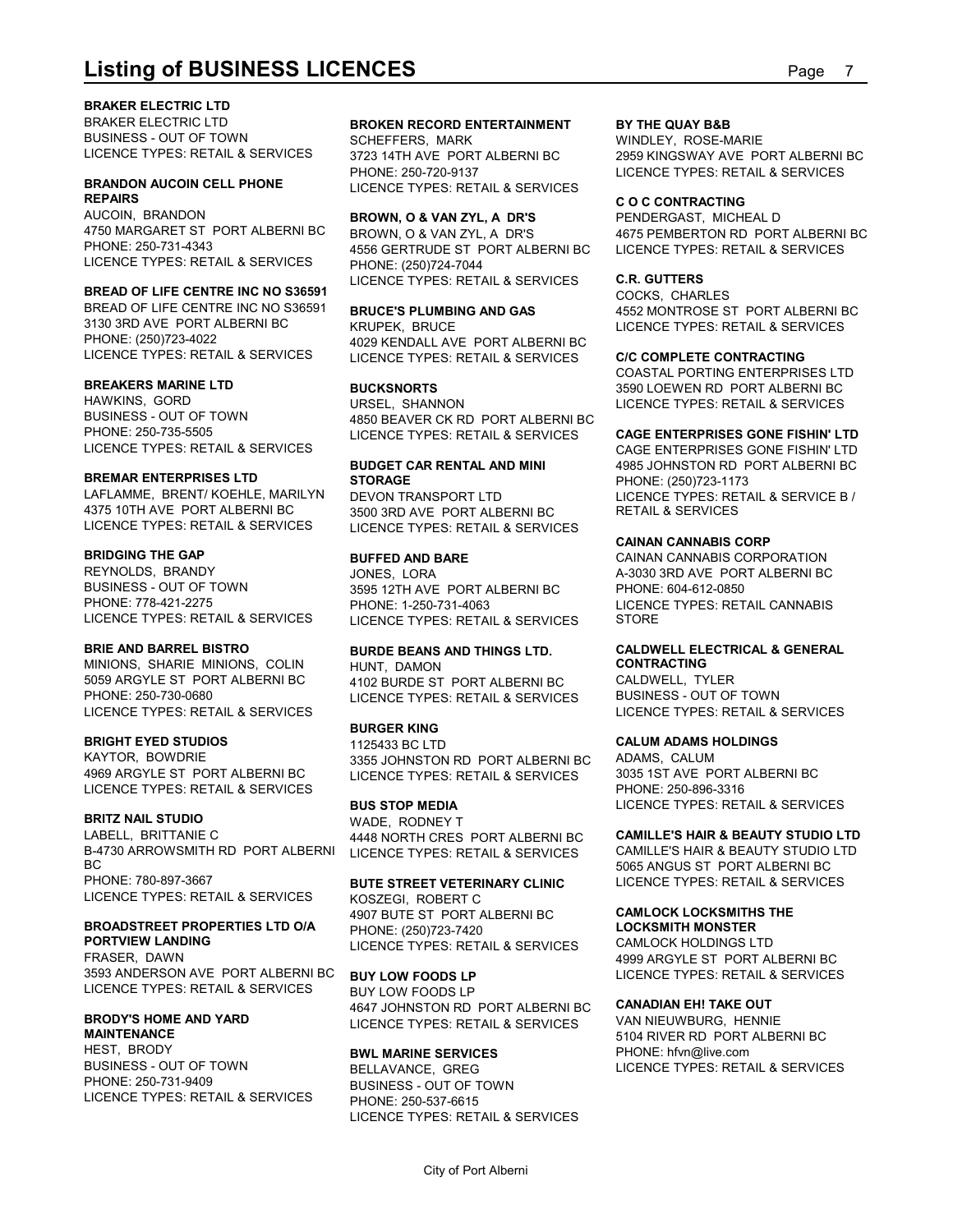## Page 8 **Listing of BUSINESS LICENCES**

## **CANADIAN IMPERIAL BANK OF**

BLJC C/O CIBC LEASE ADMINISTRATION POTTER. CARLY 301-3555 JOHNSTON RD PORT ALBERNI BC 4T9 PHONE: (905) 415-7425 FAX: (905) 415-3221 LICENCE TYPES: RETAIL & SERVICES LICENCE TYPES: FINANCIAL

## **CANADIAN MARITIME ENGINEERING LTD** MORRAN, KEVIN A

RUSSELL, DANIEL 3101 BIRD AVE PORT ALBERNI BC PHONE: 905-646-7545 CARMICHAEL ENGINEERING LTD LICENCE TYPES: RETAIL & SERVICES

#### **CANADIAN TIRE STORE 488**

JOHN WEAVER LTD / WEAVER HOLDING 101-3550 JOHNSTON RD PORT ALBERNI BC
BC **CARON'S PET GROOMING STUDIO**PHONE: 250-735-7981 PHONE: 250-720-0085 LAPRADE, CARON LICENCE TYPES: RETAIL & SERVICE B /<br>RETAIL & SERVICES

#### **CANET AND CO ACCOUNTING INC**

HORTON, ELI TOURAND, DONNA WEIS, DEBORAH 4715 GERTRUDE ST PORT ALBERNI BC PHONE: 250-731-0344 PHONE: 250-731-8144 LICENCE TYPES: RETAIL & SERVICES

### **CANOPY HOMES LTD**

VAN VLIET, JADON SCHWAGER, BRADL BUSINESS - OUT OF TOWN PHONE: 250-731-4742 LICENCE TYPES: RETAIL & SERVICES

WONG, MASON **FINANCIAL CENTRES** 5234 WILKINSON RD PORT ALBERNI BC PHONE: 250-203-6226 4805 JOHNSTON RD PORT ALBERNI BC LICENCE TYPES: RETAIL & SERVICES

#### **CAPELLI HAIR STYLING**

ROSE LOW LTD **CASTELLARIN CONSTRUCTION** 8-4505 VICTORIA QUAY PORT ALBERNI LICENCE TYPES: RETAIL & SERVICES

## **CAPTAIN COVER-ALLS RESIDENTIAL**

**AND COMMERCIAL SERVICES** BRENNAN, DANIEL BUSINESS - OUT OF TOWN PHONE: 250-735-2015

#### **CARAVAN PACIFIC TRUCKING LTD**

BURGESS, DAVID **CATALYST PAPER PORT ALBERNI** 3703 MAITLAND ST PORT ALBERNI BC DIVISION PHONE: 250-720-5200 LICENCE TYPES: RETAIL & SERVICES

#### **CARDINAL PROPERTY RENTAL**

CARDINAL, ACHILLE G CARDINAL, SHIR 4301 GERTRUDE ST PORT ALBERNI BC PHONE: (250) 724-1375 THE OWNERS STRATA PLAN EPS 439 LICENCE TYPES: RETAIL & SERVICES

#### **COMMERCE CARLY POTTER ACUPUNCTURE**

3855 9TH AVE PORT ALBERNI BC V9Y 4T9 PHONE: 250-720-7179

MORRAN, KEVIN A LICENCE TYPES: RETAIL & SERVICES 3675 LYALL PT CRES PORT ALBERNI BC LICENCE TYPES: RETAIL & SERVICES

CARMICHAEL, RAY LICENCE TYPES: RETAIL & SERVICES BUSINESS - OUT OF TOWN PHONE: 236-335-6711 LICENCE TYPES: RETAIL & SERVICES

RETAIL & SERVICES **EXAMPLE TREASE IN ACCOMPT CONTROL** CHANCES **CHANCES RIMROCK** LAPRADE, CARON LICENCE TYPES: RETAIL & SERVICES 3651 6TH AVE PORT ALBERNI BC

#### **CASA BAMBINI PORT ALBERNI**

2668 3RD AVE PORT ALBERNI BC PHONE: 250-731-8144 **CHAPEL OF MEMORIES** LICENCE TYPES: RETAIL & SERVICES

HADJAGHAEI, PAUL 3704 3RD AVE PORT ALBERNI BC PHONE: 250-724-3800 LICENCE TYPES: RETAIL & SERVICES

GRAHAM, CRISTINA PHONE: 780-424-1080 LICENCE TYPES: RETAIL & SERVICES

### BC<br>3653 14TH AVE PORT ALBERNI BC **CHRISTINE PETERSON, RMT** 3653 14TH AVE PORT ALBERNI BC CASTELLARIN, RICHARD LOUIS, ZACKE LICENCE TYPES: RETAIL & SERVICES

## **CASTLE DECKS &ALUMINIUM**

LICENCE TYPES: RETAIL & SERVICES<br>BUSINESS LICENCE / RETAIL & HENGTES, RAYMOND BUSINESS - OUT OF TOWN LICENCE TYPES: INTER COMMUNITY SERVICES LICENCE TYPES: RETAIL & SERVICES

CATALYST PAPER PORT ALBERNI DIVISI 4000 STAMP AVE PORT ALBERNI BC LICENCE TYPES: RETAIL & SERVICE B / RETAIL & SERVICES

#### **CATHEDRAL PLACE**

3855 11TH AVE PORT ALBERNI BC

### LICENCE TYPES: RETAIL & SERVICES

#### **CEDAR WOOD LODGE**

POTTER, CARLY HOUSHOLDER, THOMAS & MARLA 5895 RIVER RD PORT ALBERNI BC LICENCE TYPES: RETAIL & SERVICES

#### **CERRERA HOLDINGS LTD**

INSTITUTIONS **CARMANAH PACIFIC PLUMBING** RUEL, URGEL 4780 TEBO AVE PORT ALBERNI BC

#### **CG HAIR**

**CARMICHAEL ENGINEERING LTD** 3225 10TH AVE PORT ALBERNI BC GRAHAM, CHERYL

#### **CHAISSON CREATIVE**

CHAISSON, DARRAN BUSINESS - OUT OF TOWN PHONE: 250-735-7981

#### **CHANCES RIMROCK**

WEIS, DEBORAH LICENCE TYPES: LIQUOR OUTLETS ALBERNI VALLEY GAMING ASSOCIATION 4890 CHERRY CK RD PORT ALBERNI BC

**CASH FOR CARS** LICENCE TYPES: RETAIL & SERVICE B / CHAPEL OF MEMORIES 4005 6TH AVE PORT ALBERNI BC RETAIL & SERVICES

#### **CHAR'S LANDING**

**CANUCK CARPENTRY LTD CASHCO VENUE INC. O/A VENUE FINANCIAL CENTRES** LICENCE TYPES: RETAIL & SERVICES PATTERSON, CHARLENE 4815 ARGYLE ST PORT ALBERNI BC PHONE: 778-421-2427

#### **CHEVRON TOWN PANTRY**

JDKL ENTERPRISES LTD. 4781 JOHNSTON RD PORT ALBERNI BC PHONE: (250) 723-1332 LICENCE TYPES: RETAIL & SERVICES

#### **CHRISTINE PETERSON, RMT**

**PRODUCTS** LICENCE TYPES: RETAIL & SERVICES PETERSON, CHRISTINE 3020 14TH AVE PORT ALBERNI BC PHONE: 604-549-1050

### **CINDY'S PLACE**

BUSINESS LICENCE / RETAIL & 5776 BROWN RD PORT ALBERNI BC WAGAR, CINDY

#### **CIRCLE DAIRY (1987) LTD**

**DIVISION** CIRCLE DAIRY (1987) LTD 4489 10TH AVE PORT ALBERNI BC PHONE: (250)724-2598 LICENCE TYPES: RETAIL & SERVICES

#### **CIRCLE K**

THE OWNERS STRATA PLAN EPS 439 3955 JOHNSTON RD PORT ALBERNI BC PHONE: 250-338-2472 LICENCE TYPES: RETAIL & SERVICES KATTA, PRADEEP K PHONE: 647-852-4701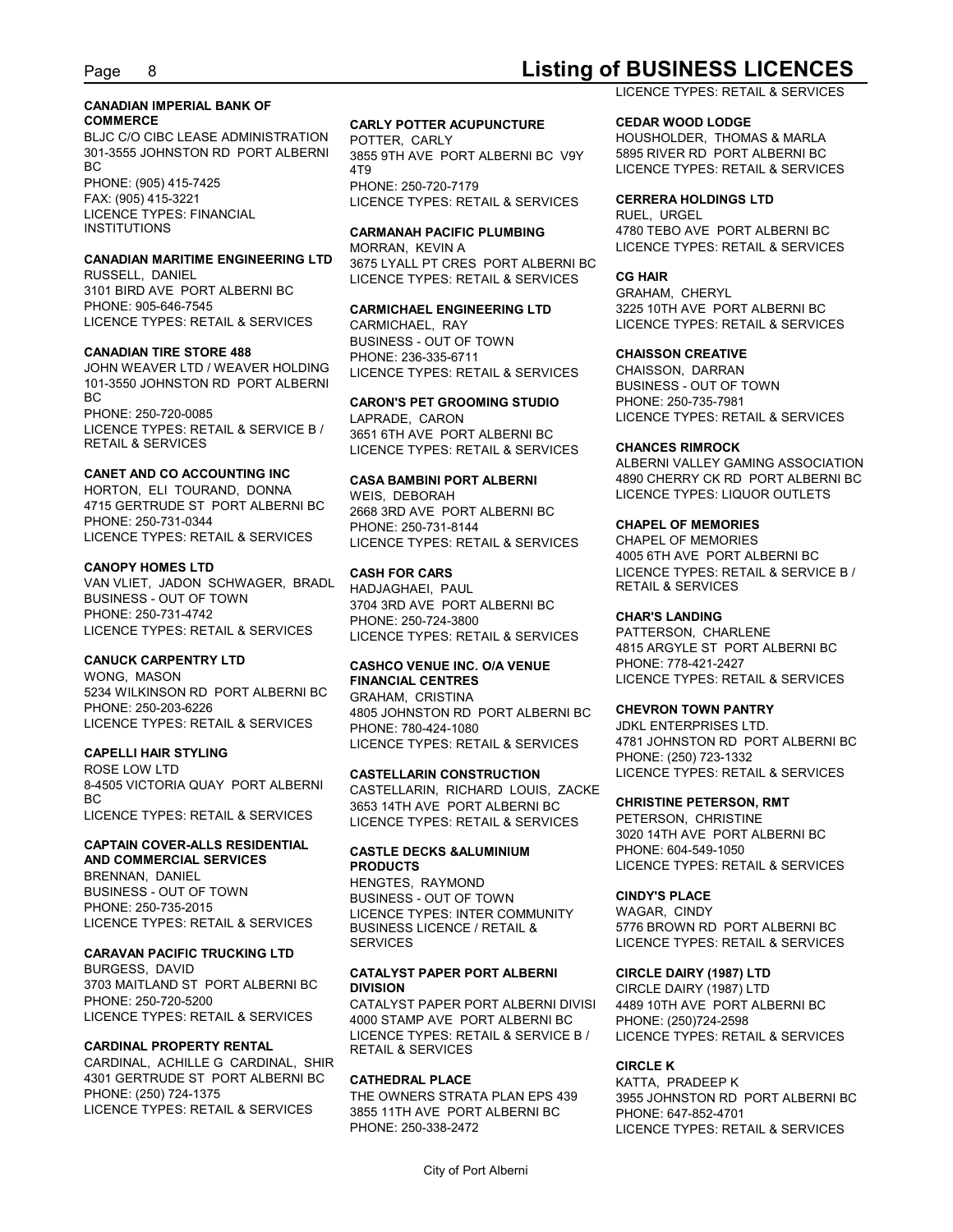#### **CIRCUIT INDUSTRIAL MANAGEMENT CORP COAST ORTHOTICS**

**Listing of BUSINESS LICENCES**<br>CIRCUIT INDUSTRIAL MANAGEMENT<br>CORP COAST ORT PRIMITIONS COAST ORTHOTICS COLYN'S NURSERY & GARDEN CENTRE<br>BUSINESS - OUT OF TOWN 4574 ELIZABETH ST PORT ALBERNI BC COLYN, YVONNE<br>LICENCE TYPES: R CIRCUIT INDUSTRIAL MANAGEMENT COR JONES. SARAH BUSINESS - OUT OF TOWN LICENCE TYPES: RETAIL & SERVICES

#### **CJAV RADIO**

ISLAND RADIO LTD **COAST QUALITY RENOVATIONS** 3296 3RD AVE PORT ALBERNI BC LICENCE TYPES: RETAIL & SERVICE B / 2917 1ST AVE PORT ALBERNI BC

### **CLAM BUCKET RESTAURANT**

URSEL,RHONDA & SHANNON **COASTAL BRIDGE & CONSTRUCTION** 4479 VICTORIA QUAY PORT ALBERNI BC PHONE: (250)723-4997 LICENCE TYPES: RETAIL & SERVICES

BURNETT, TEHANI 2837 4TH AVE PORT ALBERNI BC **COASTAL COMMUNITY CREDIT UNION** PHONE: 250-667-5617 COASTAL COMMUNITY CREDIT UNION LICENCE TYPES: RETAIL & SERVICES

### **CLARK POWER DESIGNS**

POWER, CLARK A 4201 JOHNSTON RD\_PORT ALBERNI BC **COASTAL COMMUNITY INSURANCE** CORE HOLDINGS CORPORATION LICENCE TYPES: RETAIL & SERVICES SERVICES LTD

## **CORPORATION**

CLARKSTONE, DOROTHY DEARIN, MAT 4679 ELIZABETH ST PORT ALBERNI BC PHONE: 250-724-9755 COASTAL FLOW GLASS CO LICENCE TYPES: RETAIL & SERVICES

### **CLEAR ADVANTAGE PPE LTD**

2869 9TH AVE PORT ALBERNI BC PHONE: 250-516-5567 COASTAL VIBES APPAREL

#### **CLOUD CITY MERCHANDISING CO**

DAME, DUSTIN **DAME**, DUSTIN LICENCE TYPES: RETAIL & SERVICES

### **CLOVERDALE PAINT INC**

CLOVERDALE PAINT INC 3010 10TH AVE PORT ALBERNI BC 4984 JOHNSTON RD\_PORT ALBERNI BC\_\_\_\_LICENCE TYPES: RETAIL & SERVICES\_\_\_\_\_**COULSON ICE BLAST LTD.** LICENCE TYPES: RETAIL & SERVICE B /

CLYDESDALE, SCOTT 4522 MARGARET ST PORT ALBERNI BC PHONE: 250-723-7213 LICENCE TYPES: RETAIL & SERVICES

COAST CLAIMS SERVICE ALBERNI LTD LICENCE TYPES: RETAIL & SERVICES 3-4310 10TH AVE PORT ALBERNI BC LICENCE TYPES: RETAIL & SERVICES COLYN'S LANDSCAPING LTD

JONES, SARAH 4574 ELIZABETH ST PORT ALBERNI BC LICENCE TYPES: RETAIL & SERVICES

RETAIL & SERVICES PHONE: (250) 724-6128 RACICOT, DOMINIQUE R LICENCE TYPES: RETAIL & SERVICES

## **LTD.**

**CLARITY 3C SERVICES** LICENCE TYPES: RETAIL & SERVICES BUSINESS - OUT OF TOWN PHONE: 250-720-9488

3009 4TH AVE PORT ALBERNI BC LICENCE TYPES: FINANCIAL INSTITUTIONS

**CLARKSTONE & DEARIN NOTARY** 311-3555 JOHNSTON RD PORT ALBERNI COASTAL COMMUNITY CREDIT UNION BC **CORY ROSS RENOS**

LICENCE TYPES: RETAIL & SERVICES

O'CONNELL, CLODAGH LICENCE TYPES: RETAIL & SERVICES **REPAIR** FROST, MICHELLE LICENCE TYPES: RETAIL & SERVICES 4632 ELIZABETH ST PORT ALBERNI BC PHONE: 1-250-415-7646 **COULSON AUTOSPORTS COLLISION**

LICENCE TYPES: RETAIL & SERVICES GIBSON, LAUREN PETTIGREW, MIKAEL PHONE: 250-724-7600 C-4920 CHERRY CK RD PORT ALBERNI BC V9Y 8E9 PHONE: 250-720-1272 **COULSON FOREST PRODUCTS LTD**

RETAIL & SERVICES **CODDIWOMPLE CREATIVE WORKSHOPS CLYDESDALE AUTOMOTIVE** 3273 5TH AVE PORT ALBERNI BC ROBERTS, CANDYSE LICENCE TYPES: RETAIL & SERVICES PHONE: 778-421-0521 **COUNT YOUR BEANS BOOKKEEPING** LICENCE TYPES: RETAIL & SERVICES

#### **COAST CLAIMS SERVICE ALBERNI LTD** 4536 GLENWOOD DR PORT ALBERNI BC **COKELY WIRE ROPE LTD** COKELY WIRE ROPE LTD LICENCE TYPES: RETAIL & SERVICES LICENCE TYPES: RETAIL & SERVICES **CR MACLEAN INSURANCE & FINANCIAL**

BUSINESS - OUT OF TOWN LICENCE TYPES: RETAIL & SERVICES

#### **COAST ORTHOTICS COLYN'S NURSERY & GARDEN CENTRE LTD**

PHONE: 250-731-3958 4860 BEAVER CK RD PORT ALBERNI BC COLYN, YVONNE LICENCE TYPES: RETAIL & SERVICES

#### **COMMON CENTS BOOKKEEPING**

2917 1ST AVE PORT ALBERNI BC 2140 ANDERSON AVE PORT ALBERNI BC HOEKSTRA, KAREN PHONE: 250-724-1917 LICENCE TYPES: RETAIL & SERVICES

### **CONNECT HEARING**

DODS, CHRIS 406-3555 JOHNSTON RD PORT ALBERNI NATIONAL HEARING SERVICES INC BC and the state of the state of the state of the state of the state of the state of the state of the state of LICENCE TYPES: RETAIL & SERVICES

#### **COPPER MOUNTAIN RENOVATIONS LTD**

SAWATZKY, JASON J 2496 6TH AVE PORT ALBERNI BC PHONE: 250-735-6586 LICENCE TYPES: RETAIL & SERVICES

### **CORE HOLDINGS CORPORATION**

**SERVICES LTD** BUSINESS - OUT OF TOWN CORE HOLDINGS CORPORATION LICENCE TYPES: RETAIL & SERVICES

**COASTAL FLOW GLASS CO** PHONE: 250-788-419-1668 ROSS, CORY ROSS, JACKIE BUSINESS - OUT OF TOWN

## **REPAIR**

**COASTAL VIBES APPAREL** BUSINESS - OUT OF TOWN COULSON, BRITTON PHONE: 250-724-7600 LICENCE TYPES: RETAIL & SERVICES

3042 3RD AVE PORT ALBERNI BC LICENCE TYPES: RETAIL & SERVICES **COBY IN COLOR** LICENCE TYPES: RETAIL & SERVICE B / SCHAFER, COBY RETAIL & SERVICES COULSON FOREST PRODUCTS LTD 4890 CHERRY CK RD PORT ALBERNI BC

#### **COULSON ICE BLAST LTD.**

COULSON ICE BLAST LTD 2889 3RD AVE PORT ALBERNI BC

FINDLEY, ALAN 4039 BUTE ST PORT ALBERNI BC PHONE: 250-724-6421

## **SERVICES LTD**

**COLYN'S LANDSCAPING LTD** CR MACLEAN INSURANCE & FINANCIAL S COLYN, WILLEM A 3748 MEARES DR PORT ALBERNI BC PHONE: 250-720-7566 LICENCE TYPES: RETAIL & SERVICES PHONE: (250) 724-2750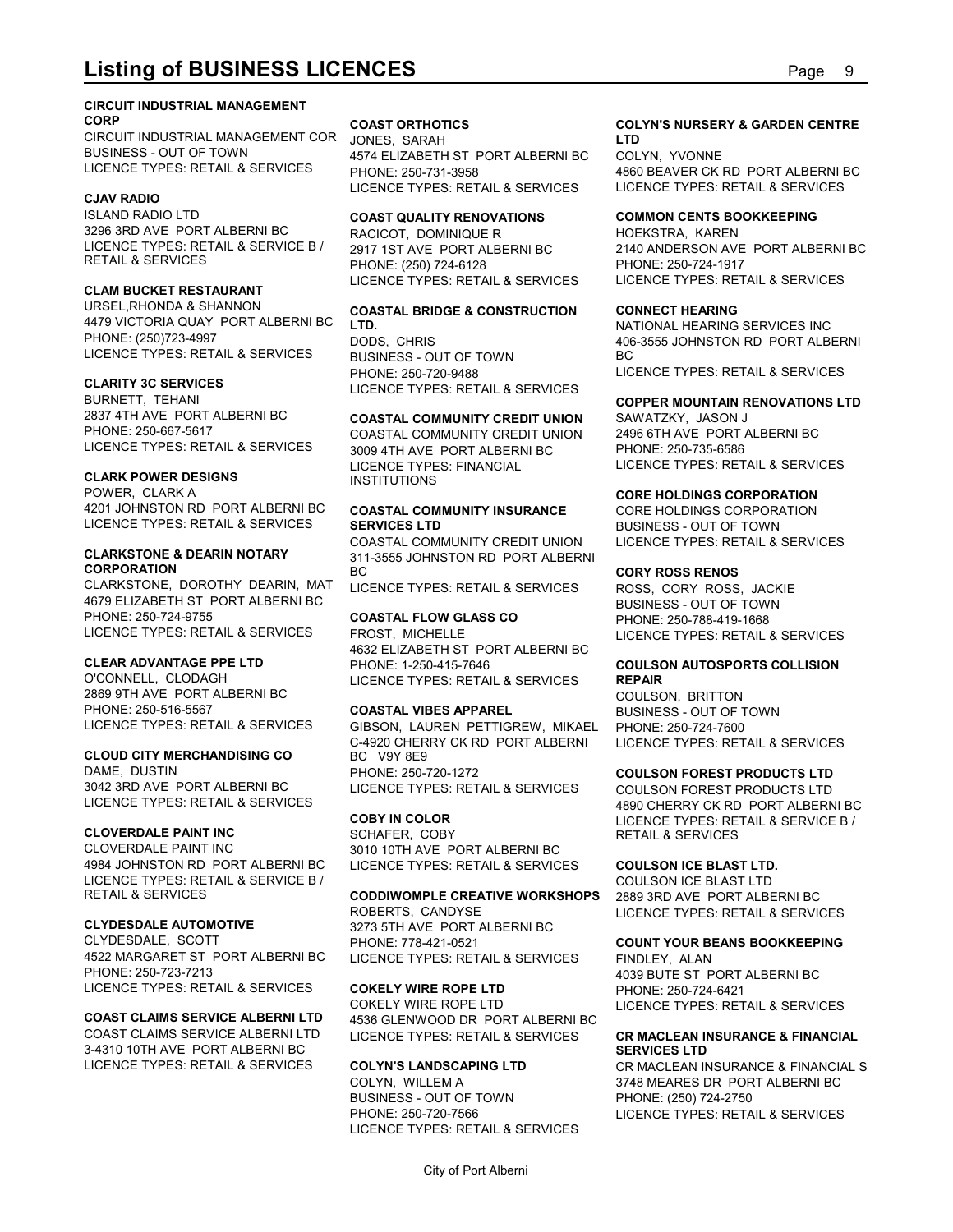#### **CRAFT MARKET**

LOWE, GWEN LARSEN, BETH CYR'S MARINE 5440 ARGYLE ST PORT ALBERNI BC V9Y CYR, STEVEN 1T7 5480 WESTPORTE PL PORT ALBERNI BC PHONE: 250-723-8351<br>LICENCE TYPES: RETAIL & SERVICES LICENCE TYPES: RET

### **CRAIG'S ENTERPRISES LTD**

BOWERMAN, CRAIG CYR, GEORGINA BUSINESS - OUT OF TOWN 2897 BURDE ST PORT ALBERNI BC PHONE: 250-720-7646<br>LICENCE TYPES: RETAIL & SERVICES

ANACLETO, CHRISTINE BUSINESS - OUT OF TOWN LICENCE TYPES: RETAIL & SERVICES

#### **CREATIVE DISCOVERY GROUP**

KRISHAN, SUKHDEV **D GALLAGHER RENOVATIONS** 6149 RIVER RD PORT ALBERNI BC PHONE: (250) 736-1115 4629 LATHOM RD PORT ALBERNI BC

### **CREEKSIDE APARTMENTS**

640501 BC LTD WILLIAMS, DAVE 5200 GERTRUDE ST PORT ALBERNI BC PHONE: 778-228-6828 PHONE: 250-723-1356 LICENCE TYPES: RETAIL & SERVICES

#### **CREMA'S MOVING**

CREMA, SHAUN 3608 WATERHOUSE ST PORT ALBERNI BC PHONE: (250) 724-1372 LICENCE TYPES: RETAIL & SERVICES

4282 BALLSON RD PORT ALBERNI BC PHONE: (250) 723-1415 LICENCE TYPES: RETAIL & SERVICES

#### **CROWNING GLORY COIFFURES**

BYERS, ZSUZANNA 3781 10TH AVE PORT ALBERNI BC V9Y 4W5 PHONE: 778-990-2237 LICENCE TYPES: RETAIL & SERVICES

GREEN, JANICE E 4413 SOUTHGATE RD PORT ALBERNI BC LICENCE TYPES: RETAIL & SERVICES

3101 3RD AVE PORT ALBERNI BC PHONE: 250-724-7383 LICENCE TYPES: RETAIL & SERVICES

### **CUT THE CORD ANDROID AND IMPORTS**

OLSON, TANIS-RAE 5080 SPENCER ST PORT ALBERNI BC PHONE: 250-588-4081 LICENCE TYPES: RETAIL & SERVICES

## LICENCE TYPES: RETAIL & SERVICES LICENCE TYPES: RETAIL & SERVICES CYR, STEVEN DELUCA, DANIELLE PHONE: 250-918-8553 LICENCE TYPES: RETAIL & SERVICES

2897 BURDE ST PORT ALBERNI BC LICENCE TYPES: RETAIL & SERVICES PHONE: 250-720-5587

**CREATE YOUR SUCCESS D CAISLEY & SON DRYWALL** CAISLEY, DENNIS 3245 3RD AVE PORT ALBERNI BC BUSINESS - OUT OF TOWN PHONE: (250) 724-1182 LICENCE TYPES: RETAIL & SERVICES

LICENCE TYPES: RETAIL & SERVICES LICENCE TYPES: RETAIL & SERVICES GALLAGHER, DANIEL W

## **D WILLIAMS CONTRACTING DAVE AND MIKE'S MOBILE VAC** BUSINESS - OUT OF TOWN LICENCE TYPES: RETAIL & SERVICES

**D'SIGN GUY** CLARK, DAVE SCOTT, BILL 4348 10TH AVE PORT ALBERNI BC LICENCE TYPES: RETAIL & SERVICES

**CRISTINA'S PLACE D.A.S.T. WELDING INC.** CENTOMO, CRISTINA BEKKER, TRACY BEKKER, DENNIS 4350 GLENWOOD DR PORT ALBERNI BC PHONE: 250-734-5445 LICENCE TYPES: RETAIL & SERVICES

> **D.G.P. CLEANING SERVICES** DAVE KOSZEGI PERSONAL REAL ESTAT PAPINEAU, DALLAS 4646 ELIZABETH ST PORT ALBERNI BC 3771 ANDERSON AVE PORT ALBERNI BC LICENCE TYPES: RETAIL & SERVICES

**CULTURE ON THE COAST** CHERRY, CRAIG **D.I.R.T. ISLAND EXCAVATING INC** CHERRY, CRAIG **PARTNERSHIP & POTENTIAL INC)** 5262 GOLDEN ST PORT ALBERNI BC PHONE: 250-616-0520 LICENCE TYPES: RETAIL & SERVICES

**CUT N GO** DALMAN, TONY TSAI, GRACE<br>BUSINESS - OUT OF TOWN DEL RI PHONE: 250-723-4810 LICENCE TYPES: RETAIL & SERVICES

#### **DAN PRASAD DEVELOPMENT COMPANY LTD**

PRASAD, DAN **DEMOREST CONTRACTING** 3645 FOWLIE CRES PORT ALBERNI BC PHONE: 604-803-8858 LICENCE TYPES: RETAIL & SERVICES

### **CYR'S MARINE DANIELLE'S BOOKKEEPING SERVICES**

4082 CRAIG RD PORT ALBERNI BC

#### **DARKSTAR KUSTOMZ**

**CYR, GEORGINA** THOMAS JAY, FORD CYR, GEORGINA 2869 2ND AVE PORT ALBERNI BC

#### LICENCE TYPES: RETAIL & SERVICES LICENCE TYPES: RETAIL & SERVICES **DARYL ROBBINS LTD O/A ROBBINS & COMPANY**

ROBBINS, DARYL PHONE: 250-871-0050 LICENCE TYPES: RETAIL & SERVICES

#### **DATA GIRL SECURE HOME INVENTORY SOLUTIONS**

CYR, MICHELLE BUSINESS - OUT OF TOWN LICENCE TYPES: RETAIL & SERVICES

HIEBERT, DAVID D 2725 14TH AVE PORT ALBERNI BC LICENCE TYPES: RETAIL & SERVICES

## **DAVE CLARK (SOLE PROPRIETOR)**

BUSINESS - OUT OF TOWN LICENCE TYPES: RETAIL & SERVICES

#### **DAVE GRAY CONTRACTING LTD**

GRAY, DAVE 4717 TEBO AVE PORT ALBERNI BC PHONE: 1-250-731-6339 LICENCE TYPES: RETAIL & SERVICES

#### **DAVE KOSZEGI PERSONAL REAL ESTATE CORP**

PHONE: (250) 723-0810 LICENCE TYPES: RETAIL & SERVICES

### **DBA NOODLEBOX (WEST COAST**

**DALMAN, TONY** LICENCE TYPES: RETAIL & SERVICES NAGTEGAAL, JENNIFER 102B-3555 JOHNSTON RD PORT ALBERNI BC PHONE: 604-741-4381

#### **DEL RIO FITNESS ACADEMY**

BREVICK, AARON 4310 CHINA CK RD PORT ALBERNI BC PHONE: 250-730-0083 LICENCE TYPES: RETAIL & SERVICES

DEMOREST, ELI BUSINESS - OUT OF TOWN PHONE: 250-735-2566 LICENCE TYPES: RETAIL & SERVICES

## Page 10 **Listing of BUSINESS LICENCES**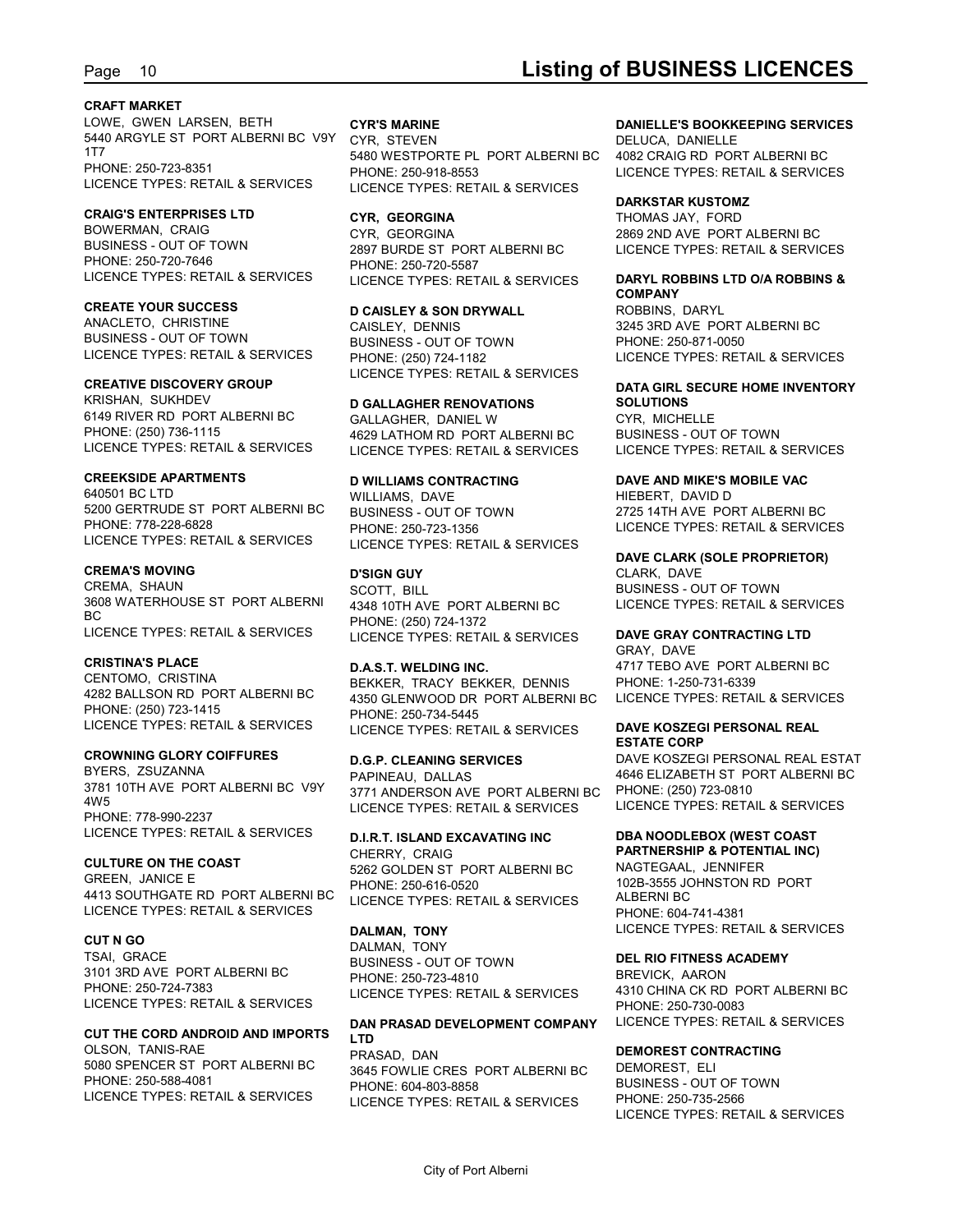#### **DENIS FRANCOEUR BACKHOEING LTD**

DENIS FRANCOEUR BACKHOEING LTD BUSINESS - OUT OF TOWN LICENCE TYPES: RETAIL & SERVICES 2425 9TH AVE PORT ALBERNI BC

#### **DENISE NICHOLSON RMT**

NICHOLSON, DENISE **DOG MOUNTAIN BREWING** 3823 ANDERSON AVE PORT ALBERNI BC LICENCE TYPES: RETAIL & SERVICES

STODDARD, SUSAN 5794 WATSON RD PORT ALBERNI BC PHONE: 250-735-4520

SOCKETT, DEVON 4711 ELIZABETH ST PORT ALBERNI BC LICENCE TYPES: RETAIL & SERVICES

3627 17TH AVE PORT ALBERNI BC

DIEVERT'S JEWELLERS LTD LICENCE TYPES: RETAIL & SERVICES 4786 JOHNSTON RD PORT ALBERNI BC

3897 MORGAN NORTH CRES PORT LICENCE TYPES: RETAIL & SERVICES

3621 MICHIGAN RD PORT ALBERNI BC LICENCE TYPES: RETAIL & SERVICES

### **DIMITRI'S PIZZA STEAK & SEAFOOD**

DIMITRI'S PIZZA STEAK & SEAFOOD LICENCE TYPES: RETAIL & SERVICES

#### **DINO-ROO DAYCARE**

BEECROFT, SHEILA<br>5517 SWALLOW DR PORT ALBERNI BC DOLLS & DIVAS 5517 SWALLOW DR PORT ALBERNI BC PHONE: 250-730-0808 LICENCE TYPES: RETAIL & SERVICES

### **DIVERSE CRAFTWORKS & HANDYMAN SERVICES**

RICHARDS, TREVOR 2166 15TH AVE PORT ALBERNI BC PHONE: (250)600-1695 LICENCE TYPES: RETAIL & SERVICES BUSINESS - OUT OF 1<br>PHONE: 780-481-6699

#### **DIZINE CANINE PET DOG TRAINING AND BOARDING**

BUSINESS - OUT OF TOWN

**LISTING OF BUSINESS LICENCES**<br>
DENIS FRANCOEUR BACKHOEING LTD<br>
DENIS FRANCOEUR BACKHOEING LTD<br>
BUSINESS - OUT OF TOWN<br>
LICENCE TYPES: RETAIL & SERVICES<br>
PARD, DALLAS<br>
LICENCE TYPES: RETAIL & SERVICES<br>
PARD, DALLAS<br>
PARD, **DMC EXCAVATING** CHETCUTI, DARCY 2425 9TH AVE PORT ALBERNI BC 3030 3RD AVE PORT ALBERNI BC LICENCE TYPES: RETAIL & SERVICES

**DEVINE IMAGES** LICENCE TYPES: RETAIL & SERVICES RICHARDS, ANDREW 3141 3RD AVE PORT ALBERNI BC PHONE: 250-668-7023

#### **DOKI DOKI ALBERNI**

**DEVON SOCKETT RMT** LICENCE TYPES: RETAIL & SERVICES PHONE: 250-487-0263

#### **DOLAN'S CONCRETE LTD**

**DICKS DRYWALL** PHONE: (250)723-1941 CONNAH, RICHARD LICENCE TYPES: RETAIL & SERVICES DOLAN'S CONCRETE LTD 4779 ROGER ST PORT ALBERNI BC

## **MONEY MART CO** 3062 2ND AVE PORT ALBERNI BC

**DIEVERT'S ROOFING** DIEVERT, MARVIN N 4667 JOHNSTON RD PORT ALBERNI BC ALBERNI BC INSTITUTIONS / PAWNBROKERS MONEYMART EXPRESS LICENCE TYPES: RETAIL & SERVICES LICENCE TYPES: FINANCIAL

## **DOLLAR TREE (STORE #40059)**

DIEWOLD, MIKE 104-3550 JOHNSTON RD PORT ALBERNI PHONE: 250-731-6534 LICENCE TYPES: RETAIL & SERVICE B / **DR KRISTINE WOC** BC and the state of the state of the state of the state of the state of the state of the state of the state of RETAIL & SERVICES

#### **DOLLARAMA INC**

3723 REDFORD ST PORT ALBERNI BC 403-3555 JOHNSTON RD PORT ALBERNI DOLLARAMA INC BC and the state of the state of the state of the state of the state of the state of the state of the state of LICENCE TYPES: RETAIL & SERVICE B / RETAIL & SERVICES

MCGORAM, LISA 4054 10TH AVE PORT ALBERNI BC PHONE: 250-913-5509 LICENCE TYPES: RETAIL & SERVICES

## **INTERNATIONAL INC**

JARVIS, BOBBI BUSINESS - OUT OF TOWN LICENCE TYPES: RETAIL & SERVICES

## BEGG, SHELAGH **DON KIMURA MARINE SURVEYOR LTD**

LICENCE TYPES: RETAIL & SERVICES 4333 VIRGINIA RD PC<br>PHONE: 250-724-2892 4333 VIRGINIA RD PORT ALBERNI BC

#### LICENCE TYPES: RETAIL & SERVICES

#### **DOUBLE R MEATS**

WARD, DALLAS LICENCE TYPES: RETAIL & SERVICES

#### **DOUCETTE, LARRY**

DOUCETTE, LARRY BUSINESS - OUT OF TOWN LICENCE TYPES: RETAIL & SERVICES

#### **DR A J DE WITT INC**

LICENCE TYPES: RETAIL & SERVICES 4264 10TH AVE PORT ALBERNI BC JUNG, EUNTAEK 102-4445 GERTRUDE ST PORT ALBERNI DR A J DE WITT INC BC and the state of the state of the state of the state of the state of the state of the state of the state of PHONE: 250-735-3422 LICENCE TYPES: RETAIL & SERVICES

### **DR ANDRE VAN ZYL INC**

VAN ZYL ANDRE DR 4556 GERTRUDE ST PORT ALBERNI BC LICENCE TYPES: RETAIL & SERVICES

### **DR DAMIAN WHITE INC**

LICENCE TYPES: RETAIL & SERVICES **DOLAN'S GAS FITTING AND HEATING** <sup>DR DAMIAN WHITE</sup> **DIEVERT'S JEWELLERS LTD** 4737 TEBO AVE PORT ALBERNI BC DOLAN'S LTD 105-3949 MAPLE WAY PORT ALBERNI BC DR DAMIAN WHITE LICENCE TYPES: RETAIL & SERVICES

### **DR FREDDIE MEYER INC**

LICENCE TYPES: RETAIL & SERVICES **DOLLAR FINANCIAL GROUP-NATIONAL** DR FREDDIE MEYER INC DR FREDDIE MEYER INC

### **DR HERMAN NELL**

**DIEWOLD HOMES AND DESIGN** DOLLAR TREE STORES CANADA INC DR HERMAN NELL 3855 9TH AVE PORT ALBERNI BC V9Y 4T9 PHONE: (250)723-1530 LICENCE TYPES: RETAIL & SERVICES

#### **DR KRISTINE WOODLEY**

WOODLEY, KRISTINE 3855 9TH AVE PORT ALBERNI BC V9Y 4T9 PHONE: 587-439-3629 LICENCE TYPES: RETAIL & SERVICES

#### **DR MAGDY FOUAD INC**

**DOLLS & DIVAS** LICENCE TYPES: RETAIL & SERVICES FOUAD, DR. MAGDY 4485 ROGER ST PORT ALBERNI BC

#### **DR MARC PUTS INC**

**DOMCOR TRAFFIC CONTROL** LICENCE TYPES: RETAIL & SERVICES DR MARC PUTS INC 104-3949 MAPLE WAY PORT ALBERNI BC PHONE: 250-724-4707

#### **DR MARLON PETER INC**

PHONE: 780-481-6699 4590 HELEN ST PORT ALBERNI BC DR PETER MARLON PHONE: 730-0625 LICENCE TYPES: RETAIL & SERVICES

#### KIMURA, DON **DR MOHAMEDALI INC**

PHONE: 250-724-2892 3540 BARKLEY ST PORT ALBERNI BC MOHAMEDALI, AMIRALI H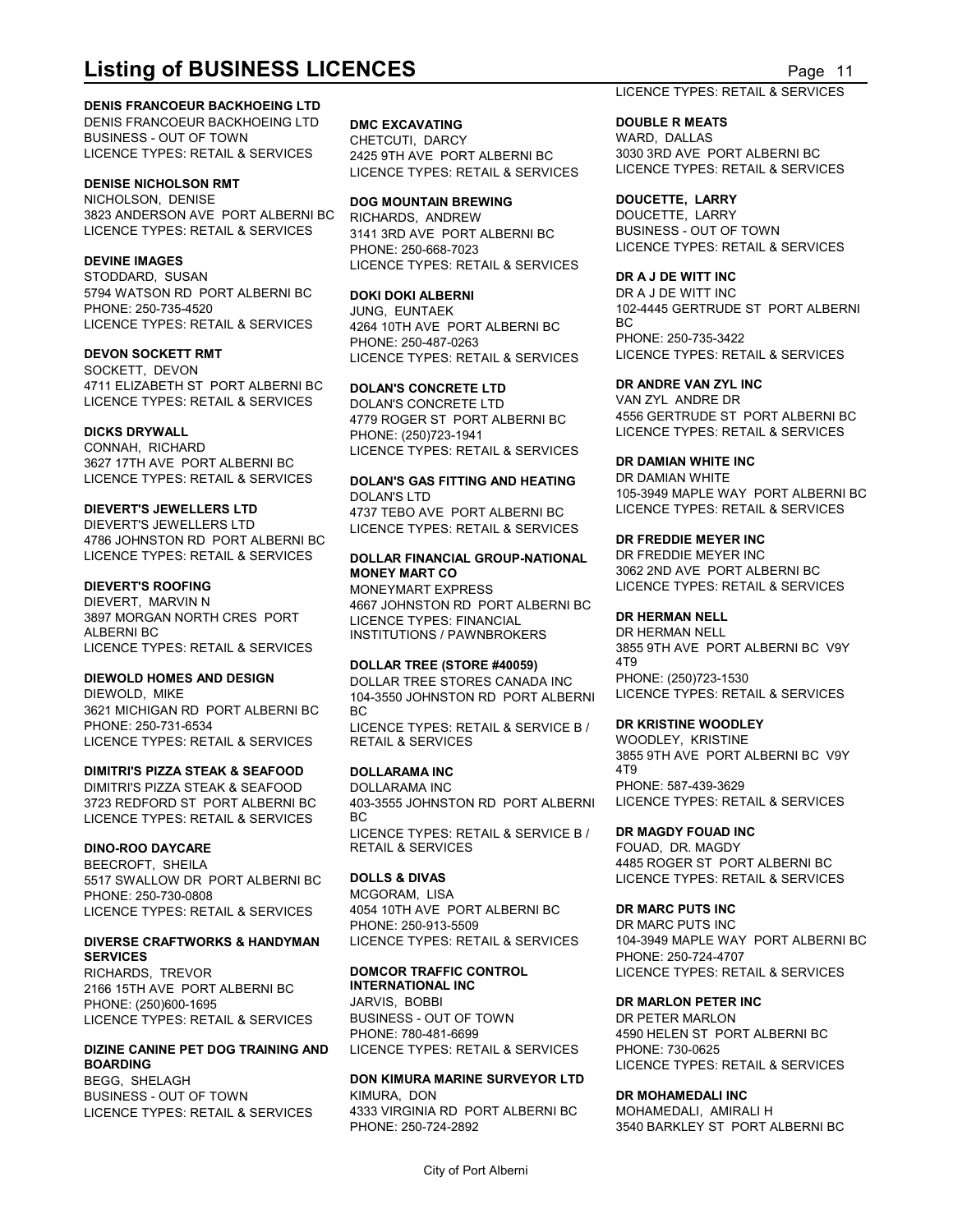## Page 12 **Listing of BUSINESS LICENCES**

**DR. ARNO KITSHOFF INC.**

KITSHOFF, ARNO 101-4445 GERTRUDE ST PORT ALBERNI BC and the state of the state of the state of the state of the state of the state of the state of the state of PHONE: 250-723-5822 FAX: 250-723-7304 LICENCE TYPES: RETAIL & SERVICES

**DR. BRYCE D. TREMBLAY INC.** TREMBLAY, BRYCE 4256 10TH AVE PORT ALBERNI BC PHONE: 250-618-3097 LICENCE TYPES: RETAIL & SERVICES

**DR. C. SIDDHIVARN, DENTIST INC.** SIDDHIVARN, CHITPOL 8-4565 WALLACE ST PORT ALBERNI BC PHONE: 778-861-9852 LICENCE TYPES: RETAIL & SERVICES

#### **DR. DANIEL VANDER MERWE INC**

DR. DANIEL VANDER MERWE INC 101-3949 MAPLE WAY PORT ALBERNI BC LICENCE TYPES: RETAIL & SERVICES

**DR. FARID NIKFAR INC.**

NIKFAR, FARID 100-4115 6TH AVE PORT ALBERNI BC PHONE: 250-724-4343 FAX: 250-724-1248 LICENCE TYPES: RETAIL & SERVICES

**DR. IZAK NEL INC**

DR. IZAK NEL INC 3855 9TH AVE PORT ALBERNI BC V9Y 4T9 LICENCE TYPES: RETAIL & SERVICES

**DR. JAN KLOMPJE INC.** KLOMPJE, JAN DR 3855 9TH AVE PORT ALBERNI BC V9Y 4T9

PHONE: 778-421-0355 LICENCE TYPES: RETAIL & SERVICES

### **DR. KAWAR RANDHAWA INC.**

RANDHAWA, KAWAR 9-4565 WALLACE ST\_PORT ALBERNI BC<br>PHONE: 002.478.7081 PHONE: 902-478-7081 LICENCE TYPES: RETAIL & SERVICES

**DR. SERGIO PASQUA CHIROPRACTOR** PASQUE, SERGIO 4710 ROGER ST PORT ALBERNI BC PHONE: 604-828-7059 FAX: PREFERRED MAILING ADDRESS LICENCE TYPES: RETAIL & SERVICES

**DRAGON MARTIAL ARTS ACADEMY** LEE, WARREN J

2982 3RD AVE PORT ALBERNI BC LICENCE TYPES: RETAIL & SERVICES

**DRAW GALLERY DRAW BUSINESS** DRAWING ROOM ART WORKS LTD. 4529 MELROSE ST PORT ALBERNI BC LICENCE TYPES: RETAIL & SERVICES

**DREAM AND GO TRAVEL** BACHMEIER, NANCY L 5725 BROWN RD PORT ALBERNI BC PHONE: 250-723-0360 LICENCE TYPES: RETAIL & SERVICES

**DRS. M. AND A. MARSAY INC.** MARSAY, MATTHEW 3855 9TH AVE PORT ALBERNI BC V9Y 4T9

PHONE: 403-952-7452 LICENCE TYPES: RETAIL & SERVICES

**DTC TATOO COMPANY**

GLOVER, ROBERT L 4875 JOHNSTON RD PORT ALBERNI BC PHONE: 778-421-0052 LICENCE TYPES: RETAIL & SERVICES

**EAGLE EYE ENTERPRISES LTD**

GAGNON, YANN BUSINESS - OUT OF TOWN PHONE: (250) 723-9955 LICENCE TYPES: RETAIL & SERVICES

**EARTH, LAND & SEA COMPOST & GRAVEL** HETHERINGTON, PETER

4716 TEBO AVE PORT ALBERNI BC PHONE: 250-724-5112 LICENCE TYPES: RETAIL & SERVICES

**EASYFINANCIAL SERVICES**

EASYFINANCIAL SERVICES 203A-4152 REDFORD ST PORT ALBERNI BC and the state of the state of the state of the state of the state of the state of the state of the state of LICENCE TYPES: FINANCIAL INSTITUTIONS

**ECHO SPORTS** LEE, TERRY 3705 WATERHOUSE ST PORT ALBERNI BC and the state of the state of the state of the state of the state of the state of the state of the state of LICENCE TYPES: RETAIL & SERVICES

**ECHO SUNSHINE CLUB** ECHO SUNSHINE CLUB 4255 WALLACE ST PORT ALBERNI BC LICENCE TYPES: RETAIL & SERVICES

**ECOLIBRIUM ENERGY SOLUTIONS INC** HALL, TESSA 3991 ARGYLE ST PORT ALBERNI BC LICENCE TYPES: RETAIL & SERVICES

**EDELWEISS BED & BREAKFAST** OSCARSON, GERTRUD 2610 12TH AVE PORT ALBERNI BC PHONE: 250-723-5940 LICENCE TYPES: RETAIL & SERVICES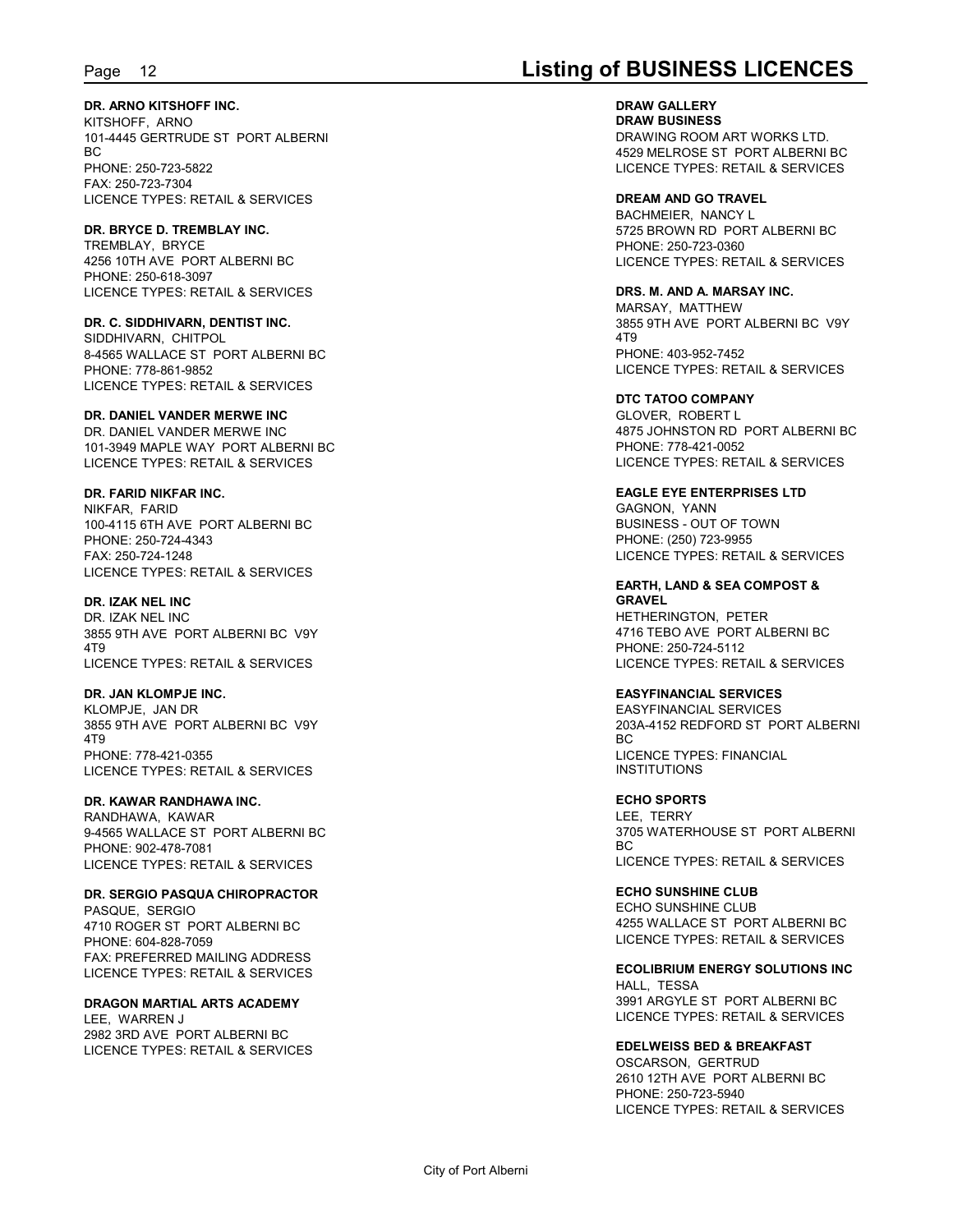**ESTEEMED HARDWOOD FLOORS**

ANTUNA, ROLAND BUSINESS - OUT OF TOWN LICENCE TYPES: RETAIL & SERVICES

### **EVERGREEN EXHIBITIONS**

HOPE DARCY BUSINESS - OUT OF TOWN LICENCE TYPES: SPECIAL EVENTS

### **EVITT ELECTRIC CO LTD**

EVITT ELECTRIC CO LTD 4791 TEBO AVE PORT ALBERNI BC LICENCE TYPES: RETAIL & SERVICES

### **F & P ENTERTAINMENT**

CHAMBERLIN, PHIL 106-5555 GRANDVIEW RD PORT ALBERNI BC PHONE: 778-421-2213 LICENCE TYPES: RETAIL & SERVICES

### **FAIRSTONE FINANCIAL INC.**

FAIRSTONE LEGAL DEPARTMENT 203-4152 REDFORD ST PORT ALBERNI BC and the state of the state of the state of the state of the state of the state of the state of the state of PHONE: 514-904-6183 LICENCE TYPES: FINANCIAL **INSTITUTIONS** 

### **FAIRWINDS PLUMBING & HEATING LTD**

BORDELEAU, TIM 1-5450 TOMSWOOD RD PORT ALBERNI BC and the state of the state of the state of the state of the state of the state of the state of the state of LICENCE TYPES: RETAIL & SERVICES

### **FAITHFUL CONSTRUCTION LTD**

TEUFEL, LUCAS 4849 REGINA AVE PORT ALBERNI BC LICENCE TYPES: RETAIL & SERVICES

### **FAITHFUL PLUMBING AND HEATING**

FARRELL, WENDELL 2791 ANDERSON AVE PORT ALBERNI BC LICENCE TYPES: INTER COMMUNITY BUSINESS LICENCE / RETAIL & **SERVICES** 

### **FALLS ST APARTMENTS**

1071774 BC LTD 5371 FALLS ST PORT ALBERNI BC PHONE: 778-269-0844 LICENCE TYPES: RETAIL & SERVICES

### **FAMILY CHIROPRACTIC**

MANSON, BRENT DR 4574 ELIZABETH ST PORT ALBERNI BC PHONE: (250)723-8265 LICENCE TYPES: RETAIL & SERVICES

### **FANDRAKIS CARPENTRY**

FANDRAKIS, STEFANOS 5263 GOLDEN ST PORT ALBERNI BC PHONE: 778-421-3714 LICENCE TYPES: RETAIL & SERVICES **FERNWOOD MANOR**

**Listing of BUSINESS LICENCES**<br>
Page 13<br>
ESTEEMED HARDWOOD FLOORS<br>
ANTUNA, ROLAND<br>
BUSINESS - OUT OF TOWN<br>
LICENCE TYPES: RETAIL & SERVICES<br>
PHONE: 604-224-2552<br>
LICENCE TYPES: RETAIL & SERVICES<br>
PHONE: 604-224-2552<br>
LICEN 1021967 BC LTD 4086 7TH AVE PORT ALBERNI BC PHONE: 604-224-2552 LICENCE TYPES: RETAIL & SERVICES

> **FFD FOREST FOR DINNER LTD** PATARIN, BENJAMIN 500-3140 HARBOUR RD PORT ALBERNI BC and the state of the state of the state of the state of the state of the state of the state of the state of LICENCE TYPES: RETAIL & SERVICES

### **FINISHING TOUCHES VENTURES LTD**

FINISHING TOUCHES VENTURES LTD 4558 ELIZABETH ST PORT ALBERNI BC PHONE: (250)724-4848 LICENCE TYPES: RETAIL & SERVICES

**FINYL FENCING & RAILINGS LTD** MAKI, DAVID BUSINESS - OUT OF TOWN PHONE: 604-290-7615 LICENCE TYPES: RETAIL & SERVICES

### **FIRST CHOICE HAIRCUTTERS**

DVI MANAGEMENT INC 307-3555 JOHNSTON RD PORT ALBERNI BC and the state of the state of the state of the state of the state of the state of the state of the state of LICENCE TYPES: RETAIL & SERVICES

**FIRST CLASS CONCESSIONS INC. DBA WEST COAST AMUSEMENTS** FIRST CLASS CONCESSIONS INC. DBA W BUSINESS - OUT OF TOWN LICENCE TYPES: SPECIAL EVENTS

**FIRST GLASS LTD**

LONGEUAY, ROBERT L BUSINESS - OUT OF TOWN LICENCE TYPES: RETAIL & SERVICES

### **FIX SMART PLUS**

ADAMS, STEVE 2751 12TH AVE PORT ALBERNI BC PHONE: 250-724-2060 LICENCE TYPES: RETAIL & SERVICES

#### **FIXIT HOME IMPROVEMENTS**

PELLETIER, VALMOND BUSINESS - OUT OF TOWN PHONE: 250-720-5568 LICENCE TYPES: RETAIL & SERVICES

### **FLANDANGLES**

475950 BC LTD 3036 3RD AVE PORT ALBERNI BC PHONE: (250)756-1442 LICENCE TYPES: RETAIL & SERVICE B / RETAIL & SERVICES

**FLIP IT** RODIER, TAYLOR 116-5405 ARGYLE ST PORT ALBERNI BC LICENCE TYPES: RETAIL & SERVICES

**FLOURISH BEAUTY COLLECTIVE** DUCLOS, AMY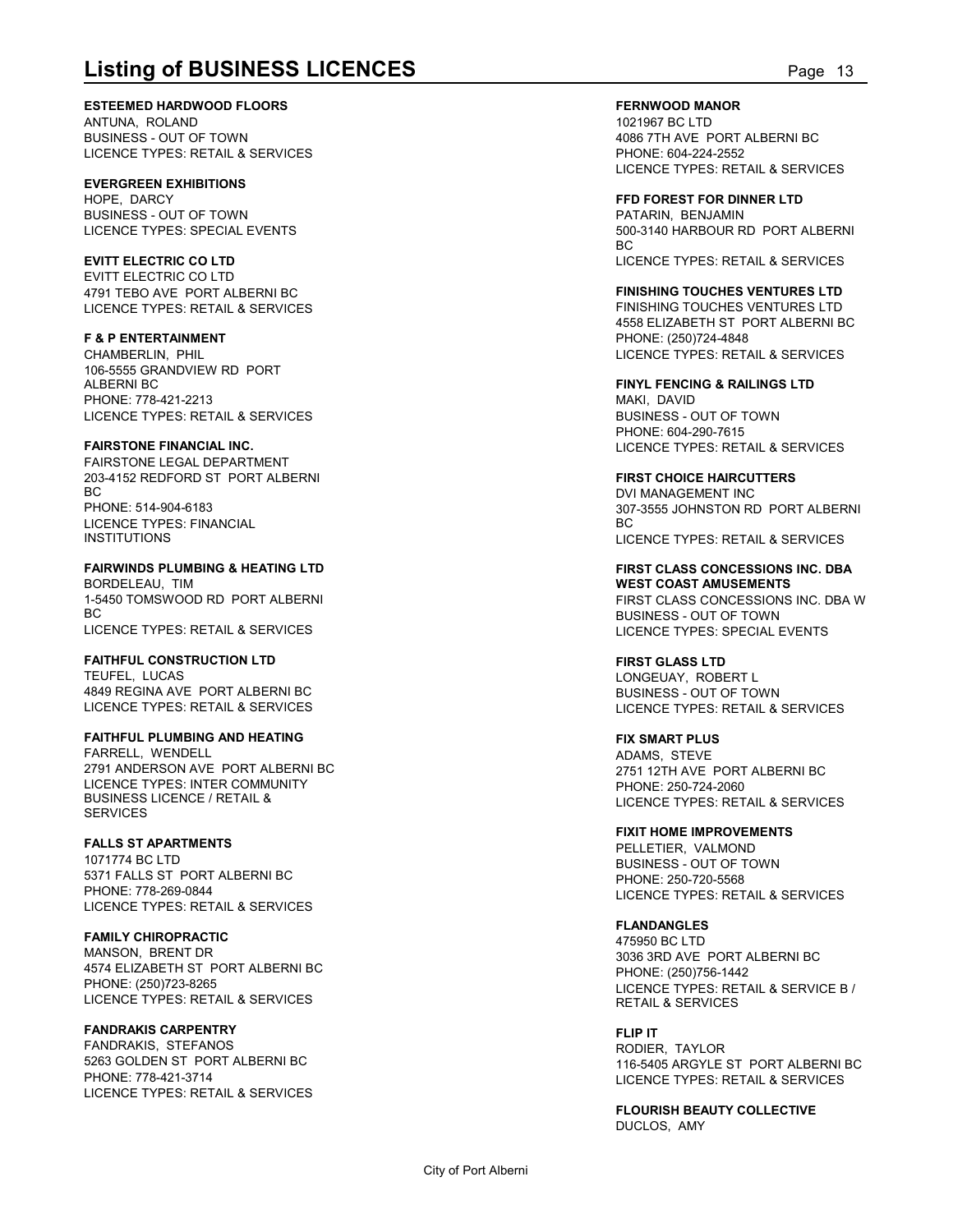## Page 14 **Listing of BUSINESS LICENCES**

**FREEPORT CONSTRUCTION**

**MANAGEMENT LTD** INKSTER, CHRIS BUSINESS - OUT OF TOWN PHONE: 250-707-3950 ext 210 LICENCE TYPES: RETAIL & SERVICES

#### **FRESH COAST MARKET LTD**

ERICKSON, KARA 1-4905 CHERRY CK RD PORT ALBERNI BC and the state of the state of the state of the state of the state of the state of the state of the state of PHONE: 250-720-1724 LICENCE TYPES: RETAIL & SERVICES

**FULL CIRCLE RENOVATIONS INC** BRUYERE, BARRY M 2737 11TH AVE PORT ALBERNI BC LICENCE TYPES: RETAIL & SERVICES

**FUR BABY FOODS**

JONES, CARA BUSINESS - OUT OF TOWN PHONE: 250-735-2801 LICENCE TYPES: RETAIL & SERVICES

**G & Z POOLS AND HOTTUBS**

VAN DEN BROCK, ZELDA BUSINESS - OUT OF TOWN PHONE: 250-723-7665 FAX: 250-723-7673 LICENCE TYPES: RETAIL & SERVICES

**G D AUTO** DOLLING, GREGORY D 3680 3RD AVE PORT ALBERNI BC PHONE: 250-724-3956 LICENCE TYPES: RETAIL & SERVICES

**G.P. EXCAVATING** HUBBARD, CHAD 3663 ANDERSON AVE PORT ALBERNI BC LICENCE TYPES: RETAIL & SERVICES

**GAS TECH SERVICES PLUMBING & HEATING** TILLEY, GLEN BUSINESS - OUT OF TOWN PHONE: (250)723-8283

LICENCE TYPES: RETAIL & SERVICES **GAYLE'S FASHION & FITNESS** STEPHEN-PLAYER, GAYLE

C-5262 ARGYLE ST PORT ALBERNI V9Y 5MO LICENCE TYPES: RETAIL & SERVICES

**GEDDES ELECTRIC LTD** GEDDES, WILLIAM BUSINESS - OUT OF TOWN LICENCE TYPES: RETAIL & SERVICES

**GFL ENVIRONMENTAL SERVICES INC.** PRICHARD, CAMERON 4715 ROGER ST PORT ALBERNI BC PHONE: 780-805-6107 LICENCE TYPES: RETAIL & SERVICES

**GIBSON FLOORS** GIBSON, MICHAEL P 3916 MARPOLE ST PORT ALBERNI BC PHONE: 250-724-2429 LICENCE TYPES: RETAIL & SERVICES

**GIRISON LAUNDROMAT** GIRI, AMARJEET S 4945 ARGYLE ST PORT ALBERNI BC LICENCE TYPES: RETAIL & SERVICES

#### **GO COMPUTERS**

YOUNG, BILL 2869 6TH AVE PORT ALBERNI BC PHONE: (250)723-8706 LICENCE TYPES: RETAIL & SERVICES

**GO WITH THE FLOW INSTALLATIONS** HICKEY, THOMAS 20-5450 TOMSWOOD RD PORT ALBERNI BC and the state of the state of the state of the state of the state of the state of the state of the state of PHONE: 250-735-8007 LICENCE TYPES: RETAIL & SERVICES

**GODDARD BUSINESS SOLUTIONS** GODDARD BUSINESS SOLUTIONS INC 5215 GERTRUDE ST PORT ALBERNI BC LICENCE TYPES: RETAIL & SERVICES

**GOGURYOE FOOD** KANG, SUNGHEE 6-4505 VICTORIA QUAY PORT ALBERNI BC and the state of the state of the state of the state of the state of the state of the state of the state of PHONE: 778-419-1117 LICENCE TYPES: RETAIL & SERVICES

**GOLDER** HANNAH, CATHERNE BUSINESS - OUT OF TOWN PHONE: 780-930-5487 LICENCE TYPES: RETAIL & SERVICES

**GOOD FAITH PHARMACY** GOOD FAITH PHARMACY LTD. A-4035 REDFORD ST PORT ALBERNI BC LICENCE TYPES: RETAIL & SERVICES

**GOORTS CONSTRUCTION LTD.** GOORTS, WILL 5181 INDIAN AVE PORT ALBERNI BC LICENCE TYPES: RETAIL & SERVICES

**GORDON'S GUTTERS & HOME MAINTENANCE**

SCHELLENBERG, GORDON J BUSINESS - OUT OF TOWN PHONE: (250) 723-4113 LICENCE TYPES: RETAIL & SERVICES

**GP HOUSE OF SERVICE** PETTIGREW, GARTH BUSINESS - OUT OF TOWN PHONE: 778-421-3935 LICENCE TYPES: RETAIL & SERVICES

**GRACE LUTHERAN CHURCH** REDLACK, SHEILA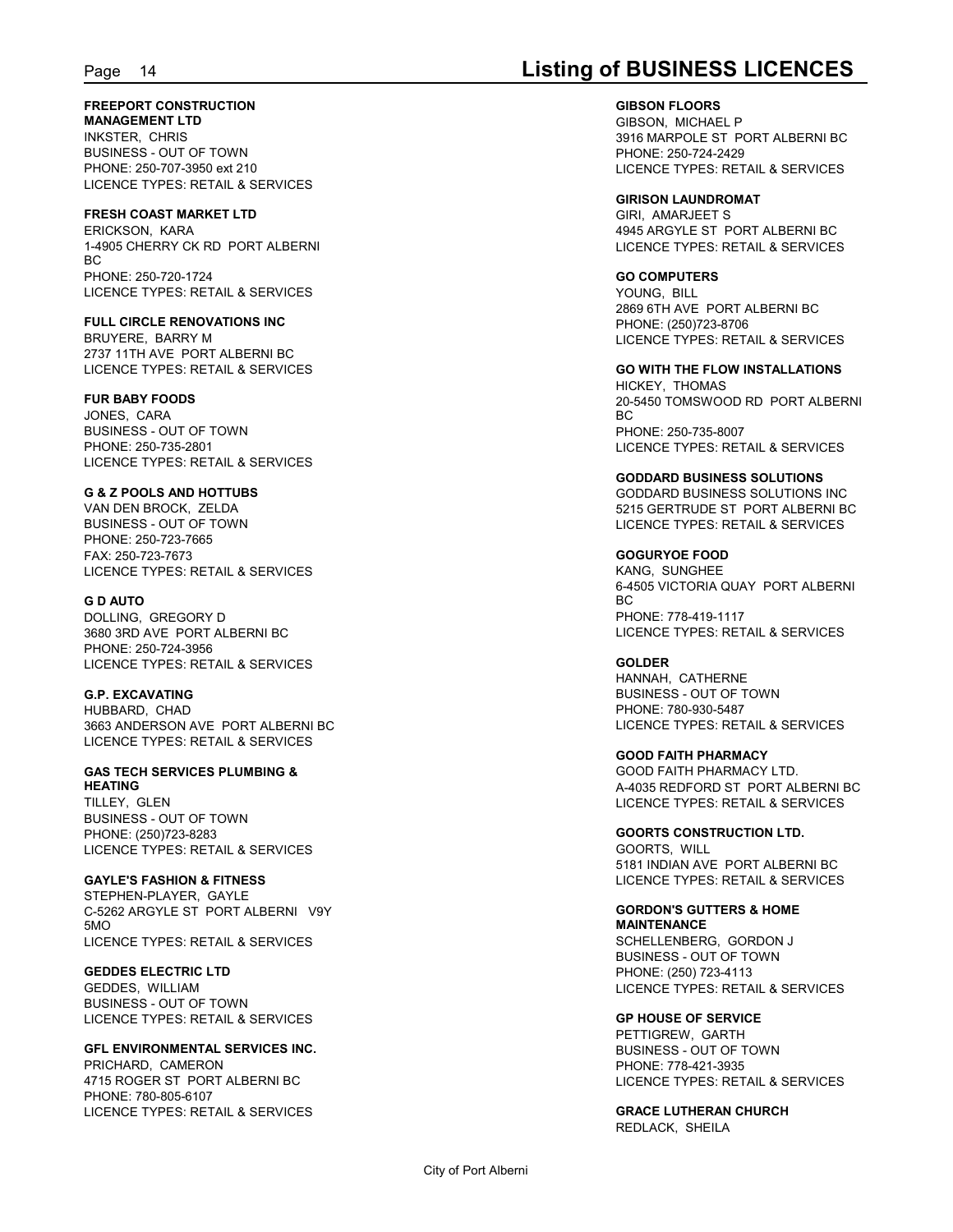#### **H'S MOBILE ACCOUNTING AND**

**BOOKKEEPING** HOPWOOD, HILDA 2598 16TH AVE PORT ALBERNI BC LICENCE TYPES: RETAIL & SERVICES

**HAGGARD TRUCKING LTD INC NO 141436** HAGGARD TRUCKING LTD INC NO 141436 3806 3RD AVE PORT ALBERNI BC LICENCE TYPES: RETAIL & SERVICES

#### **HALLE & MAXI'S CONSIGNMENT BOUTIQUE**

GEORGE, LISA B-5022 ARGYLE ST PORT ALBERNI BC PHONE: 250-735-1275 LICENCE TYPES: RETAIL & SERVICES

**HALLYWOOD FIRST AID & CPR TRAINING** HALL, RYAN D

3767 BISHOP CRES PORT ALBERNI BC PHONE: 250 735-1661 LICENCE TYPES: RETAIL & SERVICES

#### **HANDS ON SALON**

WILSON, ROBERTA 3535 12TH AVE PORT ALBERNI BC PHONE: 250-731-9281 LICENCE TYPES: RETAIL & SERVICES

### **HANDY ANDY MAINTENANCE LTD**

HANDY ANDY MAINTENANCE LTD 4917 BURDE ST PORT ALBERNI BC PHONE: (250) 724-4108 LICENCE TYPES: RETAIL & SERVICES

### **HAR HAR RELIGIOUS EDUCATION**

**SOCIETY** GREWAL, LAKHVIL 3080 4TH AVE PORT ALBERNI BC PHONE: 604-825-4080 LICENCE TYPES: RETAIL & SERVICES

#### **HARBOUR SCOOP ICE CREAM**

ROMANIUK, KEVIN FINCH, CHRISTINE 11-5440 ARGYLE ST PORT ALBERNI BC PHONE: 403-580-7350 LICENCE TYPES: RETAIL & SERVICES

#### **HARBOUR VIEW DENTAL**

HUGHES, RONALD E B-4556 GERTRUDE ST PORT ALBERNI BC and the state of the state of the state of the state of the state of the state of the state of the state of LICENCE TYPES: RETAIL & SERVICES

#### **HARBOURVIEW COLLISION LTD**

HARBOURVIEW COLLISION LTD 3120 2ND AVE PORT ALBERNI BC LICENCE TYPES: RETAIL & SERVICES

#### **HARD DOCK CLOTHING COMPANY**

WRIGHT, LYNDA BUSINESS - OUT OF TOWN LICENCE TYPES: RETAIL & SERVICES **HAS PAINTING AND RESTORATIONS**

**Listing of BUSINESS LICENCES**<br> **Listing of BUSINESS LICENCES**<br> **EXECUTED BOOKKEEPING**<br>
HOPWOOD, HILDA<br>
POPWOOD, HILDA<br>
LICENCE TYPES: RETAIL & SERVICES<br>
PLOENCE TYPES: RETAIL & SERVICES<br>
PLOENCE TYPES: RETAIL & SERVICES THI THU TRANG, NGUYEN BUSINESS - OUT OF TOWN PHONE: 236-868-0023 LICENCE TYPES: RETAIL & SERVICES

> **HATCH TO HARVEST FOOD COMPANY** PUTSEY, AMBER 600-3140 HARBOUR RD PORT ALBERNI BC and the state of the state of the state of the state of the state of the state of the state of the state of LICENCE TYPES: RETAIL & SERVICES

#### **HAWK RESCUE SERVICES LTD**

TENNANT, SANDRA 3708 WALLACE ST PORT ALBERNI BC PHONE: 250-724-1503 LICENCE TYPES: RETAIL & SERVICES

#### **HAWSER & SON RENOVATIONS** HAWSER, AL BUSINESS - OUT OF TOWN LICENCE TYPES: RETAIL & SERVICES

#### **HEALTHY HABITS**

CHASE, KARI 2940 3RD AVE PORT ALBERNI BC PHONE: 250-720-7685 LICENCE TYPES: RETAIL & SERVICE B / RETAIL & SERVICES

### **HELEN APARTMENTS**

TPM PROPERTIES 4650 BURKE RD PORT ALBERNI BC LICENCE TYPES: RETAIL & SERVICES

#### **HEST HOME IMPROVEMENTS**

HEST, BILL BUSINESS - OUT OF TOWN PHONE: 250-724-1432 LICENCE TYPES: RETAIL & SERVICES

#### **HETHERINGTON ENVIRONMENTAL SERVICES**

HETHERINGTON, AARON 4820 WALLACE ST PORT ALBERNI BC LICENCE TYPES: RETAIL & SERVICES

### **HFN ENVIRONMENTAL WASTE**

**MANAGEMENT LIMITED PARTNERSHIP** HUPACASATH FIRST NATION BUSINESS - OUT OF TOWN PHONE: 250 724-4041 LICENCE TYPES: RETAIL & SERVICES

#### **HIGHLITES ON HASLAM**

MACLEAN, LAVINA J 5330 HASLAM DR PORT ALBERNI BC LICENCE TYPES: RETAIL & SERVICES

#### **HIVE CANNABIS**

ROCKERBIE, NEIL 103-4152 REDFORD ST PORT ALBERNI BC and the state of the state of the state of the state of the state of the state of the state of the state of PHONE: 250-314-0733 LICENCE TYPES: RETAIL CANNABIS STORE **STORE**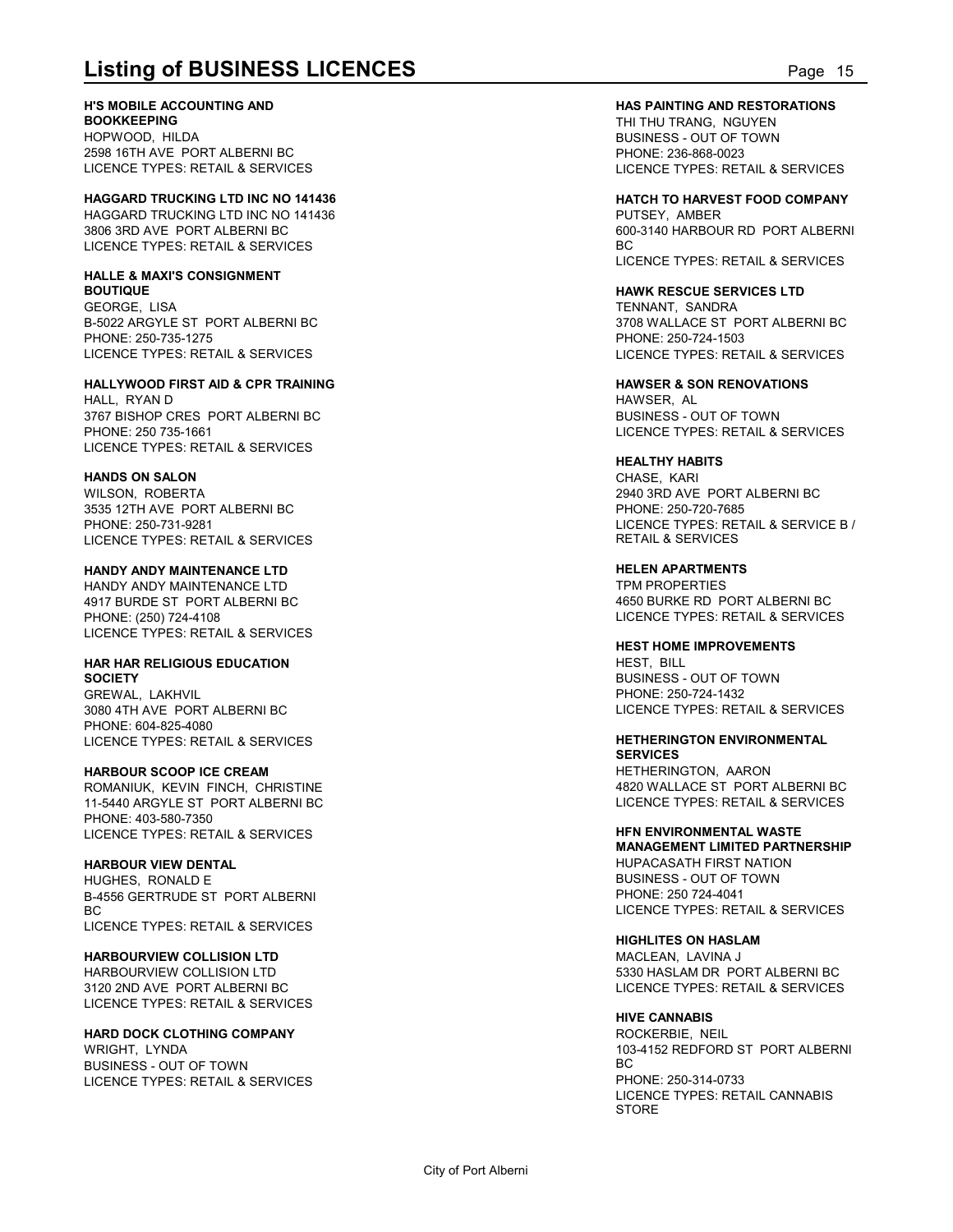## Page 16 **Listing of BUSINESS LICENCES**

**IN GOOD COMPANY ELDER CARE & SUPPORT**

DARBY, HEATHER BUSINESS - OUT OF TOWN LICENCE TYPES: RETAIL & SERVICES

**INEO EMPLOYMENT SERVICES INC** PAYNE, TERRY 1-4912 ARGYLE ST PORT ALBERNI BC LICENCE TYPES: RETAIL & SERVICES

**INFINITY FARM**

PAULING, ALISHA BUSINESS - OUT OF TOWN PHONE: 250-802-3085 LICENCE TYPES: RETAIL & SERVICES

**INFINITY PHOTO** WALLER, REYNA D 3283 6TH AVE PORT ALBERNI BC LICENCE TYPES: RETAIL & SERVICES

**INNER STILLNESS HOLISTIC STUDIO** BRACK, CHRISTINA W 2487 7TH AVE PORT ALBERNI BC PHONE: 250-723-9200 LICENCE TYPES: RETAIL & SERVICES

**INSIDE OUT CARE CORP** LLOYD, TRINA CLAYTON, LEREE 4268 10TH AVE PORT ALBERNI BC PHONE: 250-720-9757 LICENCE TYPES: RETAIL & SERVICES

**IRELAND CONSTRUCTION LTD** GLENN, DIANE E 3054 8TH AVE PORT ALBERNI BC LICENCE TYPES: RETAIL & SERVICES

**IRIS STORE 634** IRIS STORE 634 102-4152 REDFORD ST PORT ALBERNI BC and the state of the state of the state of the state of the state of the state of the state of the state of LICENCE TYPES: RETAIL & SERVICE B / RETAIL & SERVICES

**IRONWORKS CAFE INC.** STUEHLER, DINA F-5262 ARGYLE ST PORT ALBERNI BC V9Y 5MO PHONE: 250-710-9441 LICENCE TYPES: RETAIL & SERVICES

**ISLAND ECO ELECTRIC LTD** KELLY ROB BUSINESS - OUT OF TOWN PHONE: 250 -735-4802 LICENCE TYPES: RETAIL & SERVICES

**ISLAND EXTERIOR MAINTENANCE** JONES-DILL, ZACHERY

BUSINESS - OUT OF TOWN PHONE: 250-918-8828 LICENCE TYPES: RETAIL & SERVICES

**ISLAND FOG** CLARKE, RODNEY 4515 GERTRUDE ST PORT ALBERNI BC PHONE: 250-730-0077 LICENCE TYPES: RETAIL & SERVICES

**ISLAND GIRLS** KAILER, CHRISTINA 2833 12TH AVE PORT ALBERNI BC PHONE: 250-731-9065 LICENCE TYPES: RETAIL & SERVICES

**ISLAND HEART PHOTOGRAPHY** OOSTEROM, ADRIENNE 3092 3RD AVE PORT ALBERNI BC PHONE: 250-720-5732 LICENCE TYPES: RETAIL & SERVICES

**ISLAND INSPIRE CONTRACTING** WARRENDER, MEGAN 3554 HUFF DR PORT ALBERNI BC LICENCE TYPES: RETAIL & SERVICES

**ISLAND PACIFIC DEVELOPMENTS LTD** ISLAND PACIFIC DEVELOPMENTS LTD BUSINESS - OUT OF TOWN PHONE: 250 338 7822 LICENCE TYPES: RETAIL & SERVICES

**ISLAND PRESTIGE LANDSCAPE DESIGN & IRRIGATION LTD** ROCHON, KEVIN GEORGE, LISA 3239 9TH AVE PORT ALBERNI BC LICENCE TYPES: RETAIL & SERVICES

**ISLAND REHABILITATION IN MOTION INC** ISLAND REHABILITATION IN MOTION INC 2996 2ND AVE PORT ALBERNI BC PHONE: (250)748-4457 LICENCE TYPES: RETAIL & SERVICES

**ISLAND ROOFING - 0835000 BC LTD** BRENNAN, KEVIN BUSINESS - OUT OF TOWN LICENCE TYPES: INTER COMMUNITY BUSINESS LICENCE / RETAIL & SERVICES

**ISLAND SLINGER SERVICE LTD.** MACMILLAN, ROBERT BUSINESS - OUT OF TOWN PHONE: 250-723-5557 LICENCE TYPES: RETAIL & SERVICES

**ISLAND STUCCO LTD** ISLAND STUCCO LTD BUSINESS - OUT OF TOWN LICENCE TYPES: RETAIL & SERVICES

**ISLAND TIME BOAT TOPS (0834620 BC LTD.)** ROBERT & TANA COLE 4384 DOGWOOD ST PORT ALBERNI BC LICENCE TYPES: RETAIL & SERVICES

**ISLAND TROPICS TANNING STUDIO** VAN DENBROEK, TANYA COOK, AMAND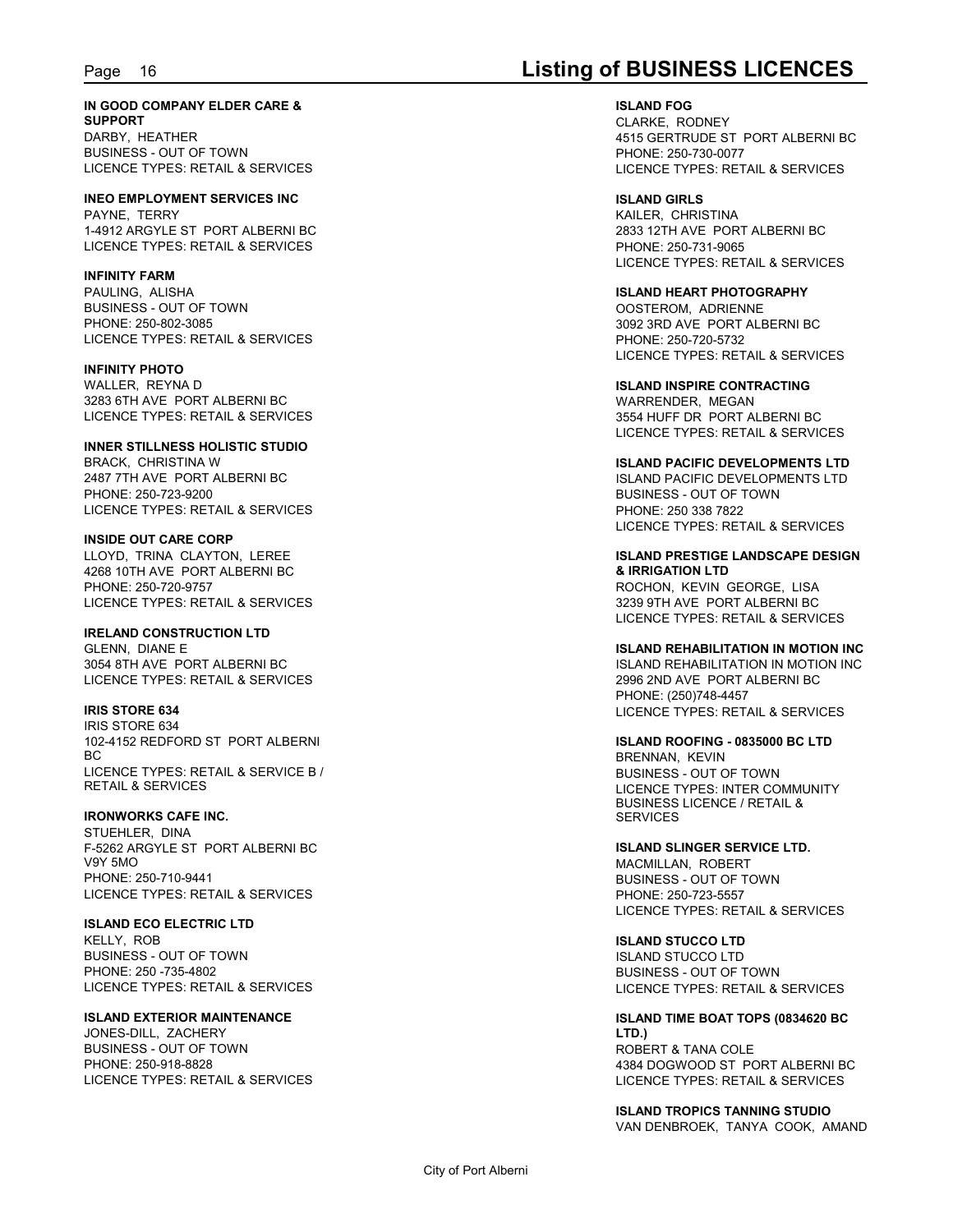**JAVEN SIMON ROOFING LTD**

JAVEN SIMON ROOFING LTD 4233 CEDARWOOD ST PORT ALBERNI BC and the state of the state of the state of the state of the state of the state of the state of the state of PHONE: 250-735-1188 LICENCE TYPES: RETAIL & SERVICES

#### **JAY'S PLUMBING AND HEATING LTD**

ELLIOTT, JAYSON Q BUSINESS - OUT OF TOWN LICENCE TYPES: INTER COMMUNITY<br>BLISINESS LICENCE / RETAIL & RO BUSINESS LICENCE / RETAIL & **SERVICES** 

#### **JAYS MENS WEAR & LACE IT UP ACTIVE WEAR**

JAY'S MEN'S WEAR LTD 4920 CHERRY CK RD PORT ALBERNI BC V9Y 8E9 PHONE: (250) 723-8238 LICENCE TYPES: RETAIL & SERVICE B / RETAIL & SERVICES

#### **JC MOBILE MARINE REPAIR**

CANTARUTTI, JULIAN 5225 GERTRUDE ST PORT ALBERNI BC PHONE: 250-206-3355 LICENCE TYPES: RETAIL & SERVICES

#### **JENNY'S B&B**

HADDOCK, JENNIFER 2865 1ST AVE PORT ALBERNI BC LICENCE TYPES: RETAIL & SERVICES

#### **JERICHO ROAD CHURCH**

WATSON, MICHAEL 5100 TEBO AVE PORT ALBERNI BC PHONE: 512-799-8202 LICENCE TYPES: RETAIL & SERVICES

#### **JIM VERSTEEG CONSTRUCTION**

VERSTEEG, JIM 2212 ANDERSON AVE PORT ALBERNI BC PHONE: 250-723-6684 LICENCE TYPES: RETAIL & SERVICES

### **JIMS CLOTHES CLOSET LTD**

JIMS CLOTHES CLOSET LTD 4716 JOHNSTON RD PORT ALBERNI BC LICENCE TYPES: RETAIL & SERVICE B / RETAIL & SERVICES

### **JODY ROBERTS**

ROBERTS, JODY BUSINESS - OUT OF TOWN PHONE: 250-720-7717 LICENCE TYPES: RETAIL & SERVICES

#### **JOE'S ROOFING**

CATHCART, JOSEPH 4703 STRATHERN ST PORT ALBERNI BC LICENCE TYPES: RETAIL & SERVICES

#### **JOHN BENNIE LAW CORPORATION**

**Listing of BUSINESS LICENCES**<br> **Listing of BUSINESS LICENCES**<br>
JAVEN SIMON ROOFING LTD<br>
JAVEN SIMON ROOFING LTD<br>
BC TO BOOK BENNIE LAW CORPORATION<br>
BC TO PHONE: 250-735-1188<br>
PHONE: 250-735-1188<br>
PHONE: 250-735-1188 JOHN BENNIE LAW CORPORATION 6110 WESTPORTE BLVD PORT ALBERNI BC and the state of the state of the state of the state of the state of the state of the state of the state of PHONE: 250-723-8918 LICENCE TYPES: RETAIL & SERVICES

#### **JOHN MCCLELLAND CONSTRUCTION & FINISHING**

MCCLELLAND, JOHN 3134 MCNAUGHTON AVE PORT ALBERNI BC and the state of the state of the state of the state of the state of the state of the state of the state of PHONE: 250-720-6946 LICENCE TYPES: RETAIL & SERVICES

#### **JOHN VERSTEEG CONSTRUCTION & ALBERNI POOLS**

JOHN VERSTEEG CONSTRUCTION LTD 5025 INDIAN AVE PORT ALBERNI BC PHONE: (250) 723-2088 LICENCE TYPES: RETAIL & SERVICES

#### **JOHNSON CONTROLS LTD**

JOHNSON CONTROLS LTD BUSINESS - OUT OF TOWN PHONE: (604) 707-5200 LICENCE TYPES: RETAIL & SERVICES

### **JOJO'S ISLAND ART & DESIGN**

BORSBOOM, FLEURETTE 3777 CHURCH ST PORT ALBERNI BC PHONE: 250-951-8862 LICENCE TYPES: RETAIL & SERVICES

#### **JONES DESIGNS**

JONES, MIKE 3205 5TH AVE PORT ALBERNI BC PHONE: 250-724-4437 LICENCE TYPES: RETAIL & SERVICES

#### **JOSLIN ENTERPRISES**

JOSLIN, JIM 4022 CLEGG CRES S PORT ALBERNI BC PHONE: 250-723-5747 LICENCE TYPES: INTER COMMUNITY BUSINESS LICENCE / RETAIL & **SERVICES** 

**JOWSEY'S OF ALBERNI (1995) LTD** JOWSEY'S OF ALBERNI (1995) LTD 4957 JOHNSTON RD PORT ALBERNI BC LICENCE TYPES: RETAIL & SERVICES

### **JULIE'S HAIR**

SMITH, JULIE 2153 MOTION DR PORT ALBERNI BC PHONE: 604-356-4818 LICENCE TYPES: RETAIL & SERVICES

#### **JUNE DERLACHTER TRANSLATOR** DERLACHTER, JUNE

4436 DOGWOOD ST PORT ALBERNI BC PHONE: 778-421-5551 LICENCE TYPES: RETAIL & SERVICES

**JUST FINISHING & WOODWORKS** NETZER, CHRISTOPHER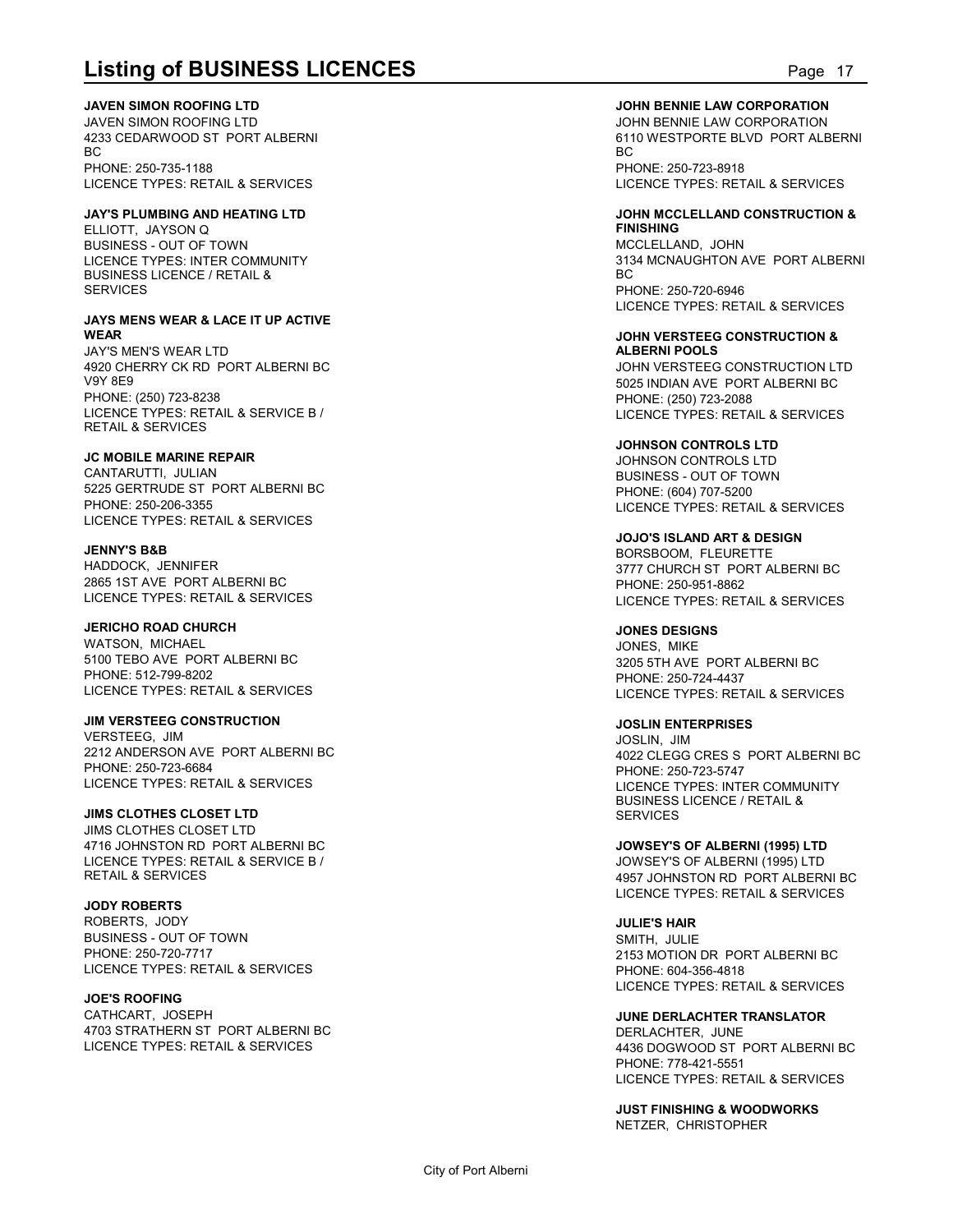#### **KING EDWARD LIQUOR STORE** 1076632 B C LTD 3684 3RD AVE PORT ALBERNI BC PHONE: 604-506-7528

LICENCE TYPES: LIQUOR OUTLETS

**KING GEORGE APARTMENTS** CANADIAN MENTAL HEALTH ASSOCIATIO 3131 5TH AVE PORT ALBERNI BC PHONE: 250-724-7199 LICENCE TYPES: RETAIL & SERVICES

### **KINGSTON & ASSOCIATES**

KINGSTON, THERESA R 3718 ARGYLE WAY PORT ALBERNI BC LICENCE TYPES: RETAIL & SERVICES

### **KINGSWAY HOTEL**

ALBERNI GENERAL MANAGEMENT CORP 3203 KINGSWAY AVE PORT ALBERNI BC PHONE: 604-600-5561 LICENCE TYPES: RETAIL & SERVICES

### **KINGSWAY HOTEL PUB**

KINGWAY PUBLIC HOUSE CORP. 3203 KINGSWAY AVE PORT ALBERNI BC PHONE: 604-600-5561 LICENCE TYPES: LIQUOR OUTLETS

### **KISMET QUILTS**

SCHROEDER, LYNNE L 5334 ARGYLE ST PORT ALBERNI BC PHONE: 250 724 4326 LICENCE TYPES: RETAIL & SERVICES

### **KJ RIGGINS CLOTHING CO**

PHILLIPS, CAROL-ANNE SMITH, SHARO 4957 ARGYLE ST PORT ALBERNI BC PHONE: 250-735-8333 LICENCE TYPES: RETAIL & SERVICES

#### **KJC.FOODSAFE.PA**

CROWLEY, KIMBERLY BUSINESS - OUT OF TOWN PHONE: 250-731-9131 LICENCE TYPES: RETAIL & SERVICES

### **KLITSA DOORS (2012) LTD**

KOZLOWSKI, DARIN BUSINESS - OUT OF TOWN LICENCE TYPES: RETAIL & SERVICES

**KLR DELIVERIES** FRASER, KATHLEEN

3259 3RD AVE PORT ALBERNI BC LICENCE TYPES: RETAIL & SERVICES

### **KLUBHOUSE FOR KIDS FASHIONS**

ALEXANDER, MARILEE A 4736 JOHNSTON RD PORT ALBERNI BC PHONE: (250) 723-0994 LICENCE TYPES: RETAIL & SERVICE B / RETAIL & SERVICES

## Page 18 **Listing of BUSINESS LICENCES**

**KNH CONTRACTING LTD.** WILKINSON, KENNETH 4461 MONTROSE ST PORT ALBERNI BC LICENCE TYPES: RETAIL & SERVICES

**KOBUS, MICHAEL M KOBUS, KARINA L** KOBUS, MICHAEL M KOBUS, KARINA L BUSINESS - OUT OF TOWN LICENCE TYPES: RETAIL & SERVICES

#### **KOEHLE CONTRACTING** KOEHLE, DAVID 2701 BURDE ST PORT ALBERNI BC PHONE: (250)724-2901 LICENCE TYPES: RETAIL & SERVICES

**KOZUBACK, LARRY DR** CHIROPRACTIC SERVICES INC 4533 GERTRUDE ST PORT ALBERNI BC LICENCE TYPES: RETAIL & SERVICES

#### **KRUSH SMOOTHIE AND JUICE BAR** NAKAMURA, YUKA

4258 10TH AVE PORT ALBERNI BC LICENCE TYPES: RETAIL & SERVICES

## **KURT MEYER NOTARY PUBLIC** MEYER, KURT

4201 JOHNSTON RD PORT ALBERNI BC PHONE: 250-714-5455 LICENCE TYPES: RETAIL & SERVICES

### **KYLEE TURUNEN FINE ART** TURUNEN, KYLEE

3620 14TH AVE PORT ALBERNI BC LICENCE TYPES: RETAIL & SERVICES

### **L A MARINE LTD**

L A MARINE LTD 4453 10TH AVE PORT ALBERNI BC PHONE: (250)723-8727 LICENCE TYPES: RETAIL & SERVICES

### **L B WOODCHOPPERS LTD (INC NO 185298)**

L B WOODCHOPPERS LTD (INC NO 18529 3509 3RD AVE PORT ALBERNI BC LICENCE TYPES: RETAIL & SERVICE B / RETAIL & SERVICES

#### **L7 PICTURE FRAMING** CARRIE FURNESS 4922 BISHOP AVE PORT ALBERNI BC LICENCE TYPES: RETAIL & SERVICES

**LA BRUSCHETTA BISTRO INC** EDGELER, DARIEN 4065 6TH AVE PORT ALBERNI BC PHONE: 778-628-0860 LICENCE TYPES: RETAIL & SERVICES

### **LADY ROSE MARINE SERVICES LTD**

LADY ROSE MARINE SERVICES LTD 5425 ARGYLE ST PORT ALBERNI BC V9Y 1I6 PHONE: (250) 724-2887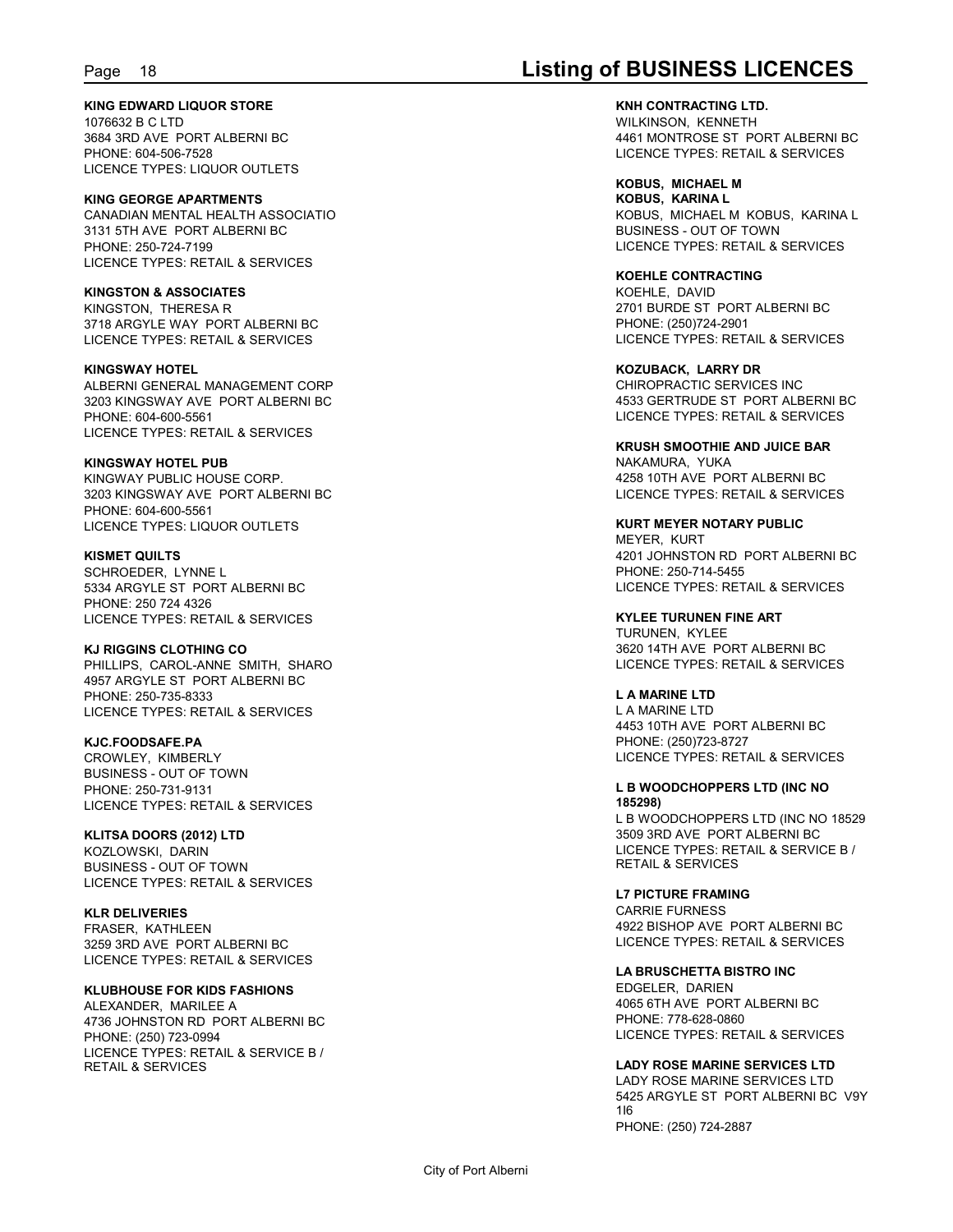**Listing of BUSINESS LICENCES**<br>
LIME CLEAN<br>
OATEN, LORRAINE SMOOD, WILLOW<br>
BC TRIPLE, ROXANNE<br>
BC PHONE: 250-735-8840<br>
PHONE: 250-735-8840<br>
PHONE: 250-735-8840 **LIME CLEAN** OATEN, LORRAINE SMOOD, WILLOW 4547 WELLINGTON AVE PORT ALBERNI BC and the state of the state of the state of the state of the state of the state of the state of the state of PHONE: 250-735-8840 LICENCE TYPES: RETAIL & SERVICES

#### **LION OF JUDAH ROOFING & CONSTRUCTION** WEBER, CHRISTOPH

BUSINESS - OUT OF TOWN PHONE: 250-735--0154 LICENCE TYPES: RETAIL & SERVICES

### **LITTLE BAMBINOS CHILD CARE**

CREMA, COURTNEY 3973 MORTON ST PORT ALBERNI BC PHONE: 250-731-4344 LICENCE TYPES: RETAIL & SERVICES

### **LITTLE BAVARIA RESTAURANT 2022 LTD** FORD, BRANDON 3035 4TH AVE PORT ALBERNI BC

PHONE: 250-248-1444 LICENCE TYPES: RETAIL & SERVICES

### **LITTLE VALLEY RESTAURANT**

CHANDER RESTAURANT LTD 4309 10TH AVE PORT ALBERNI BC PHONE: 778-288-1810 LICENCE TYPES: RETAIL & SERVICES

### **LIVE II DIE RECORDS & PROMOTIONS**

HO, LISA A 3830 MORGAN NORTH CRES PORT ALBERNI BC PHONE: 250 735 4204 LICENCE TYPES: RETAIL & SERVICES

### **LOOKOUT APPAREL**

CORLAZZOLI, RHIANNA B-5375 RUSSELL ST PORT ALBERNI BC LICENCE TYPES: RETAIL & SERVICES

### **LORDCO AUTO PARTS LTD**

LORDCO PARTS LTD 502-3555 JOHNSTON RD PORT ALBERNI BC and the state of the state of the state of the state of the state of the state of the state of the state of PHONE: 604-466-4176 LICENCE TYPES: RETAIL & SERVICES

### **LOUIS GAGNON CONTRACTING LTD**

GAGNON, LOUIS M BUSINESS - OUT OF TOWN PHONE: (250)723-7425 LICENCE TYPES: RETAIL & SERVICES

### **LUND, DARYL DR**

LUND, DARYL DR 3855 9TH AVE PORT ALBERNI BC V9Y 4T9 LICENCE TYPES: RETAIL & SERVICES

#### **LUSCIOUS LASH/MICROBLADING STUDIO** OFSTIE, ROXANNE 2131 CAMERON DR PORT ALBERNI BC

PHONE: 250-723-3338 LICENCE TYPES: RETAIL & SERVICES

### **LUXIA BEAUTY BAR LTD**

KRISHAN, KRISTY 4521 GERTRUDE ST PORT ALBERNI BC PHONE: 250-735-4418 LICENCE TYPES: RETAIL & SERVICES

**LYNN AND LAMOTE BISTRO** 1037008 BC LTD. 5170 ARGYLE ST PORT ALBERNI BC LICENCE TYPES: RETAIL & SERVICES

### **M & D AUTO PARTS LTD**

M & D AUTO PARTS LTD 4966 SOUTHGATE RD PORT ALBERNI BC LICENCE TYPES: RETAIL & SERVICES

### **M G COUTURE**

GIBSON, MARILYN 4245 8TH AVE PORT ALBERNI BC LICENCE TYPES: RETAIL & SERVICE B / RETAIL & SERVICES

**M MESIC CONSTRUCTION LTD** MESIC, MATT BUSINESS - OUT OF TOWN LICENCE TYPES: RETAIL & SERVICES

### **M ROBINSON CONSTRUCTION**

ROBINSON, MARTYN 3590 GALIANO DR PORT ALBERNI BC LICENCE TYPES: RETAIL & SERVICES

### **MACKENZIE SCHOOL OF DANCE**

MACKENZIE, PATRICIA 4330 VICTORIA DR PORT ALBERNI BC LICENCE TYPES: RETAIL & SERVICES

#### **MAGS 99 MEXICAN CANTINA FOOD TRUCK** CHUNYK, MICHAEL 5022 JOHNSTON RD PORT ALBERNI BC

PHONE: 250-731-7204 LICENCE TYPES: RETAIL & SERVICES

### **MAISIE RUTTAN**

RUTTAN, MAISIE 5197 FORREST RD PORT ALBERNI BC PHONE: 604-441-4908 LICENCE TYPES: RETAIL & SERVICES

### **MANSON RENOVATION &**

**CONSTRUCTION (2009) LTD** MANSON, GEOFF BUSINESS - OUT OF TOWN LICENCE TYPES: RETAIL & SERVICES

**MANZINI ANIMAL HOSPITAL (0980040 BC LTD)** QUON, STEPHEN 4423 MARGARET ST PORT ALBERNI BC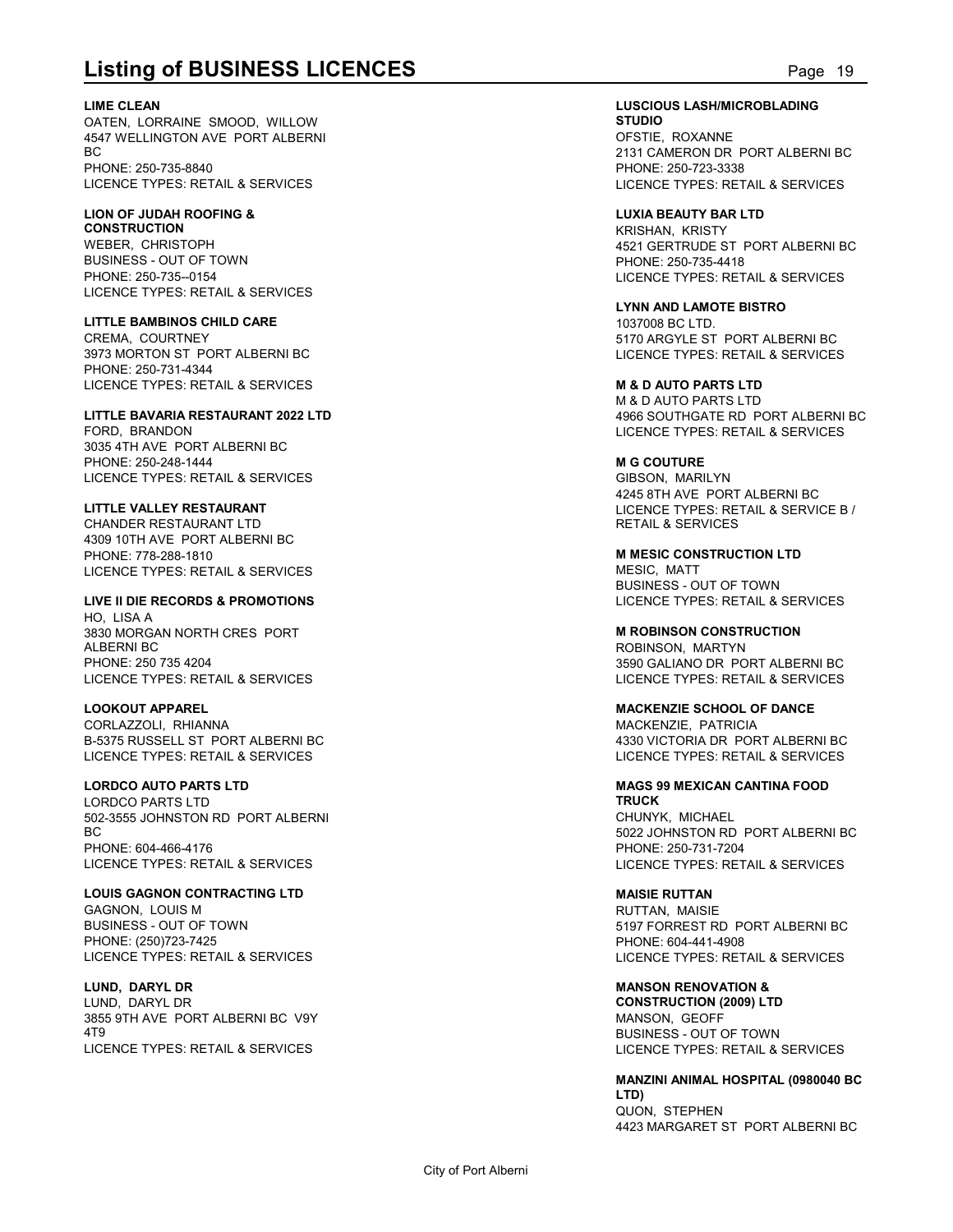#### **MAX'S MUSHROOMS** SEELENMAYER, MAXIMILIAN BUSINESS - OUT OF TOWN PHONE: (250) 724-0582 LICENCE TYPES: RETAIL & SERVICES

**MB ELECTRIC** BEER, MICHAEL 4410 GLENWOOD DR PORT ALBERNI BC LICENCE TYPES: RETAIL & SERVICES

#### **MCBM CONTRACTING LTD**

GAGNON, MAXIME 4105 JOHNSTON RD PORT ALBERNI BC LICENCE TYPES: RETAIL & SERVICES

**MCCASLIN OASIS** MCCASLIN, CHRIS BUSINESS - OUT OF TOWN LICENCE TYPES: RETAIL & SERVICES

**MCCOLLISTER, CHRISTOPHER D** MCCOLLISTER, CHRISTOPHER D 3855 9TH AVE PORT ALBERNI BC V9Y 4T9 LICENCE TYPES: RETAIL & SERVICES

**MCCOY LAKE EXCAVATING LTD** MCCOY LAKE EXCAVATING LTD BUSINESS - OUT OF TOWN LICENCE TYPES: RETAIL & SERVICES

**MCCULLOUGH ELECTRIC** MCCULLOUGH, RIEL 4167 REX RD PORT ALBERNI BC

PHONE: 250-726-6808 LICENCE TYPES: RETAIL & SERVICES

**MCCURDY CONTRACTING**

MCCURDY, DAREN BUSINESS - OUT OF TOWN LICENCE TYPES: RETAIL & SERVICES

**MCDONALD'S RESTAURANT**

ALDRED RESTAURANTS LTD 3990 JOHNSTON RD PORT ALBERNI BC PHONE: 250-650-9916 LICENCE TYPES: RETAIL & SERVICES

**MCGILL & ASSOCIATES ENGINEERING LTD.**

MCGILL & ASSOCIATES ENGINEERING LT 4610 ELIZABETH ST PORT ALBERNI BC LICENCE TYPES: RETAIL & SERVICE B / RETAIL & SERVICES

### **MCINTOSH NORTON WILLIAMS & CO**

MCINTOSH NORTON WILLIAMS & CO 4757 TEBO AVE PORT ALBERNI BC LICENCE TYPES: RETAIL & SERVICES

## Page 20 **Listing of BUSINESS LICENCES**

**MCLEAN & HIGGINS (2011) LTD** WOLFF, JASON WOLFF, KRISTINA 4-4905 CHERRY CK RD PORT ALBERNI BC and the state of the state of the state of the state of the state of the state of the state of the state of

LICENCE TYPES: INTER COMMUNITY BUSINESS LICENCE / RETAIL & **SERVICES** 

**MCM FACILITATION AND TRAINING** MASSICOTTE, MARY CLARE 3481 ARGYLE ST PORT ALBERNI BC LICENCE TYPES: RETAIL & SERVICES

**MDR CRANES & RIGGING LTD**

ADDY, MARK 4350 GLENWOOD DR PORT ALBERNI BC PHONE: 250-720-1146 LICENCE TYPES: RETAIL & SERVICES

**MEC PROJECTS LTD.** ORSER, CRAIG BUSINESS - OUT OF TOWN PHONE: 2502-726-3866 LICENCE TYPES: RETAIL & SERVICES

**MEDICINE SHOPPE** SOUTHGATE PHARMACY LTD 4833 SOUTHGATE RD PORT ALBERNI BC PHONE: 250 723 1197 LICENCE TYPES: RETAIL & SERVICES

**MEDICINE SHOPPE #333** MAPLE WAY PHARMACY LTD 3949 MAPLE WAY PORT ALBERNI BC LICENCE TYPES: RETAIL & SERVICES

**MEDICINE SHOPPE PHARMACY (369)** CHINA CREEK PHARMACY LTD. 2943 10TH AVE PORT ALBERNI BC PHONE: 250-723-1197 LICENCE TYPES: RETAIL & SERVICES

**MEGAN SKJOLDAL RMT** SKJOLDAL, MEGAN 3823 ANDERSON AVE PORT ALBERNI BC PHONE: 250-918-4117 LICENCE TYPES: RETAIL & SERVICES

**MERIDIAN FOREST SERVICES LTD** HILLER, DARREN C-4570 10TH AVE PORT ALBERNI BC LICENCE TYPES: RETAIL & SERVICES

**MERIT FURNITURE & APPLIANCE LTD(PORT ALBERNI) INC NO 54354** MERIT FURNITURE & APPLIANCE LTD(PO 2935 3RD AVE PORT ALBERNI BC LICENCE TYPES: RETAIL & SERVICES

**METICULOUS TRENDS CLEANING CO** WEST, SUSAN E 2504 11TH AVE PORT ALBERNI BC LICENCE TYPES: RETAIL & SERVICES

**MICHIGAN LANE PICNIC CO.**

DIEWOLD, ALIXE 3621 MICHIGAN RD PORT ALBERNI BC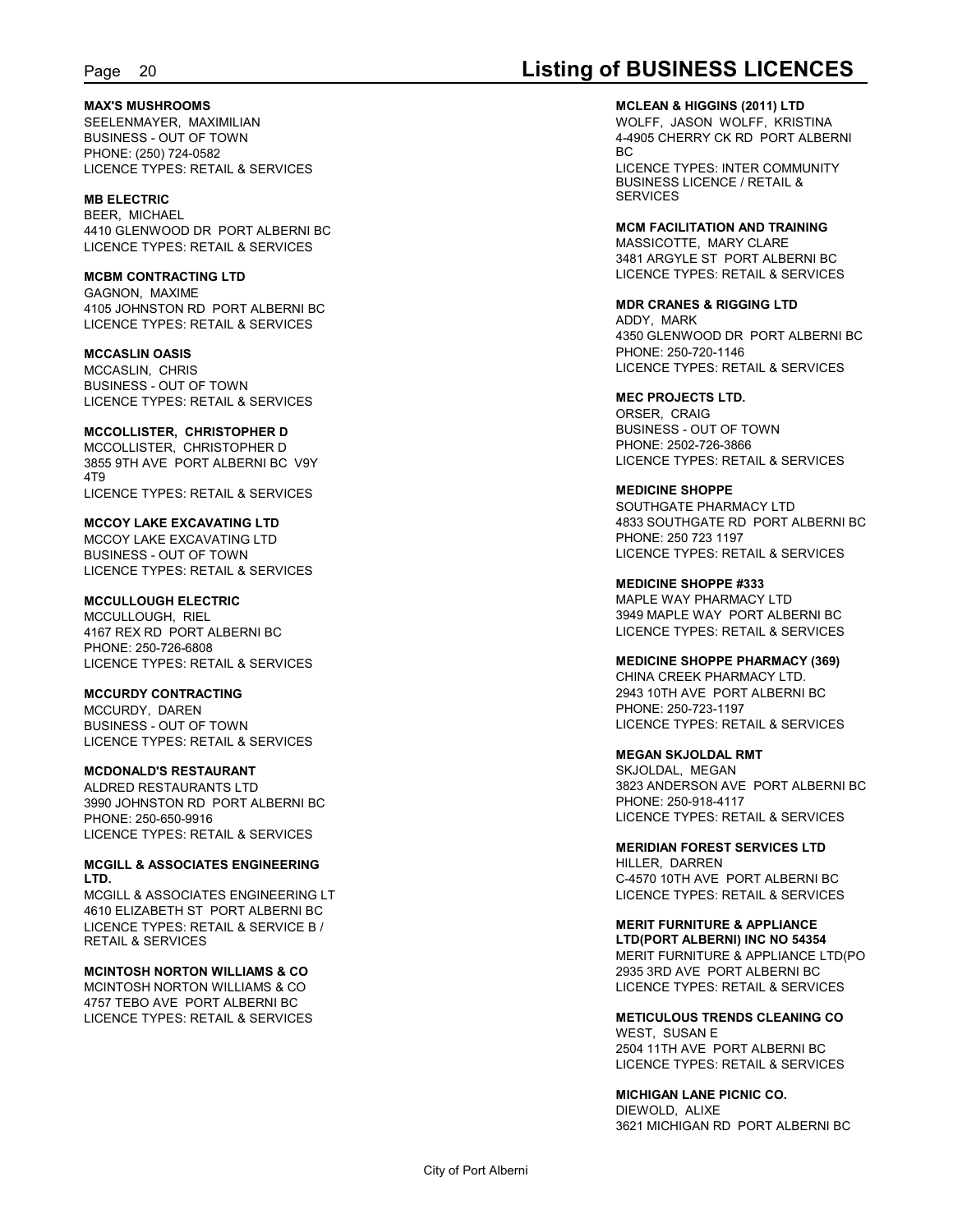**MOUNTAIN VIEW KITTY COTTAGE & PET SERVICES** LOKSZYN, SHEENA

BUSINESS - OUT OF TOWN LICENCE TYPES: RETAIL & SERVICES

#### **MR POTATO**

LINDSAY, ROBERT 5104 RIVER RD PORT ALBERNI BC PHONE: 250-918-8196 LICENCE TYPES: RETAIL & SERVICES

**MUEHLENBERG, BERND DR** MUEHLENBERG, BERND DR 3819 9TH AVE PORT ALBERNI BC LICENCE TYPES: RETAIL & SERVICES

**N.E.S.W. CLOTHING CO.** EDWARDS, MANDY 2729 ANDERSON AVE PORT ALBERNI BC LICENCE TYPES: RETAIL & SERVICES

#### **NACHO & TACO EXPRESS**

MCCORMACK, BRENDA BUSINESS - OUT OF TOWN LICENCE TYPES: RETAIL & SERVICES

### **NADINE'S BOOKKEEPING SERVICES**

BOSZKO, NADINE 2790 ANDERSON AVE PORT ALBERNI BC PHONE: 250-735-0362 LICENCE TYPES: RETAIL & SERVICES

### **NAILS AT SHE MAISON**

MORGAN, REBECKA 3830 EXTON ST PORT ALBERNI BC PHONE: 250-918-8812 LICENCE TYPES: RETAIL & SERVICES

**NAILS N SUCH** PRITCHARD, CHRISTINE 5065 ANGUS ST PORT ALBERNI BC PHONE: 778-421-2228 LICENCE TYPES: RETAIL & SERVICES

**NAMOR CABINETS & MILLWORK** NAMOR, ROB 4917 JOHNSTON RD PORT ALBERNI BC PHONE: 250-720-5257

LICENCE TYPES: RETAIL & SERVICES

**NANAK 550 FUEL SERVICE INC (SHELL GAS STATION)** DHESI, RANJIT S 3690 JOHNSTON RD PORT ALBERNI BC PHONE: 778-836-3434 LICENCE TYPES: RETAIL & SERVICES

**NANATECH.CA**

NEMEC, OZREN 4994 ARGYLE ST PORT ALBERNI BC PHONE: 250-731-0999 LICENCE TYPES: RETAIL & SERVICES

**Listing of BUSINESS LICENCES**<br>
MOUNTAIN VIEW KITTY COTTAGE & PET<br>
SERVICES<br>
LOKSZYN, SHEENA<br>
LOKSZYN, SHEENA<br>
BUSINESS - OUT OF TOWN<br>
PAGE TYPES: RETAIL & SERVICES<br>
PAGE TYPES: RETAIL & SERVICES<br>
PAGE TYPES: RETAIL & SERV **NATURAL BALANCE** KISS, ROY 4623 ARGYLE ST PORT ALBERNI BC LICENCE TYPES: RETAIL & SERVICES

> **NELSON ROOFING & SHEET METAL LTD** NELSON ROOFING & SHEET METAL LTD BUSINESS - OUT OF TOWN LICENCE TYPES: RETAIL & SERVICES

**NEW CITY CONTRACTING LTD** BUSET, EDWARD BUSINESS - OUT OF TOWN LICENCE TYPES: RETAIL & SERVICES

**NEW LINE PAINTING** WATSON, MATHEW 3161 18TH AVE PORT ALBERNI BC LICENCE TYPES: RETAIL & SERVICES

**NEX CAR SALES LTD** NEX CAR SALES LTD 3990 10TH AVE PORT ALBERNI BC LICENCE TYPES: RETAIL & SERVICE B / RETAIL & SERVICES

#### **NEXGEN HEARING (PORT ALBERNI) INC**

NEXGEN HEARING (PORT ALBERNI) INC 4917 PEMBERTON RD PORT ALBERNI BC PHONE: 250-720-9647 LICENCE TYPES: RETAIL & SERVICES

**NICKLIN WASTE DISPOSAL** NICKLIN, WADE 4409 VICTORIA QUAY PORT ALBERNI BC PHONE: (250) 724-0467 LICENCE TYPES: RETAIL & SERVICES

**NO PROBLEM DELIVERY** FARRELL, JORDAN 305-5170 ANGUS ST PORT ALBERNI BC LICENCE TYPES: RETAIL & SERVICES

**NOOKEMIS TRANSPORT** WADDELL, MARK 3510 GAGNE RD PORT ALBERNI BC PHONE: 250-720-9295 LICENCE TYPES: RETAIL & SERVICES

**NORTHBROOK PLYWOOD SALES LTD PA DIV (WINDSOR PLYWOOD)** NORTHBROOK PLYWOOD SALES LTD PA

4740 TEBO AVE PORT ALBERNI BC LICENCE TYPES: RETAIL & SERVICE B / RETAIL & SERVICES

**NORTHLAND CUSTOM RENOVATIONS** SONMOR, JAVAN

5155 COMPTON RD PORT ALBERNI BC LICENCE TYPES: RETAIL & SERVICES

**NORTHPORT BOOKKEEPING INC** PLEY, ANNE 2-4641 MARGARET ST PORT ALBERNI BC LICENCE TYPES: RETAIL & SERVICES

#### **NORTHWIND LANDSCAPING, HANDYMAN**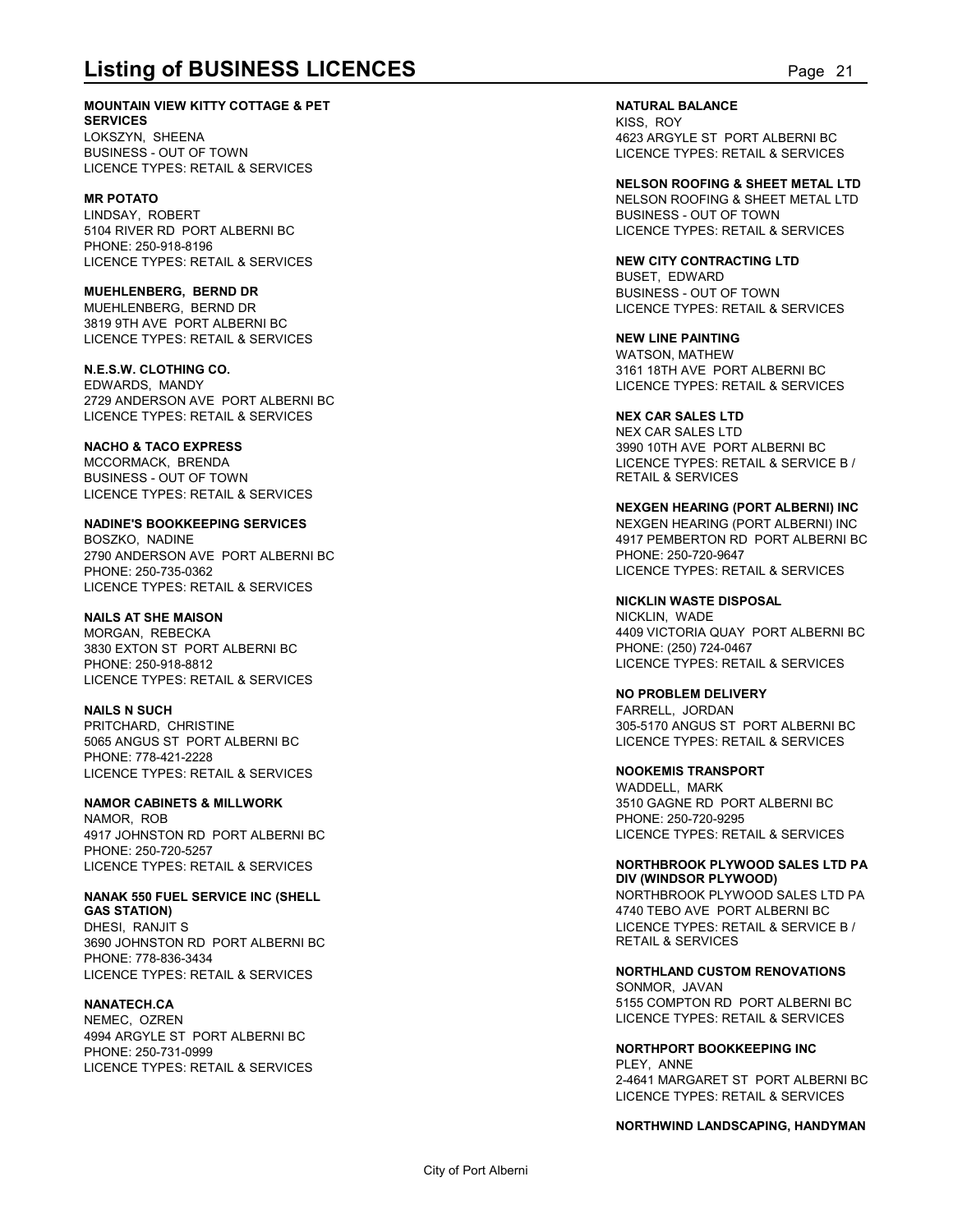#### **ORESTES GREEK KOUZINA**

KOOZINA, ORESTES 4505 GERTRUDE ST PORT ALBERNI BC LICENCE TYPES: RETAIL & SERVICES

#### **ORIENT MEDICINE**

MAXWELL, JOCELAN 5066 LESLIE AVE PORT ALBERNI BC PHONE: (250) 723-0122 LICENCE TYPES: RETAIL & SERVICES

#### **ORO ROSA PATTERNS**

SCHMIDT, ALEXIS 3514 HUFF DR PORT ALBERNI BC LICENCE TYPES: RETAIL & SERVICES

**OUR HANDY GUY** THOMPSON, PAUL DAWSON, MARK 2550 5TH AVE PORT ALBERNI BC PHONE: 250-731-9895 LICENCE TYPES: RETAIL & SERVICES

#### **OWL EYE DESIGNS**

STRAIN, AMIRA 4920 CHERRY CK RD PORT ALBERNI BC V9Y 8E9 PHONE: 250-731-5821 LICENCE TYPES: RETAIL & SERVICES

#### **OZEYA**

LE COZ, KESYA BUSINESS - OUT OF TOWN PHONE: 250-206-1245 LICENCE TYPES: RETAIL & SERVICES

#### **P A FLOORING DEPOT INC**

RUMNEY, T & R 2936 3RD AVE PORT ALBERNI BC LICENCE TYPES: RETAIL & SERVICES

#### **P.C. SIDING AND SOFFIT**

CHARLES, PRESTON 4996 PYBUS ST PORT ALBERNI BC LICENCE TYPES: RETAIL & SERVICES

#### **PAAWATS PORT ALBERNI**

HUUAYAHT FIRST NATIONS 4665 ELIZABETH ST PORT ALBERNI BC PHONE: 250-723-0898 FAX: 250-723-4646 LICENCE TYPES: RETAIL & SERVICES

### **PACIFIC CHEVROLET BUICK GMC LTD**

PACIFIC CHEVROLET BUICK GMC LTD 3800 JOHNSTON RD PORT ALBERNI BC LICENCE TYPES: RETAIL & SERVICE B / RETAIL & SERVICES

#### **PACIFIC COAST CUTS**

GREARS, DEBORAH A 3756 CHINA CK RD PORT ALBERNI BC LICENCE TYPES: RETAIL & SERVICES

## Page 22 **Listing of BUSINESS LICENCES**

#### **PACIFIC COAST ELECTRIC LTD**

MEARNS, TYLER BUSINESS - OUT OF TOWN PHONE: 250-735-5510 LICENCE TYPES: RETAIL & SERVICES

#### **PACIFIC DENTURE CENTRE INC**

NELSON, MICHELLE 4256 10TH AVE PORT ALBERNI BC PHONE: 250-951-2151 FAX: 250-951-2158 LICENCE TYPES: RETAIL & SERVICES

#### **PACIFIC RIM DENTAL** R. LOUIS S. YAP INC 102-4115 6TH AVE PORT ALBERNI BC LICENCE TYPES: RETAIL & SERVICES

**PACIFIC RIM DRIVING SCHOOL INC** ARKLIE, IAN 3654 FOWLIE CRES PORT ALBERNI BC LICENCE TYPES: RETAIL & SERVICES

#### **PACIFIC RIM HEAT PUMPS** GHIDONI, KEITH

4132 COX RD PORT ALBERNI BC PHONE: 250-720-1888 LICENCE TYPES: RETAIL & SERVICES

**PACIFIC RIM LAND SURVEYING LTD** BRUCE, JAMES BUSINESS - OUT OF TOWN PHONE: 250-248-7268 LICENCE TYPES: RETAIL & SERVICES

#### **PACIFIC RIM MEDIATION** PATERSON, MEGAN 3861 GALIANO DR PORT ALBERNI BC LICENCE TYPES: RETAIL & SERVICES

#### **PACIFIC RIM PEST MANAGEMENT**

CHARLESWORTH, OWEN 2917 15TH AVE PORT ALBERNI BC PHONE: 250-720-5922 LICENCE TYPES: RETAIL & SERVICES

#### **PACIFIC RIM SHOPPING CENTER** NORTHWEST REALITY INC 3555 JOHNSTON RD PORT ALBERNI BC LICENCE TYPES: RETAIL & SERVICES

#### **PACIFIC RIM VETERINARY HOSPITAL** CUTLER, MICHELLE 309-3555 JOHNSTON RD PORT ALBERNI BC and the state of the state of the state of the state of the state of the state of the state of the state of PHONE: 905-264-0707 LICENCE TYPES: RETAIL & SERVICES

**PACIFIC SEAPLANES INC** PACIFIC SEAPLANES INC 5505 ARGYLE ST PORT ALBERNI BC PHONE: 250-616-5858 FAX: 250-722-2493

LICENCE TYPES: RETAIL & SERVICES

**PACIFIC TOWING SERVICES LTD** PACIFIC TOWING SERVICES LTD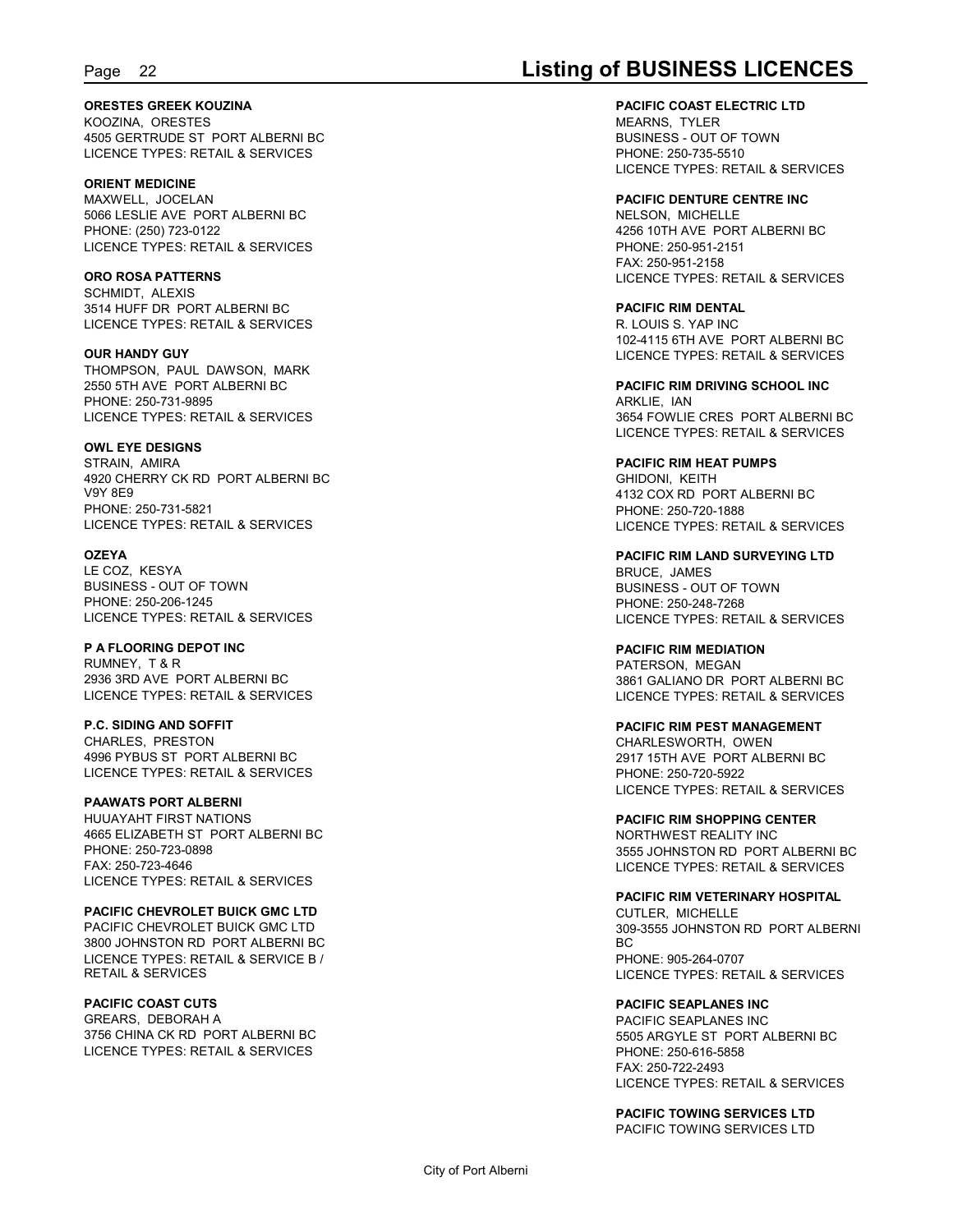#### **PARSONS INC.**

PARSONS INC. BUSINESS - OUT OF TOWN PHONE: 1-604-513-1000 FAX: 1-604-513-1040 LICENCE TYPES: RETAIL & SERVICES

### **PASSION PLUMBING & HEATING LTD**

TSAI, SAMUEL 2831 8TH AVE PORT ALBERNI BC PHONE: 250-918-5486 LICENCE TYPES: RETAIL & SERVICES

#### **PAULETTE'S CLEANING SERVICE LTD**

NORMAN, LISA NORMAN, DWAYNE 101-4065 MCBRIDE ST PORT ALBERNI BC and the state of the state of the state of the state of the state of the state of the state of the state of PHONE: 250-720-1223

LICENCE TYPES: INTER COMMUNITY BUSINESS LICENCE / RETAIL & **SERVICES** 

### **PCAG PROPERTY ADVISORS INC**

DOUCETTE, GARRY R 3581 BISHOP CRES PORT ALBERNI BC PHONE: (250) 723-3349 LICENCE TYPES: RETAIL & SERVICES

#### **PEAK LANDSCAPING**

POIRIER, KERRI A 4459 ADELAIDE ST PORT ALBERNI BC LICENCE TYPES: RETAIL & SERVICES

### **PEAKS AND VALLEYS ART THERAPY**

HARVEY, BRIANNA BUSINESS - OUT OF TOWN PHONE: 250-720-9608 LICENCE TYPES: RETAIL & SERVICES

#### **PEARSON TIRE LTD**

PEARSON TIRE LTD 4938 DUNBAR ST PORT ALBERNI BC LICENCE TYPES: RETAIL & SERVICES

#### **PENNINGTON PITTMAN HOME RENTALS**

PENNINGTON, CHERIE PITTMAN, ERIC BUSINESS - OUT OF TOWN PHONE: (250) 361-2607 LICENCE TYPES: RETAIL & SERVICES

### **PEONY COLLECTIVE GIFTS**

BROWN, CAROL 4907 MORTON ST PORT ALBERNI BC LICENCE TYPES: RETAIL & SERVICES

#### **PESCADORES BISTRO**

GILLDENHUYS, JAY 5093 JOHNSTON RD PORT ALBERNI BC PHONE: 250-726-3810 LICENCE TYPES: RETAIL & SERVICES

#### **PETE'S MOUNTAIN DELICATESSEN** KURUCZ, PETER

4888 JOHNSTON RD PORT ALBERNI BC LICENCE TYPES: RETAIL & SERVICES

# **Listing of BUSINESS LICENCES**<br>
PARSONS INC.<br>
PARSONS INC.<br>
PARSONS INC.<br>
BUSINESS - OUT OF TOWN<br>
BUSINESS - OUT OF TOWN<br>
PAC: 1-604-513-1040<br>
PAC: 1-604-513-1040 **PETE'S PRECISION TAX SERVICES INC.** BITTER, PETE 4083 9TH AVE PORT ALBERNI BC LICENCE TYPES: RETAIL & SERVICES

**PETERLYN PROPERTIES** SMITH, DAVID 3143 11TH AVE PORT ALBERNI BC LICENCE TYPES: RETAIL & SERVICES

**PETRO CANADA (DUNSPARK FUELS LTD)** DUNCAN, JEFF 5101 RIVER RD PORT ALBERNI BC PHONE: 250-703-3967 LICENCE TYPES: RETAIL & SERVICES

**PHILLIPS + COMPANY** PHILLIPS, GRANT 4594 MERRIFIELD RD PORT ALBERNI BC PHONE: 250-751-9044 LICENCE TYPES: RETAIL & SERVICES

#### **PHLAWLESS BROWS**

NORDEN, KYLEE 4521 GERTRUDE ST PORT ALBERNI BC PHONE: 587-899-8456 LICENCE TYPES: RETAIL & SERVICES

**PHOENIX HOUSE** SALTER, WAYNE BUSINESS - OUT OF TOWN LICENCE TYPES: RETAIL & SERVICES

### **PI FINANCIAL CORP**

PI FINANCIAL CORP B-5262 ARGYLE ST PORT ALBERNI V9Y 5MO LICENCE TYPES: RETAIL & SERVICES

**PINCHIN** GROSSI, JEFF BUSINESS - OUT OF TOWN PHONE: 905-363-1421 LICENCE TYPES: RETAIL & SERVICES

**PINNACLE LAWNS & LANDSCAPING** WALLACE, MYLES BUSINESS - OUT OF TOWN LICENCE TYPES: RETAIL & SERVICES

### **PINNACLE PETS LTD.**

WALLACE, MYLES BUSINESS - OUT OF TOWN LICENCE TYPES: RETAIL & SERVICES

**PINTO GOODS AND REFILLERY** NIKKELS, HALEY

104-5405 ARGYLE ST PORT ALBERNI BC LICENCE TYPES: RETAIL & SERVICES

#### **PIVOT PHYSIOTHERAPY**

LINNING, STEPHANIE 4711 ELIZABETH ST PORT ALBERNI BC PHONE: 250-730-3023 LICENCE TYPES: RETAIL & SERVICES

**PIZZA HUT**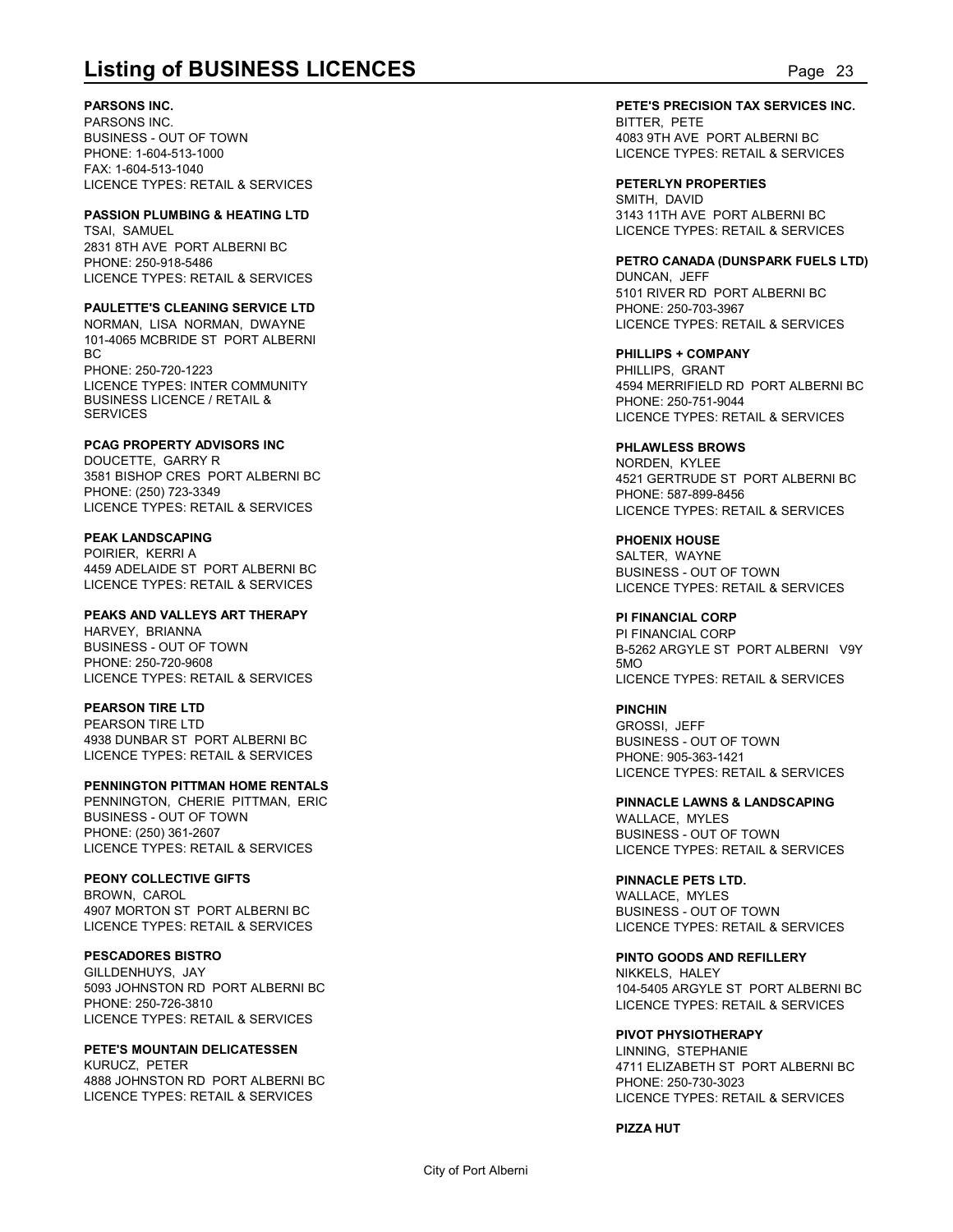#### **PORT ALBERNI ONLINE**

PORT ALBERNI ONLINE INC 4961 ARGYLE ST PORT ALBERNI BC LICENCE TYPES: RETAIL & SERVICES

**PORT ALBERNI PAWNBROKERS LTD** PORT ALBERNI PAWNBROKERS LTD 4549 GERTRUDE ST PORT ALBERNI BC LICENCE TYPES: PAWNBROKERS

### **PORT ALBERNI PHYSIOTHERAPY**

**PHYSIOTHERAPIST CORPORATION** OWEN, JANE 4445 GERTRUDE ST PORT ALBERNI BC PHONE: 250-913-0130 LICENCE TYPES: RETAIL & SERVICES

#### **PORT ALBERNI PIZZA FACTORY**

0919215 BC LTD 4740 ROGER ST PORT ALBERNI BC LICENCE TYPES: RETAIL & SERVICES

#### **PORT ALBERNI SECURITY**

ANDERSON, RICHARD 3943 5TH AVE PORT ALBERNI BC PHONE: (250)723-9135 LICENCE TYPES: RETAIL & SERVICES

#### **PORT ALBERNI SHIPPING CO LTD** PORT ALBERNI SHIPPING CO LTD 3767 10TH AVE PORT ALBERNI BC V9Y

4W5 LICENCE TYPES: RETAIL & SERVICES

#### **PORT AUTO TECH 2001**

BINNG, KAMAL 3717 3RD AVE PORT ALBERNI BC PHONE: (250)720-7235 LICENCE TYPES: RETAIL & SERVICES

#### **PORT BOAT HOUSE LTD** PORT BOAT HOUSE LTD 5410 ARGYLE ST PORT ALBERNI BC LICENCE TYPES: RETAIL & SERVICES

**PORT DENTAL HEALTH CENTER** PORT DENTAL HEALTH CENTER 3633 3RD AVE PORT ALBERNI BC LICENCE TYPES: RETAIL & SERVICES

#### **PORT HOTEL** 1052162 BC LTD 5170 ARGYLE ST PORT ALBERNI BC PHONE: 604-720-3629 LICENCE TYPES: RETAIL & SERVICES

**PORT POSH WASH** WASHED OUT LTD. 4508 GERTRUDE ST PORT ALBERNI BC PHONE: 778-421-1011 LICENCE TYPES: RETAIL & SERVICES

#### **PORT PUB**

1185818 BC LTD 5170 ARGYLE ST PORT ALBERNI BC LICENCE TYPES: LIQUOR OUTLETS

## Page 24 **Listing of BUSINESS LICENCES**

#### **PORTERHOUSE HEATING AND COOLING**

PORTER, MICHAEL 2672 3RD AVE PORT ALBERNI BC PHONE: 604-313-5314 LICENCE TYPES: RETAIL & SERVICES

#### **PORTO TACO**

CARMOOR'S COOKERY LTD. 5304 ARGYLE ST PORT ALBERNI BC PHONE: 250-720-2124 LICENCE TYPES: RETAIL & SERVICES

**POT, TRYNTJE E** POT, TRYNTJE E BUSINESS - OUT OF TOWN LICENCE TYPES: RETAIL & SERVICES

### **PRICELESS HOLDINGS LTD**

PAQUETTE, DANA BEECROFT, DAVE BUSINESS - OUT OF TOWN PHONE: 250-735-2066 LICENCE TYPES: RETAIL & SERVICES

#### **PRINCESS APARTMENTS** SOUTH DRIVE HOLDINGS LTD

4345 10TH AVE PORT ALBERNI BC LICENCE TYPES: RETAIL & SERVICES

#### **PRINCESS PANTS CLEANING SERVICES** WICK, AMANDA BUSINESS - OUT OF TOWN PHONE: 604-848-4624

LICENCE TYPES: RETAIL & SERVICES

#### **PRISTINE WORLDWIDE** TURNER, SHANON 3325 5TH AVE PORT ALBERNI BC LICENCE TYPES: RETAIL & SERVICES

#### **PROBYN LOG LTD**

PROBYN LOG LTD 4505 VICTORIA QUAY PORT ALBERNI BC PHONE: 250-756-8523 LICENCE TYPES: RETAIL & SERVICE B / RETAIL & SERVICES

#### **PROGRESSIVE WASTE SOLUTIONS** PROGRESSIVE WASTE SOLUTIONS BUSINESS - OUT OF TOWN LICENCE TYPES: RETAIL & SERVICES

**PROLINE GLASS LTD** SCOTT, BILL 4350 10TH AVE PORT ALBERNI BC LICENCE TYPES: RETAIL & SERVICES

## **QUALITY FOODS**

KELLAND FOODS LTD 2943 10TH AVE PORT ALBERNI BC PHONE: (250) 248-8203 LICENCE TYPES: RETAIL & SERVICES

#### **QUAY SECURITY PATROL**

BILODEAU, ROLAND J 5414 ARGYLE ST PORT ALBERNI BC PHONE: (250)724-1263 LICENCE TYPES: RETAIL & SERVICES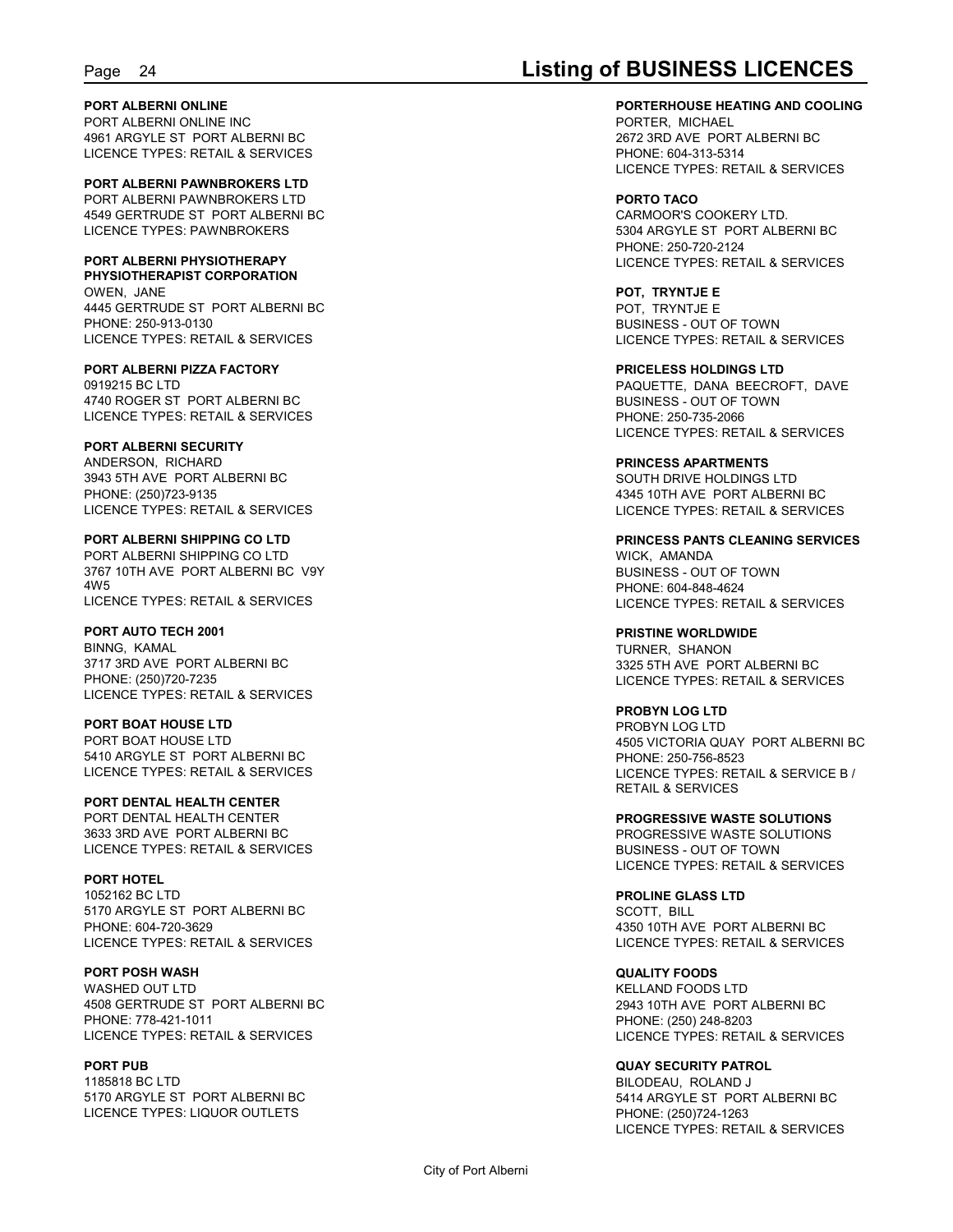#### **RAVEN WOOL ART STUDIO AND STORE**

GIBSON, JILL 4926 BURDE ST PORT ALBERNI BC PHONE: 250-731-9976 LICENCE TYPES: RETAIL & SERVICES

### **RAVEN'S ROOST CONSTRUCTION**

POIRIER, MICHAEL BUSINESS - OUT OF TOWN PHONE: 250-730-1709 LICENCE TYPES: RETAIL & SERVICES

### **RAYNER & BRACHT LTD**

RAYNER & BRACHT LTD 3192 12TH AVE PORT ALBERNI BC PHONE: (250)723-8731 LICENCE TYPES: RETAIL & SERVICES

#### **RAYNER BRACHT CONSTRUCTION**

HUB CITY (RAYNER & BRACHT INC) BUSINESS - OUT OF TOWN PHONE: 250-754-2195 LICENCE TYPES: RETAIL & SERVICES

#### **RAZZLE DAZZLE DENTAL HYGIENE INC.**

OSCARSON, TARA 4527 GERTRUDE ST PORT ALBERNI BC PHONE: 250-735-8272 LICENCE TYPES: RETAIL & SERVICES

### **RCF PAINTING**

FRANKS, RORY 2686 4TH AVE PORT ALBERNI BC PHONE: 250-735-1754 LICENCE TYPES: RETAIL & SERVICES

### **RCL ALBERNI VALLEY BRANCH 293**

**(LEGION)** MURPHY, TIMOTHY 4680 VICTORIA QUAY PORT ALBERNI BC PHONE: 250-723-7355 LICENCE TYPES: RETAIL & SERVICES

### **RE/MAX MID ISLAND REALTY**

570609 BC LTD 4201 JOHNSTON RD PORT ALBERNI BC LICENCE TYPES: RETAIL & SERVICES

### **REAM MECHANICAL LTD**

SOUCHUCK, MICHEAL 2575 11TH AVE PORT ALBERNI BC PHONE: 250-724-0668 LICENCE TYPES: RETAIL & SERVICES

### **REAPLYWOOD DESIGN & RESEARCH INC.**

ANSON, MARK 3113 2ND AVE PORT ALBERNI BC PHONE: 604-240-3471 LICENCE TYPES: RETAIL & SERVICES

### **REBECCA'S CLOUD NINE**

CAMERON, REBECCA 5039 JOHNSTON RD PORT ALBERNI BC PHONE: 250-731-7840 LICENCE TYPES: RETAIL & SERVICES

**Listing of BUSINESS LICENCES**<br> **RAVEN WOOL ART STUDIO AND STORE**<br>
GIBSON, JILL<br>
PAGEARLANE, DOUG CROSBIE, WALTE<br>
PAGEARLANE, DOUG CROSBIE, WALTE<br>
PAGEARLANE, DOUG CROSBIE, WALTE<br>
PAGEARLANE DOUG CROSBIE, WALTE<br>
PAGEARLANE **RED SKY DEVELOPMENTS BC INC.** MACFARLANE, DOUG CROSBIE, WALTE BUSINESS - OUT OF TOWN LICENCE TYPES: RETAIL & SERVICES

> **RED STAR DETAILING CO.** KELLEY, CODY 208-4916 ATHOL ST PORT ALBERNI BC LICENCE TYPES: RETAIL & SERVICES

### **REDFORD MOTOR INN LTD**

REDFORD MOTOR INN LTD 3723 REDFORD ST PORT ALBERNI BC LICENCE TYPES: RETAIL & SERVICES

**REDMARK VENTURES** REDMAN, ROBIN BUSINESS - OUT OF TOWN LICENCE TYPES: RETAIL & SERVICES

#### **REFRESH RENOVATIONS**

MCCHESNEY, THOMAS 4985 GORDON AVE PORT ALBERNI BC LICENCE TYPES: RETAIL & SERVICES

#### **RELAX ON THE RUN REGISTERED MASSAGE THERAPY**

LITTLE, KRISTINA 4112 CLEGG CRES N PORT ALBERNI BC PHONE: 250-918-9301 LICENCE TYPES: RETAIL & SERVICES

### **RESOURCE COUNSELLING &**

**FACILITATION** PARSANISHI, DEA A 4711 ELIZABETH ST PORT ALBERNI BC PHONE: (250) 723-9441 LICENCE TYPES: RETAIL & SERVICES

#### **RESPIRATORY HOMECARE**

0930469 BC LTD 102-4917 PEMBERTON RD PORT ALBERNI BC PHONE: 587-779-3250 FAX: 403-452-0681 LICENCE TYPES: RETAIL & SERVICES

**RFT PLANNING AND GIS SERVICES** TAYLOR, REBECCA 3287 3RD AVE PORT ALBERNI BC LICENCE TYPES: RETAIL & SERVICES

#### **RHM DONAIR & SUBS**

RHM DONAIR & SUBS LTD 4539 GERTRUDE ST PORT ALBERNI BC PHONE: 250-724-6002 LICENCE TYPES: RETAIL & SERVICES

**RICH SCHUT CONTRACTING** SCHUT, RICH 6169 RIVER RD PORT ALBERNI BC PHONE: 250-720-1922 LICENCE TYPES: RETAIL & SERVICES

### **RICHMOND'S ROOFING**

RICHMOND, DWAYNE BUSINESS - OUT OF TOWN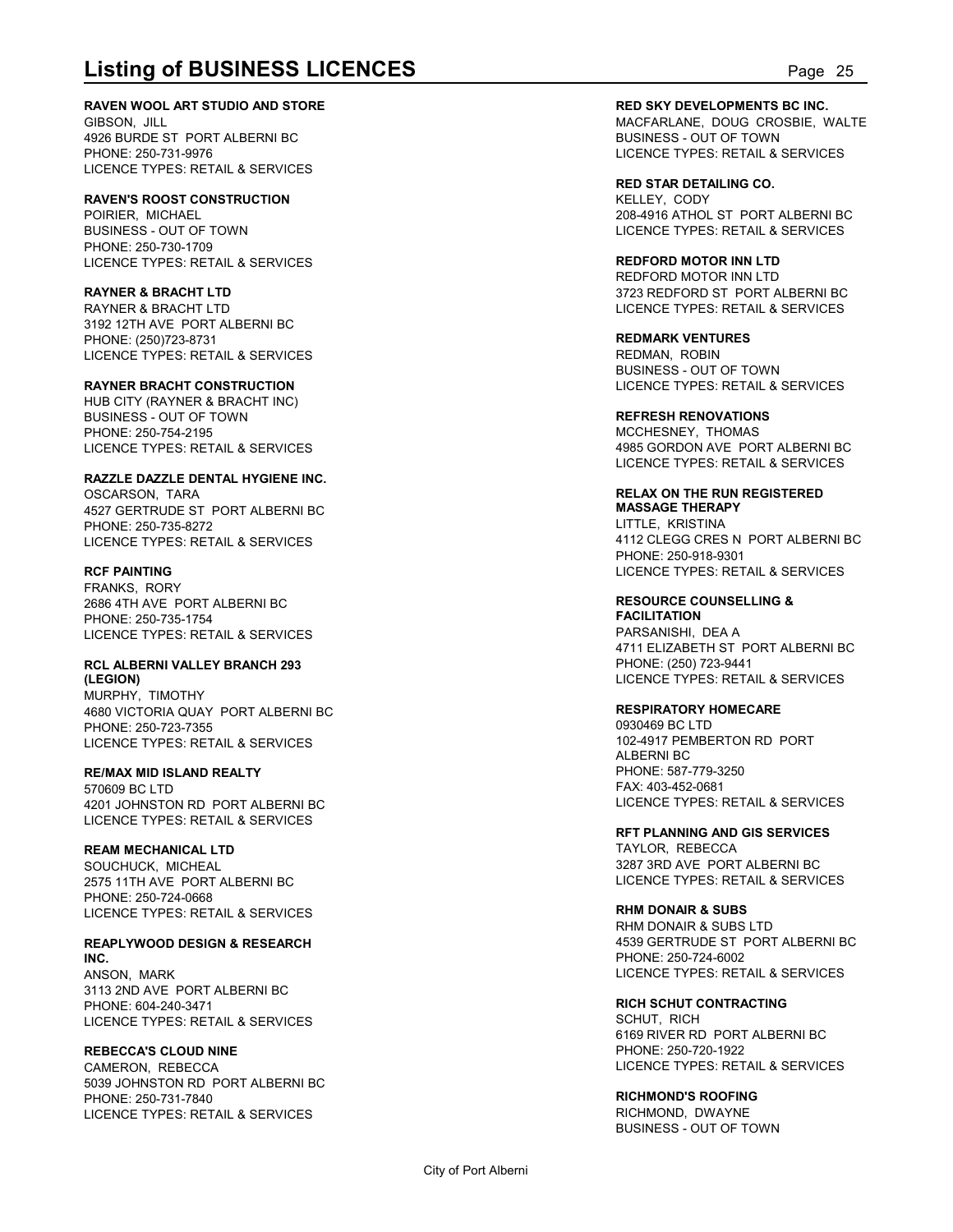## Page 26 **Listing of BUSINESS LICENCES**

#### **ROCKLAND VILLIAGE INVESTMENTS INC** ROCKLAND VILLIAGE INVESTMENTS INC 4131 STEEDE AVE PORT ALBERNI BC LICENCE TYPES: RETAIL & SERVICES

**ROGER PARK TERRACE** TPM PROPERTIES 4571 PEMBERTON RD PORT ALBERNI BC LICENCE TYPES: RETAIL & SERVICES

**ROLSTON PLUMBING & HEATING LTD** ROLSTON, BILL & LYNN 2426 11TH AVE PORT ALBERNI BC PHONE: (250) 720-6518 LICENCE TYPES: RETAIL & SERVICES

**RON MAGEE** MAGEE, RON 4-4153 KENDALL AVE PORT ALBERNI BC PHONE: 250-730-2173 LICENCE TYPES: RETAIL & SERVICES

**RON'S YARD MAINTENANCE** FRANZ, RONALD W 4327 PRINCESS RD PORT ALBERNI BC LICENCE TYPES: RETAIL & SERVICES

**ROSE-Z-PPEAL SERVICES** MACLEAN, CHERYL 3748 MEARES DR PORT ALBERNI BC LICENCE TYPES: RETAIL & SERVICES

**ROYAL BANK OF CANADA** ROYAL BANK OF CANADA 2925 3RD AVE PORT ALBERNI BC LICENCE TYPES: FINANCIAL INSTITUTIONS

**ROYAL BANK OF CANADA ATM** ROYAL BANK OF CANADA 3550 JOHNSTON RD PORT ALBERNI BC LICENCE TYPES: RETAIL & SERVICES

**ROYAL LEPAGE PACIFIC RIM REALTY - THE FENTON GROUP** FENTON, CHRIS 1-4505 VICTORIA QUAY PORT ALBERNI BC and the state of the state of the state of the state of the state of the state of the state of the state of PHONE: 250-723-8786 LICENCE TYPES: RETAIL & SERVICES

**ROYAL LEPAGE PORT ALBERNI-PACIFIC RIM REALTY** WESTSIDE REALTY LTD 1-4505 VICTORIA QUAY PORT ALBERNI BC and the state of the state of the state of the state of the state of the state of the state of the state of PHONE: 250-954-7007 LICENCE TYPES: RETAIL & SERVICES

#### **RYAN DAYNES**

DAYNES, RYAN 3140 HARBOUR RD PORT ALBERNI BC PHONE: 250-816-8888 LICENCE TYPES: RETAIL & SERVICES

**S. RICHMOND RENOVATION** RICHMOND, SHAD BUSINESS - OUT OF TOWN PHONE: 250-731-8242 LICENCE TYPES: RETAIL & SERVICES

**SACRED PROSPERITY** FAN, BINGBING 503-4204 MORTON ST PORT ALBERNI BC PHONE: 778-806-7320 LICENCE TYPES: RETAIL & SERVICES

**SAFETY NET SECURITY LTD** SAFETY NET SECURITY LTD BUSINESS - OUT OF TOWN LICENCE TYPES: RETAIL & SERVICES

**SALMONBERRY'S** SALMONBERRY'S 8-5440 ARGYLE ST PORT ALBERNI BC LICENCE TYPES: RETAIL & SERVICES

**SALVATION ARMY - GOVERNING COUNCIL** SALVATION ARMY - GOVERNING COUNCI 4835 ARGYLE ST PORT ALBERNI BC LICENCE TYPES: RETAIL & SERVICES

**SAMANTHA BANTON SMITH** BANTON SMITH, SAMANTHA 2432 6TH AVE PORT ALBERNI BC PHONE: 250-723-0880 LICENCE TYPES: RETAIL & SERVICES

**SAMI'S HUT** MESAROS, LOUISE 3938 8TH AVE PORT ALBERNI BC PHONE: 250-878-4097 LICENCE TYPES: RETAIL & SERVICES

**SAMSON AND CO** SAMSON, MICHAEL BUSINESS - OUT OF TOWN PHONE: 250-720-6230 LICENCE TYPES: RETAIL & SERVICES

**SANCTUARY COUNSELLING** FROMBACH, INGER BUSINESS - OUT OF TOWN PHONE: 250-738-0210 LICENCE TYPES: RETAIL & SERVICES

**SAPLINGS SCHOOL AGE CARE** THOMPSON, JESSICA 3500 ARGYLE ST PORT ALBERNI BC LICENCE TYPES: RETAIL & SERVICES

**SAPPHIRE ARTS STUDIO** DUBE, DANIELLE BUSINESS - OUT OF TOWN PHONE: 250-735-3373 LICENCE TYPES: RETAIL & SERVICES

**SARKANY ELECTRIC LTD** SARKANY, CHRIS BUSINESS - OUT OF TOWN LICENCE TYPES: RETAIL & SERVICES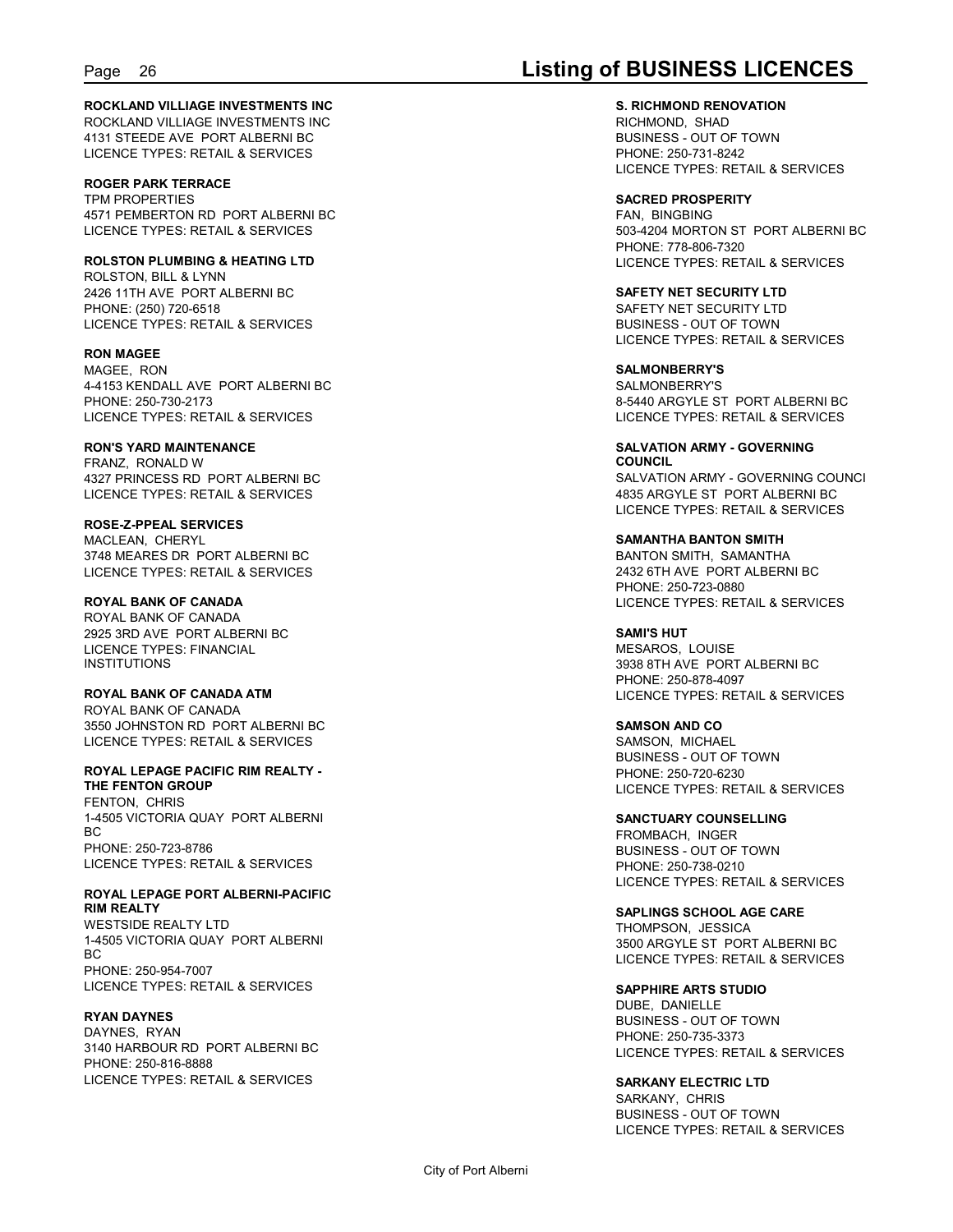**SHAR-KARE FEEDS LTD**

SHAR-KARE FEEDS LTD 4310 10TH AVE PORT ALBERNI BC PHONE: (250)390-3238 LICENCE TYPES: RETAIL & SERVICE B / RETAIL & SERVICES

**SHARIE MINIONS - MORTGAGE BROKER** MINIONS, SHARIE 3610 ESTEVAN DR PORT ALBERNI BC PHONE: 250-730-0239 LICENCE TYPES: RETAIL & SERVICES

**SHAW CABLESYSTEMS** SHAW CABLESYSTEMS 4278 8TH AVE PORT ALBERNI BC LICENCE TYPES: RETAIL & SERVICES

**SHINING STAR DAYCARE** TIAN, DING 4409 GERTRUDE ST PORT ALBERNI BC LICENCE TYPES: RETAIL & SERVICES

**SHOOTER CONCRETE PLACE & FINISHING** SCHUT, JOHN BUSINESS - OUT OF TOWN LICENCE TYPES: RETAIL & SERVICES

**SHOPPERS DRUG MART #244** BIJAN PHARMACY LTD

3717 10TH AVE PORT ALBERNI BC V9Y 4W5 LICENCE TYPES: RETAIL & SERVICE B / RETAIL & SERVICES

#### **SHOPPERS DRUG MART 2248**

BIJAN PHARMACY LTD 3855 9TH AVE PORT ALBERNI BC V9Y 4T9 LICENCE TYPES: RETAIL & SERVICE B / RETAIL & SERVICES

**SHREDDER** REITE KENNETH BUSINESS - OUT OF TOWN

PHONE: 250-816-7565 LICENCE TYPES: RETAIL & SERVICES

**SIMPLE ELECTRIC** BRIDGMAN, DANIEL BUSINESS - OUT OF TOWN PHONE: 403-689-1141 LICENCE TYPES: RETAIL & SERVICES

**SITKA FABRICS INC** MATHIESON, LISA E-3218 3RD AVE PORT ALBERNI BC LICENCE TYPES: RETAIL & SERVICES

**SKYCANADA BOOKKEEPING LTD** ZAMANA, EVALINA 2182 MOTION DR PORT ALBERNI BC LICENCE TYPES: RETAIL & SERVICES

**Listing of BUSINESS LICENCES**<br> **SHAR-KARE FEEDS LTD**<br>
SHAR-KARE FEEDS LTD<br>
SHAR-KARE FEEDS LTD<br>
PORT ALBERNI BC<br>
PORT ALBERNI BC<br>
PORT SESS - OUT OF TOWN<br>
PORT CENCE TYPES: RETAIL & SERVICE B /<br>
PORT CENCE TYPES: RETAIL & **SKYTEC CONTRACTING CANADA LTD** MCINTYRE, GORDON BUSINESS - OUT OF TOWN PHONE: 250-735-0809 LICENCE TYPES: RETAIL & SERVICES

> **SOLDA'S RESTAURANT LTD** SOLDA'S RESTAURANT LTD 4785 BEAVER CK RD PORT ALBERNI BC LICENCE TYPES: RETAIL & SERVICES

**SOLEIL CHARTERS** BEAUSOLEIL, ROBERT J 2459 11TH AVE PORT ALBERNI BC PHONE: 250-295-5011 LICENCE TYPES: RETAIL & SERVICES

**SOMASS MOTEL & RV** SS LEE ENTERPRISES LTD 5279 RIVER RD PORT ALBERNI BC LICENCE TYPES: RETAIL & SERVICES

**SOPHIE'S CLEANING SERVICES** BERUBE, SOPHIE N 4865 LATHOM RD PORT ALBERNI BC PHONE: 250-730-1085 LICENCE TYPES: RETAIL & SERVICES

**SOULCRAEFT** BILTON, IRENE 4711 ELIZABETH ST PORT ALBERNI BC PHONE: 250-724-0651 LICENCE TYPES: RETAIL & SERVICES

**SOUPER DUPER SOUP CO.** SHANKS-STARTUP, NICOLE BUSINESS - OUT OF TOWN PHONE: 250-735-9985 LICENCE TYPES: RETAIL & SERVICES

**SOUTHSIDE AUTO SUPPLY LTD** SOUTHSIDE AUTO SUPPLY LTD 4906 BUTE ST PORT ALBERNI BC LICENCE TYPES: RETAIL & SERVICES

**SPA ROOM ESTHETICS** GOUNDAN, MELISSA 5135 PLEASANT RD PORT ALBERNI BC LICENCE TYPES: RETAIL & SERVICES

**SPACEGAIN SELF-STORAGE** COLE, ANGELA 4747 TEBO AVE PORT ALBERNI BC PHONE: 250-735-4474 LICENCE TYPES: RETAIL & SERVICES

**SPANNING ELECTRICAL** BRITZ, FRANCOIS 2852 9TH AVE PORT ALBERNI BC LICENCE TYPES: RETAIL & SERVICES

**SPCA THRIFT STORE** URSEL, LINDA & VANDYK, SHERRI 4947 ARGYLE ST PORT ALBERNI BC PHONE: 250-723-9634 LICENCE TYPES: RETAIL & SERVICES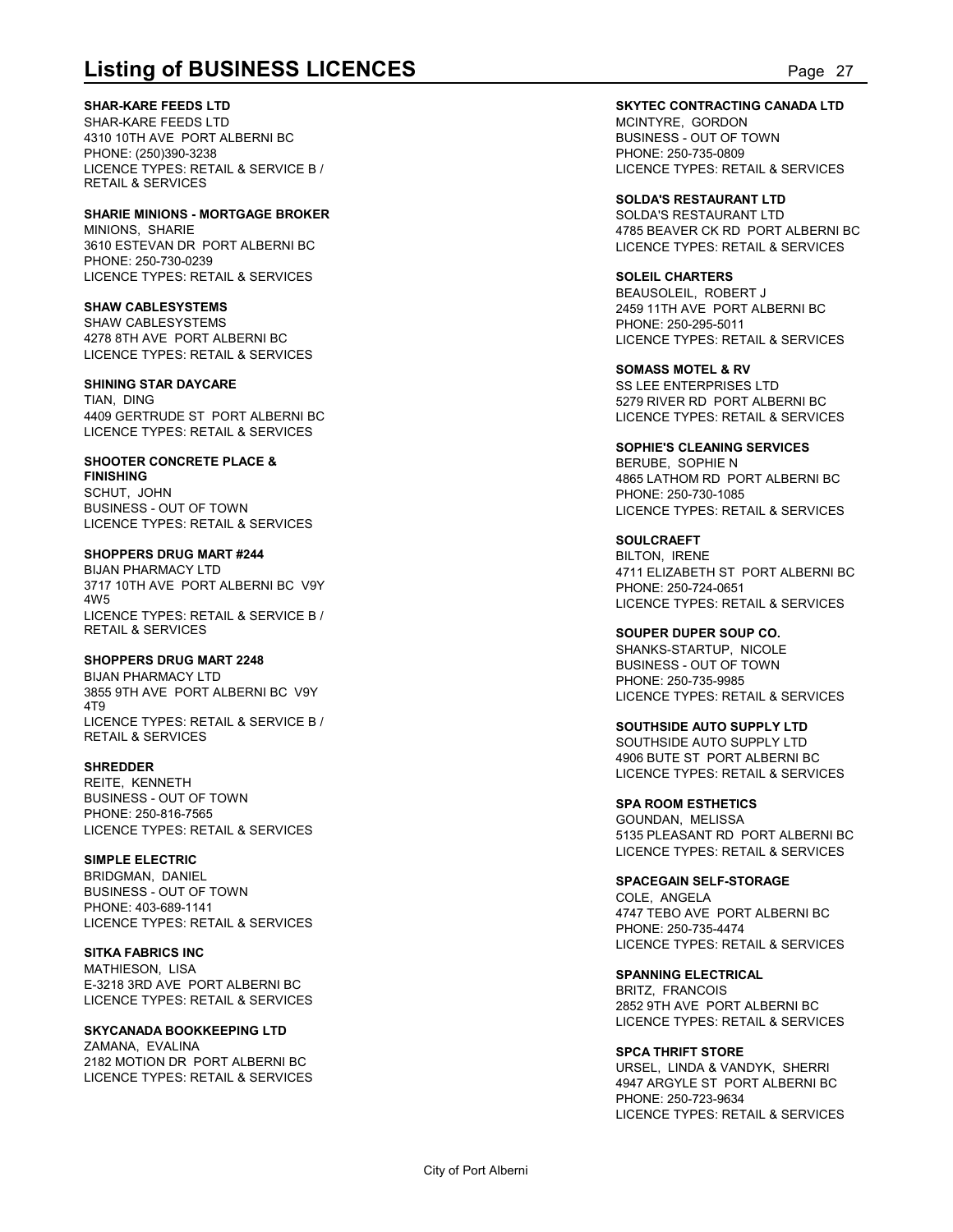### **STENBERG & KONETZKA**

STENBERG, LINDA D & KONETZKA, AND 4450 MELROSE ST PORT ALBERNI BC PHONE: 604-731-2166 LICENCE TYPES: RETAIL & SERVICES

#### **STEPPING FORWARD FOOTCARE**

DEVRIES, MALIE BUSINESS - OUT OF TOWN PHONE: 250-723-2891 LICENCE TYPES: RETAIL & SERVICES

#### **STEPPING STONES CHILDCARE ALBERNI**

ALBERNI VALLEY CHILDCARE SOCIETY 4645 HELEN ST PORT ALBERNI BC LICENCE TYPES: RETAIL & SERVICES

#### **STEPPING STONES TOO**

ALBERNI VALLEY CHILDCARE SOCIETY 4222 CEDARWOOD ST PORT ALBERNI BC and the state of the state of the state of the state of the state of the state of the state of the state of LICENCE TYPES: RETAIL & SERVICES

#### **STEPPING STONES/BABY STEPS**

ALBERNI VALLEY CHILDCARE SOCIETY 4325 NEILL ST PORT ALBERNI BC LICENCE TYPES: RETAIL & SERVICES

#### **STEVEN BABA**

BABA, STEVEN 2872 9TH AVE PORT ALBERNI BC LICENCE TYPES: RETAIL & SERVICES

#### **STOFER SMITH & COMPANY**

STOFER SMITH & COMPANY 5169 ARGYLE ST PORT ALBERNI BC LICENCE TYPES: RETAIL & SERVICES

#### **STONE RIDGE MOBILE WELDING & FABRICATION**

YARD, DAVE BUSINESS - OUT OF TOWN PHONE: 250-730-1030 LICENCE TYPES: RETAIL & SERVICES

#### **STONEMAD4STONE**

MCNALLY, MARCUS BUSINESS - OUT OF TOWN LICENCE TYPES: RETAIL & SERVICES

#### **STRATEGIC NATURAL RESOURCE CONSULTANTS INC**

STRATEGIC NATURAL RESOURCE CONS 4-3653 3RD AVE PORT ALBERNI BC LICENCE TYPES: RETAIL & SERVICES

### **STREAK AND LOVE IT**

MATTHEWS, DELPHINE F-5100 TEBO AVE PORT ALBERNI BC LICENCE TYPES: RETAIL & SERVICES

### **STRUC HOLDINGS LTD**

CHRETIEN, RICHARD BUSINESS - OUT OF TOWN LICENCE TYPES: RETAIL & SERVICES

## Page 28 **Listing of BUSINESS LICENCES**

#### **STUDIO H**

MADDISON, HEATHER J 4219 LATHOM RD PORT ALBERNI BC LICENCE TYPES: RETAIL & SERVICES

#### **SUBWAY**

AKP SERVICES LTD 3753 10TH AVE PORT ALBERNI BC V9Y 4W5 LICENCE TYPES: RETAIL & SERVICES

**SUBWAY SANDWICHES & SALADS** AKP SERVICES LTD 4706 JOHNSTON RD PORT ALBERNI BC LICENCE TYPES: RETAIL & SERVICES

#### **SUGARCOATED NAILS**

COATES, CHARLENA 4860 COMPTON RD PORT ALBERNI BC LICENCE TYPES: RETAIL & SERVICES

#### **SUN-GLO COMPLETE JANITORIAL SERVICE**

NELSON, ALAN 3869 14TH AVE PORT ALBERNI BC LICENCE TYPES: RETAIL & SERVICES

**SUNSHINE MOTEL & TRAILER PARK INC** HWANG, INSUK 3615 MCINTYRE DR PORT ALBERNI BC LICENCE TYPES: RETAIL & SERVICES

#### **SUPERTOE TOWING**

JONES, CHRISTOPHER 2721 5TH AVE PORT ALBERNI BC LICENCE TYPES: RETAIL & SERVICES

**SUZANNE'S** AULD PHILLIPS LTD 305-3555 JOHNSTON RD PORT ALBERNI BC and the state of the state of the state of the state of the state of the state of the state of the state of PHONE: (604) 792-8518 LICENCE TYPES: RETAIL & SERVICE B / RETAIL & SERVICES

**SVA HOLDINGS** SHARMA, NAVDEEP 3510 GALIANO DR PORT ALBERNI BC LICENCE TYPES: RETAIL & SERVICES

**SWEPT AWAY INN** SAVARD, DANIEL 1-5505 ARGYLE ST PORT ALBERNI BC LICENCE TYPES: RETAIL & SERVICES

**T. SHERWOOD CONSTRUCTION** SHERWOOD, TIM BUSINESS - OUT OF TOWN PHONE: 250-731-7432 LICENCE TYPES: RETAIL & SERVICES

#### **TANYA BASRA RMT**

BASRA, TANYA G 3823 ANDERSON AVE PORT ALBERNI BC LICENCE TYPES: RETAIL & SERVICES

#### **TARA JOHNSON DESIGNS**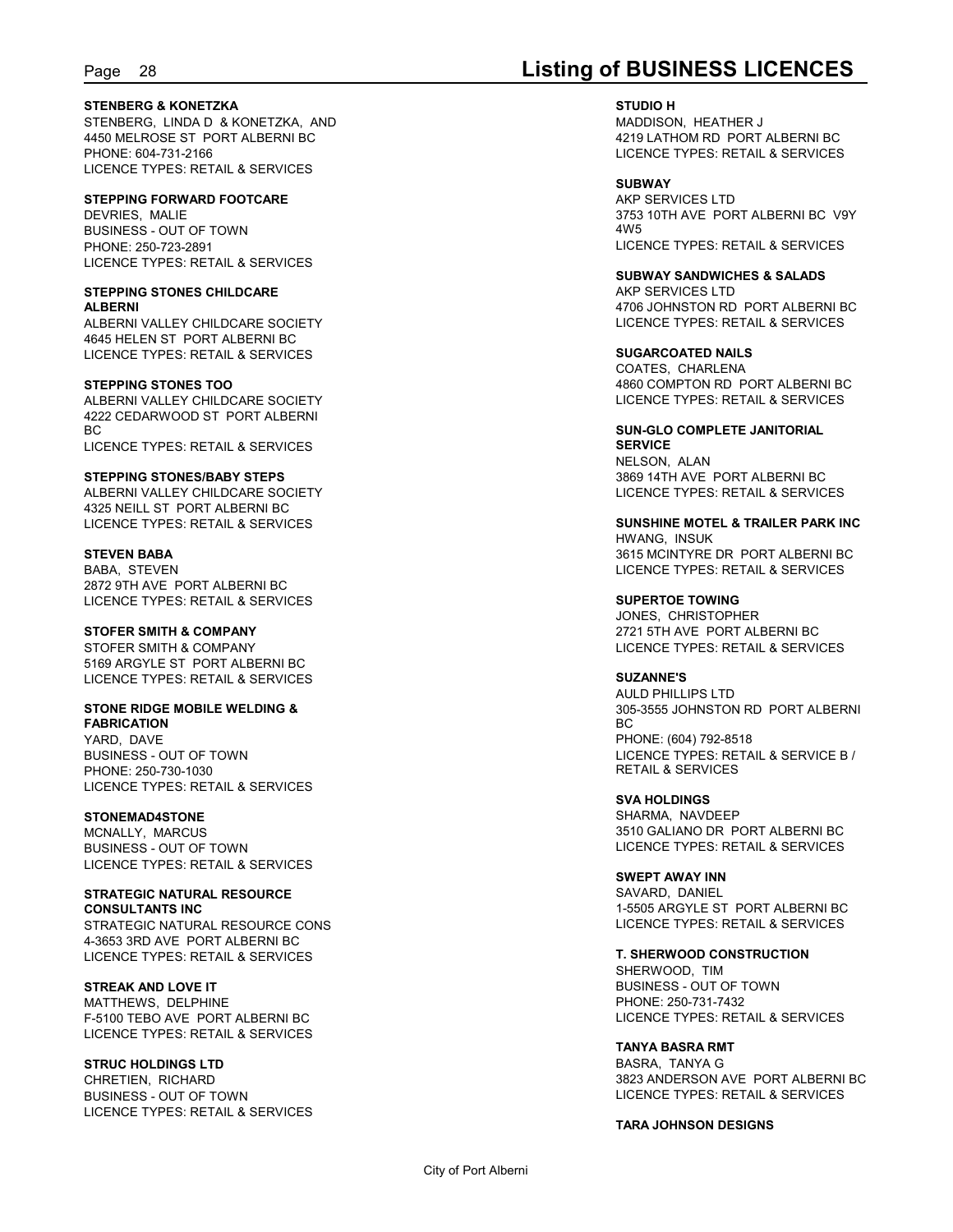**THE CARD CORNER**

0868586 BC LTD. A-5262 ARGYLE ST PORT ALBERNI BC V9Y 5MO PHONE: 250-723-4204 LICENCE TYPES: RETAIL & SERVICES

#### **THE COMFORTZONE MOBILITY AIDS & SPAS**

KELLY, KENDAL 4408 CHINA CK RD PORT ALBERNI BC PHONE: 250-726-5072 LICENCE TYPES: RETAIL & SERVICE B / RETAIL & SERVICES

#### **THE COVEN HOUSE OF HAIR**

LAFONTAINE, CHANTAL 3719 ARGYLE ST PORT ALBERNI BC PHONE: 778-678-7371 LICENCE TYPES: RETAIL & SERVICES

#### **THE DONUT SHOP**

MARCHANT, JANET 3-5440 ARGYLE ST PORT ALBERNI BC PHONE: 250-720-6302 LICENCE TYPES: RETAIL & SERVICES

### **THE FRIENDLY SERVICE LADY**

BAUTISTA, NITA 2125 11TH AVE PORT ALBERNI BC LICENCE TYPES: RETAIL & SERVICES

### **THE FUNK TRUNK CLOTHING COMPANY INC**

THE FUNK TRUNK CLOTHING COMPANY I 4920 CHERRY CK RD PORT ALBERNI BC V9Y 8E9 PHONE: 250-735-7120 LICENCE TYPES: RETAIL & SERVICES

### **THE GO-TO GUYS**

GUINEAU, STEVEN 4630 STRATHERN ST PORT ALBERNI BC PHONE: 250-735-3045 LICENCE TYPES: RETAIL & SERVICES

#### **THE GOLDEN DRAGON RESTAURANT LTD**

THE GOLDEN DRAGON RESTAURANT LT 5023 JOHNSTON RD PORT ALBERNI BC LICENCE TYPES: RETAIL & SERVICES

### **THE HANDY HOMESTEADERS**

RORKE, DEBORAH 2768 10TH AVE PORT ALBERNI BC LICENCE TYPES: RETAIL & SERVICES

### **THE HOSPITALITY INN**

THE HOSPITALITY INN 3835 REDFORD ST PORT ALBERNI BC PHONE: 250-723-0088 LICENCE TYPES: LIQUOR OUTLETS

**Listing of BUSINESS LICENCES**<br>
THE INK SPOT SALES<br>
DRESSES BC LTD.<br>
A-5262 ARGYLE ST PORT ALBERNI BC<br>
PHONE: 250-723-4204<br>
PHONE: 250-723-4204<br>
PHONE: 250-723-4204<br>
PHONE: 250-723-4204 **THE INK SPOT SALES** BAIRD, GERALD T 4940 ARGYLE ST PORT ALBERNI BC PHONE: 723-5554 LICENCE TYPES: RETAIL & SERVICES

#### **THE JUMPING SLUG COMMUNITY CYCLERY**

BLAIS, LEE THOMAS, CHARLES 4282 10TH AVE PORT ALBERNI BC LICENCE TYPES: RETAIL & SERVICE B / RETAIL & SERVICES

#### **THE NAILNERDS** JONES, LORA DEE

3595 12TH AVE PORT ALBERNI BC PHONE: 250-731-4063 LICENCE TYPES: RETAIL & SERVICES

### **THE NEW LEAF**

GEORGE, LISA 4742 BUTE ST PORT ALBERNI BC PHONE: 250-735-1275 LICENCE TYPES: RETAIL & SERVICES

### **THE NEW LEAF SUPPORTIVE RECOVERY**

GEORGE, LISA 4517 REDFORD ST PORT ALBERNI BC PHONE: 250-735-1275 LICENCE TYPES: RETAIL & SERVICES

**THE OWLS PATH MARKETPLACE** MARRIOTT, JOEL 2975 3RD AVE PORT ALBERNI BC LICENCE TYPES: RETAIL & SERVICES

### **THE POWER OF THREE**

SIMPSON, TATIANA 3094 3RD AVE PORT ALBERNI BC PHONE: 250-918-9140 LICENCE TYPES: RETAIL & SERVICES

#### **THE RIVERBEND CAFE**

POUGET, CHRISTOPHER 6109 RIVER RD PORT ALBERNI BC PHONE: 250-266-0713 LICENCE TYPES: RETAIL & SERVICES

#### **THE RYAN'S ROOST GUESTHOUSE** MALLORY, HEATHER 3827 5TH AVE PORT ALBERNI BC PHONE: 250-724-2092 LICENCE TYPES: RETAIL & SERVICES

**THE SHEAR LOUNGE HAIR DESIGNS** GILLARD, JENNIFER B-4035 REDFORD ST PORT ALBERNI BC LICENCE TYPES: RETAIL & SERVICES

#### **THE SMOKE STACK**

BOB'S FLOOR COVERING LTD 3013 3RD AVE PORT ALBERNI BC PHONE: (250)724-3160 LICENCE TYPES: RETAIL & SERVICES

**THE SUGAR SHAK** AKERLEY, CARMEN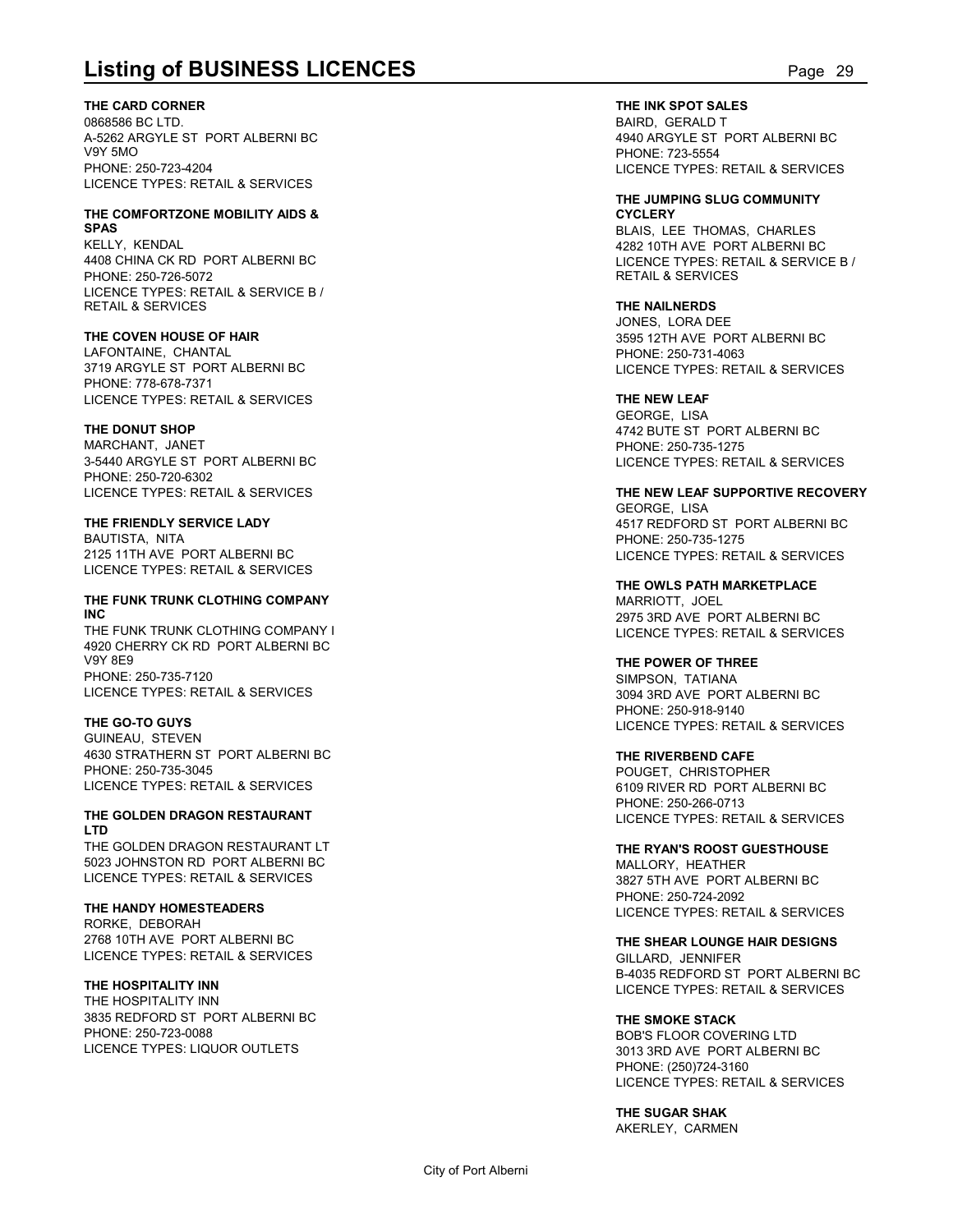#### **TIM'S ROOFING**

TIM KILLOUGH BUSINESS - OUT OF TOWN PHONE: 250 724 3537 LICENCE TYPES: RETAIL & SERVICES

#### **TIM'S TRIMMING**

ANDERSON, AIMEE BUSINESS - OUT OF TOWN PHONE: 250-735-1975 LICENCE TYPES: RETAIL & SERVICES

#### **TLC CLEANING**

LAMBERT, TAMMY 2465 8TH AVE PORT ALBERNI BC LICENCE TYPES: RETAIL & SERVICES

#### **TMD WELDING INC**

KRUK, TED 2565 11TH AVE PORT ALBERNI BC LICENCE TYPES: RETAIL & SERVICES

#### **TOAD'S HOPPIN DELIVERY SERVICES**

PETERSON, TODD 5170 ARGYLE ST PORT ALBERNI BC PHONE: 250-918-4704 LICENCE TYPES: RETAIL & SERVICES

#### **TODD PATTON PLUMBING & HEATING** PATTON, TODD P 4410 GLENWOOD DR PORT ALBERNI BC

LICENCE TYPES: RETAIL & SERVICES

### **TOM HARRIS CELLULAR LTD**

TOM HARRIS CELLULAR ATTN: TINA VAR 102A-3555 JOHNSTON RD PORT ALBERNI BC PHONE: (604) 309-1200 LICENCE TYPES: RETAIL & SERVICES

#### **TOP OF THE HILL**

MORIN, LIBBIE 2703 14TH AVE PORT ALBERNI BC PHONE: 250-724-2440 LICENCE TYPES: RETAIL & SERVICES

#### **TOPS LIGHTING LTD**

A B PEASE BUSINESS - OUT OF TOWN LICENCE TYPES: RETAIL & SERVICES<br>4W5

### **TORFS CUSTOM CONSULTING**

TORFS, HENRY BUSINESS - OUT OF TOWN PHONE: 250-731-4709 LICENCE TYPES: RETAIL & SERVICES

### **TOSHKO**

TOSHKO BUSINESS - OUT OF TOWN LICENCE TYPES: INTER COMMUNITY BUSINESS LICENCE / RETAIL & **SERVICES** 

## Page 30 **Listing of BUSINESS LICENCES**

**TOTALLY BOARD SURF CO.** CHESTER, TRACY 4895 JOHNSTON RD PORT ALBERNI BC LICENCE TYPES: RETAIL & SERVICES

### **TOTEM TREE OPERATIONS**

**0906866 BC LTD** POTTER, JAMES D BUSINESS - OUT OF TOWN LICENCE TYPES: RETAIL & SERVICE B / RETAIL & SERVICES

#### **TOUGH AS NAILS CONTRACTING**

HAWLEY, KEVIN L REIMER, DALE A 2551 ANDERSON AVE PORT ALBERNI BC PHONE: 250-731-9843 LICENCE TYPES: RETAIL & SERVICES

### **TPACC GENERAL STORE**

BERTRAND, TREVOR 4805 BUTE ST PORT ALBERNI BC PHONE: 250-731-7259 LICENCE TYPES: RETAIL & SERVICES

#### **TRANFIELD YARDWORKS**

TRANFIELD, JONATHAN 4180 REX RD PORT ALBERNI BC PHONE: 250-619-1081 LICENCE TYPES: RETAIL & SERVICES

**TRANS-PACIFIC TRADING LTD** HAMPTON LUMBER SALES 124-5405 ARGYLE ST PORT ALBERNI BC PHONE: 503-297-7691 LICENCE TYPES: RETAIL & SERVICES

#### **TRAYTON ENTERPRISES**

HOMMY, JOSH BUSINESS - OUT OF TOWN LICENCE TYPES: RETAIL & SERVICES

#### **TREADSETTERS** MELLAART, BARBARA 2945 3RD AVE PORT ALBERNI BC LICENCE TYPES: RETAIL & SERVICE B / RETAIL & SERVICES

#### **TREASURE CHEST**

JANSSEN, DUANE 3745 10TH AVE PORT ALBERNI BC V9Y 4W5 PHONE: (250)337-5124 LICENCE TYPES: PAWNBROKERS / RETAIL & SERVICES

#### **TREASURE OUR YOUNG ONES**

PORT ALBERNI FRIENDSHIP CENTRE B-3555 4TH AVE PORT ALBERNI BC PHONE: 250-723-8281 LICENCE TYPES: RETAIL & SERVICES

#### **TREAT YOUR FEET**

BOOTH, SAMANTHA 3074 KINGSWAY AVE PORT ALBERNI BC LICENCE TYPES: RETAIL & SERVICES

#### **TRENDS DESIGN TEAM**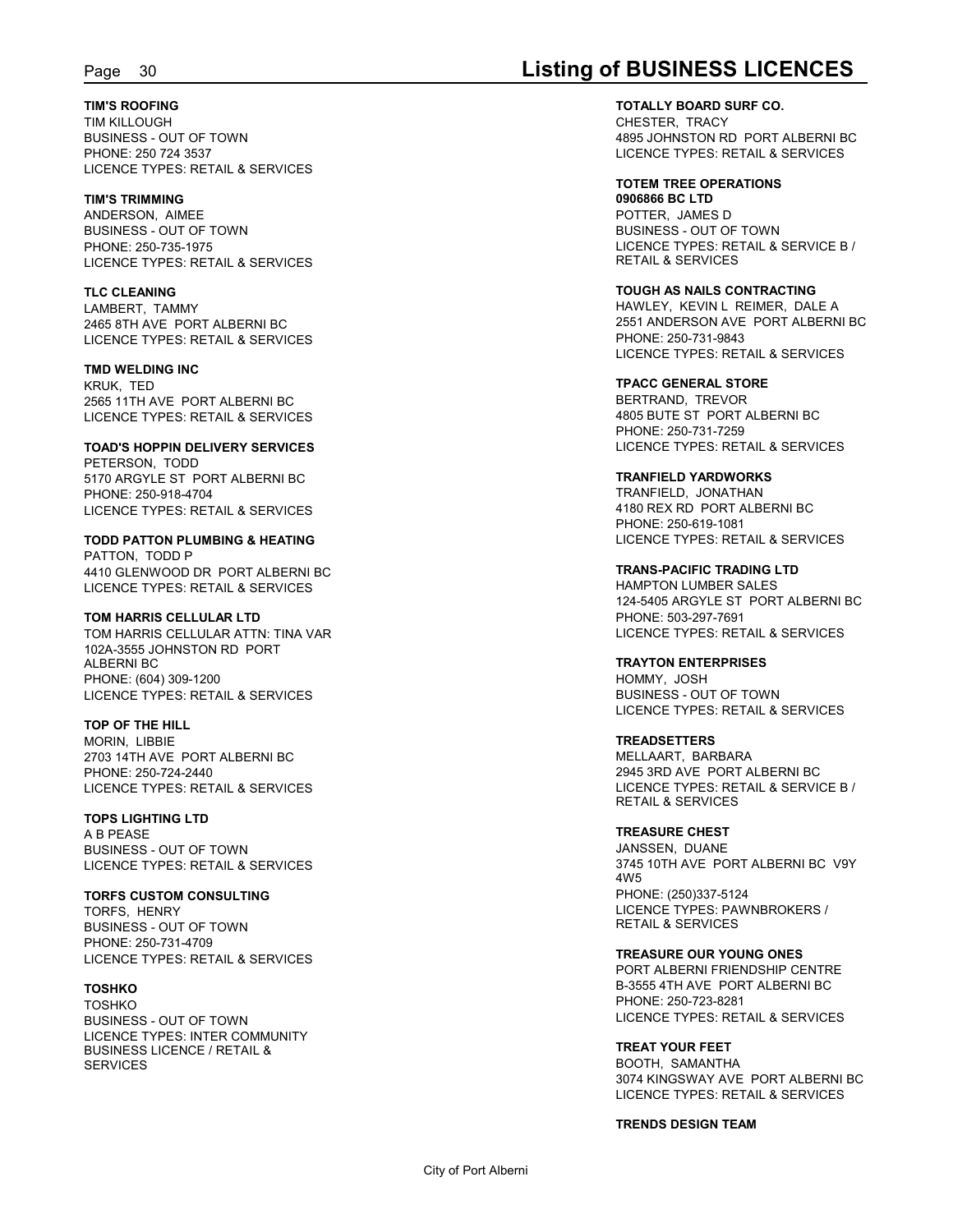**UAP/NAPA AUTO PARTS 318**

UAP/NAPA AUTO PARTS 318 4677 JOHNSTON RD PORT ALBERNI BC LICENCE TYPES: RETAIL & SERVICES

**UNITED FLOORS** KALEIDOSCOPE FLOORCOVERING LTD 3540 3RD AVE PORT ALBERNI BC LICENCE TYPES: RETAIL & SERVICES

**URGEL'S AUTO COLLISION REPAIR** RUEL, URGEL 4780 TEBO AVE PORT ALBERNI BC PHONE: (250)724-3040 LICENCE TYPES: RETAIL & SERVICES

**URSATAURI ASSET MANAGEMENT** LOTHROP, SCOTT ATHERLEY, COLIN, H 3830 CRAIG RD PORT ALBERNI BC PHONE: 250-735-1991 LICENCE TYPES: RETAIL & SERVICES

**V.I. GARDEN GIRLS** BRYSON, TERRI BUSINESS - OUT OF TOWN PHONE: 250-730-3170 LICENCE TYPES: RETAIL & SERVICES

**VAL'S GARDEN GALS** DEAKIN, VALERIE 1-4912 ARGYLE ST PORT ALBERNI BC LICENCE TYPES: RETAIL & SERVICES

**VALLEY CATERING** MCKINNEY, WENDY 4662 MARGARET ST PORT ALBERNI BC PHONE: 205-723-3671 LICENCE TYPES: RETAIL & SERVICES

**VALLEY DENTAL** KENNETH J. MCCRACKEN INC 4115 6TH AVE PORT ALBERNI BC PHONE: 250-724-6789 LICENCE TYPES: RETAIL & SERVICES

**VALLEY LINE STRIPING** GINGRAS, JEFF 3921 MCBRIDE ST PORT ALBERNI BC LICENCE TYPES: RETAIL & SERVICES

**VALLEY SPEECH THERAPY** LOW, CYNTHIA 3819 9TH AVE PORT ALBERNI BC PHONE: 250-735-3839 LICENCE TYPES: RETAIL & SERVICES

**VALLEY VISION OPTOMETRY CLINIC** DR SHAUN GOLEMBA OPTOMETRIC COR 4009 REDFORD ST PORT ALBERNI BC PHONE: 250-723-4371 LICENCE TYPES: RETAIL & SERVICES

**Listing of BUSINESS LICENCES**<br>
UAPINAPA AUTO PARTS 318<br>
UAPINAPA AUTO PARTS 318<br>
UAPINAPA AUTO PARTS 318<br>
EDWARDS, DAVID<br>
DENCE TYPES: INTERNATION BORT ALBERNI BC<br>
LICENCE TYPES: INTER COMMUNITY<br>
BUSINESS LICENCE TYPES: I **VAN ISLE CHIMNEY SERVICE** EDWARDS, DAVID 9-4777 MAITLAND ST PORT ALBERNI BC LICENCE TYPES: INTER COMMUNITY BUSINESS LICENCE / RETAIL & **SERVICES** 

> **VAN ISLE CONSTRUCTION LTD** VAN ISLE CONSTRUCTION LTD BUSINESS - OUT OF TOWN PHONE: 250-724-1628 LICENCE TYPES: RETAIL & SERVICES

**VAN ISLE FORD** 0875565 BC LTD 4831 BEAVER CK RD PORT ALBERNI BC LICENCE TYPES: RETAIL & SERVICE B / RETAIL & SERVICES

**VANCOUVER ISLAND CONSERVATORY OF MUSIC & ARTS** HENDRICKX, SEVILYA 4102 REDFORD ST PORT ALBERNI BC LICENCE TYPES: RETAIL & SERVICES

**VANISLE WETLANDS** HOLTSLAG, CHRISTOPHER 3682 8TH AVE PORT ALBERNI BC PHONE: 250-735-3757 LICENCE TYPES: RETAIL & SERVICES

**VCR CONSTRUCTION LTD** VCR CONSTRUCTION LTD BUSINESS - OUT OF TOWN LICENCE TYPES: RETAIL & SERVICES

**VELLERS AUTO** VELLER, TREVOR 4938 BURDE ST PORT ALBERNI BC PHONE: 250-723-3840 LICENCE TYPES: RETAIL & SERVICES

**VELMEAS CONSULTING LTD** VELMEAS CONSULTING LTD 4975 ELIZABETH ST PORT ALBERNI BC LICENCE TYPES: RETAIL & SERVICES

**VENTURE CONNECT INC** VENTURE CONNECT INC 4757 TEBO AVE PORT ALBERNI BC PHONE: 778-421-0082 LICENCE TYPES: RETAIL & SERVICES

**VI FOREST** ANDERSON, ZAC 3682 6TH AVE PORT ALBERNI BC LICENCE TYPES: RETAIL & SERVICES

**VIEW OF THE VALLEY** GODDARD, JIM 3714 SAN MATEO DR PORT ALBERNI BC PHONE: 250-723-4101 LICENCE TYPES: RETAIL & SERVICES

**VINYL PRO PAINTING** SHAUGHNESSY, PATRICK BUSINESS - OUT OF TOWN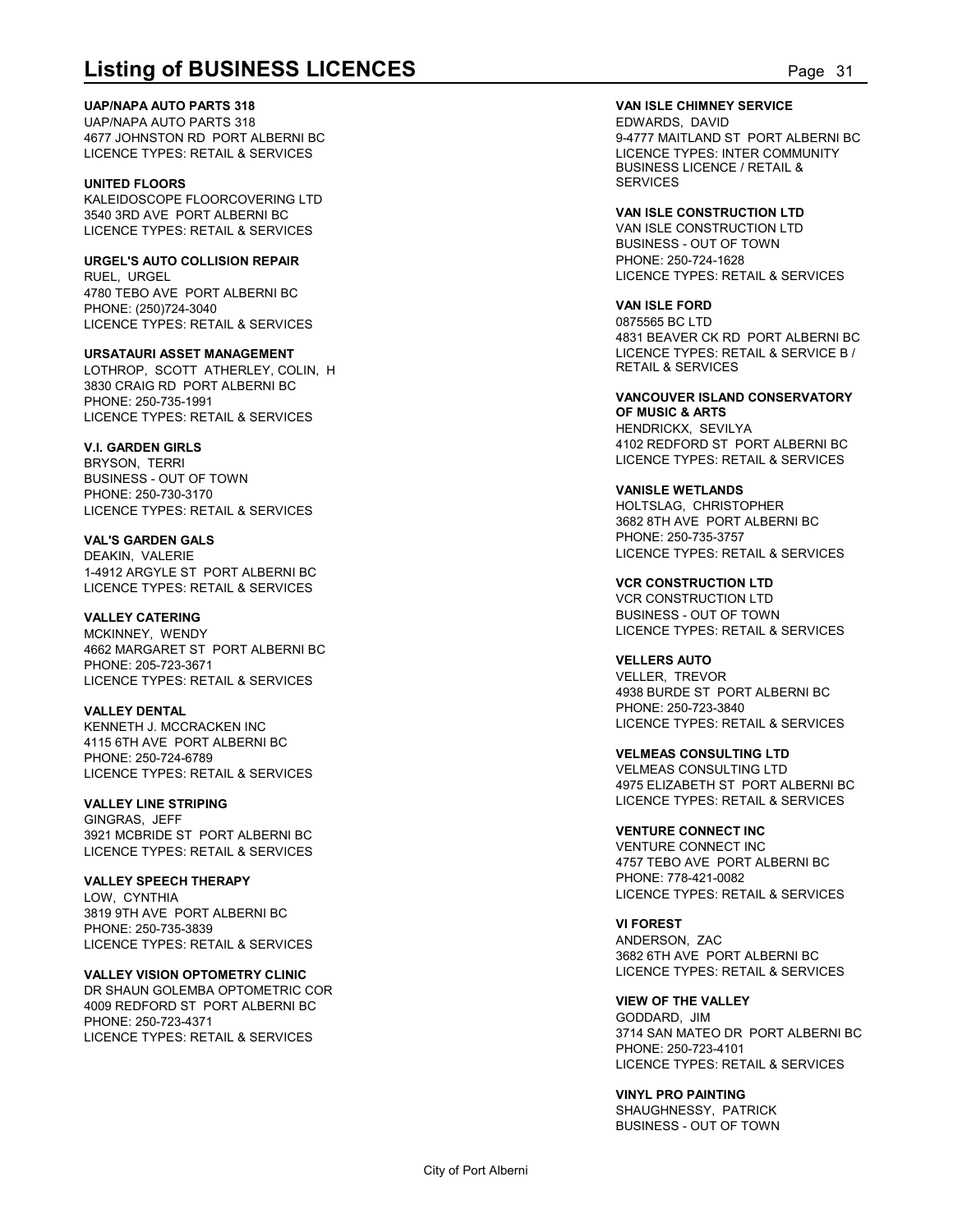### **WATCHTOWER SOLUTIONS LTD**

NARANG, SHIVAM 3826 KEEHA DR PORT ALBERNI BC<br>LICENCE TYPES: RETAIL & SERVICES LICENCE TYPES: RETAIL & SERVICES

#### **WELLNESS MATTERS - COUNSELLING & PSYCHOTHERAPY**

ANA, PAMELA 4-4565 WALLACE ST PORT ALBERNI BC LICENCE TYPES: RETAIL & SERVICES

#### **WESCO FOOD SOCIETY**

ROLLIN, SYLVAIN 17-5440 ARGYLE ST PORT ALBERNI BC LICENCE TYPES: RETAIL & SERVICES

#### **WEST COAST AESTHETICS**

SMIT, CECILE 4445 GERTRUDE ST PORT ALBERNI BC LICENCE TYPES: RETAIL & SERVICES

#### **WEST COAST BUSINESS SERVICES**

STEVENS, CYNTHIA BUSINESS - OUT OF TOWN PHONE: 250-735-0814 LICENCE TYPES: RETAIL & SERVICES

### **WEST COAST CAFE**

ALBERNI LIFELINES 3949 PORT ALBERNI HWY PORT ALBERNI BC LICENCE TYPES: RETAIL & SERVICES

### **WEST COAST COMBAT SPORTS**

GOODWIN, MATTHEW T 4358 ROGER ST PORT ALBERNI BC PHONE: 250-217-9142 LICENCE TYPES: RETAIL & SERVICES

#### **WEST COAST EDGE ADVENTURES**

POULIOT, BLAIN 2320 9TH AVE PORT ALBERNI BC PHONE: 250-720-1404 LICENCE TYPES: RETAIL & SERVICES

### **WEST COAST FAMILY DENTAL**

LATHANGUE, KEVIN 4115 6TH AVE PORT ALBERNI BC PHONE: 250-287-7343 LICENCE TYPES: RETAIL & SERVICES

#### **WEST COAST GLOW HOLISTICS** KETCHUM, COURTNEY

5039 JOHNSTON RD PORT ALBERNI BC LICENCE TYPES: RETAIL & SERVICES

### **WEST COAST HEMP INC**

WEST COAST HEMP INC (BC0876634) 3473 3RD AVE PORT ALBERNI BC PHONE: (250) 287-5086 LICENCE TYPES: RETAIL & SERVICES

### **WEST COAST HOCKEY PREP CAMP**

LESLIE, NATHAN BUSINESS - OUT OF TOWN PHONE: 778-385-2762 LICENCE TYPES: RETAIL & SERVICES<br>4T9

## Page 32 **Listing of BUSINESS LICENCES**

**WEST COAST HOME HARDWARE** LAVERTU, JAN B 114-3550 JOHNSTON RD PORT ALBERNI BC and the state of the state of the state of the state of the state of the state of the state of the state of LICENCE TYPES: RETAIL & SERVICE B / RETAIL & SERVICES

### **WEST COAST MODERN BEAUTY STUDIO**

PETTIGREW, MIKAELA 4920 CHERRY CK RD PORT ALBERNI BC V9Y 8E9 LICENCE TYPES: RETAIL & SERVICES

#### **WEST COAST SEA ESCAPE FISHING ADVENTURES**

MELIS, TRACY LEE MELIS, JORDAN SP 3008 12TH AVE PORT ALBERNI BC PHONE: 250-540-2959 LICENCE TYPES: RETAIL & SERVICES

### **WEST, CLIFFORD A**

WEST, CLIFFORD A 4390 11TH AVE PORT ALBERNI BC PHONE: 250-724-2488 LICENCE TYPES: RETAIL & SERVICES

#### **WESTERN CANADA MARINE RESPONSE CORPORATION**

RANTZ, DENA 360-2750 HARBOUR RD PORT ALBERNI BC and the state of the state of the state of the state of the state of the state of the state of the state of PHONE: 604-674-6833 LICENCE TYPES: RETAIL & SERVICES

#### **WESTERN FOREST PRODUCTS INC**

WESTERN FOREST PRODUCTS INC 3500 HARBOUR RD PORT ALBERNI BC LICENCE TYPES: RETAIL & SERVICE B / RETAIL & SERVICES

#### **WESTERN FOREST PRODUCTS LTD**

WESTERN FOREST PRODUCTS LTD 2500 1ST AVE PORT ALBERNI BC LICENCE TYPES: RETAIL & SERVICE B / RETAIL & SERVICES

#### **WESTLAND INSURANCE GROUP LTD**

WESTLAND INSURANCE GROUP LTD 4856 JOHNSTON RD PORT ALBERNI BC LICENCE TYPES: RETAIL & SERVICES

#### **WET COAST GUTTERS AND EXTERIORS LTD.**

PENDERGAST, MIKE RACICOT, DOMINI 4675 PEMBERTON RD PORT ALBERNI BC PHONE: 250-720-9900 LICENCE TYPES: RETAIL & SERVICES

#### **WIGGINS WELDING & FABRICATION LTD** WIGGINS, WAYNE BUSINESS - OUT OF TOWN PHONE: 250-731-6140 LICENCE TYPES: RETAIL & SERVICES

#### **WILD HONEY HOLISTICS**

MCCOMBIE, KADIE 3855 9TH AVE PORT ALBERNI BC V9Y 4T9